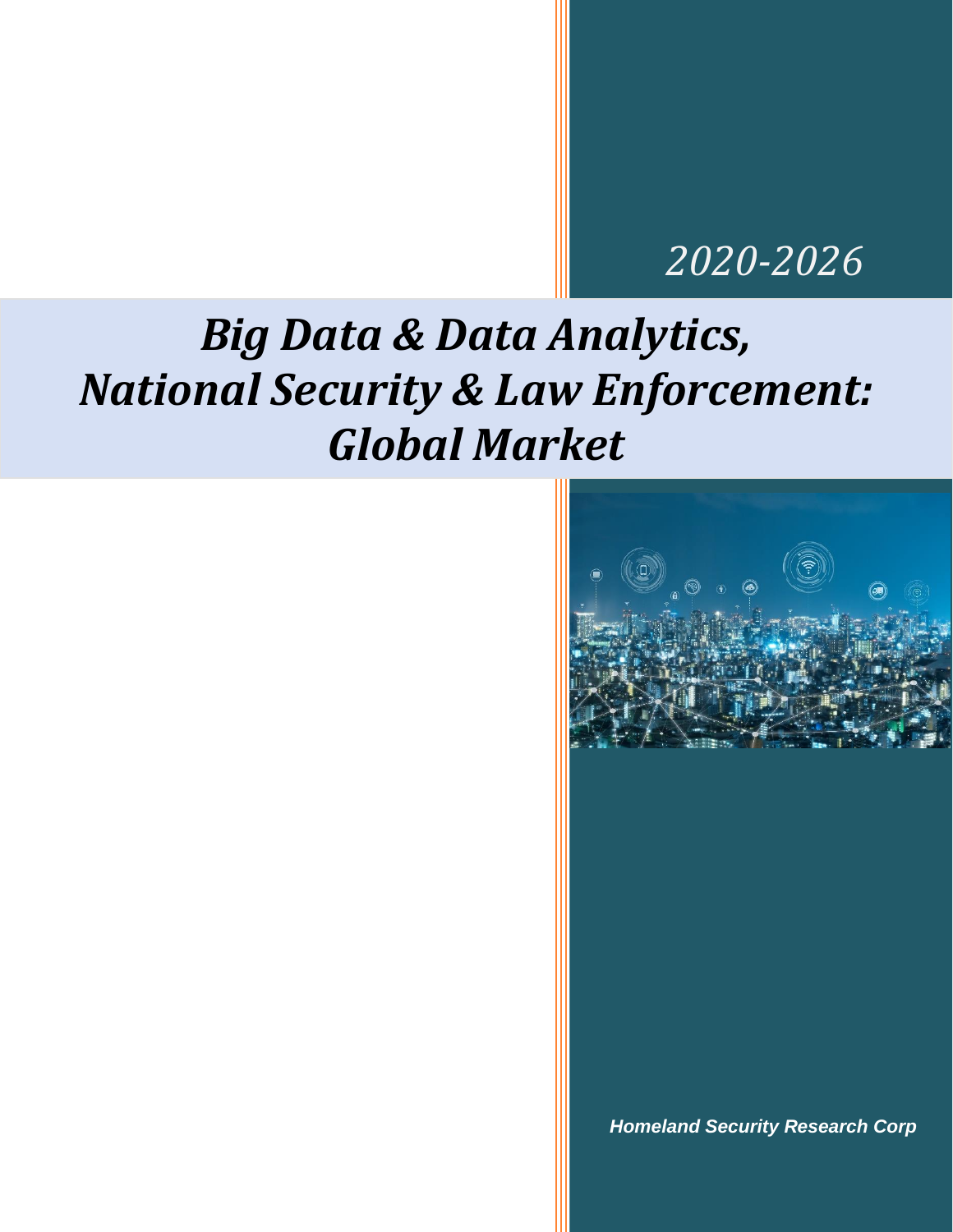# *Big Data & Data Analytics, National Security & Law Enforcement: Global Market*

## *2020-2026*

[Homeland Security Research Corp. \(HSRC\)](http://www.homelandsecurityresearch.com/) *is an international market and technology research firm specializing in the Homeland Security (HLS) & Public Safety (PS) Industry. HSRC provides premium market off-the-shelf and custom reports on present and emerging technologies and industry expertise, enabling global clients to gain time-critical insight into business opportunities. HSRC's clients include the EU, NATO, U.S. Congress, DHS, U.S. Army, U.S. Navy, DOD, DOT, and US Congress GAO among others; as well as Counter Terror & PS government agencies in Japan, Korea, Taiwan, Israel, Canada, UK, Germany, Australia, Sweden, Finland, Singapore. With over 950 private sector clients (72% repeat customers), including major defense and security vendors, and Fortune 2000 companies, HSRC earned the reputation as the industry's Gold Standard for Homeland Security & Public Safety market reports*.

*Washington D.C. 20004, 601 Pennsylvania Ave., NW Suite 900, Tel: 202-455-0966, [info@hsrc.biz,](mailto:info@hsrc.biz) [www.homelandsecurityresearch.com](http://www.homelandsecurityresearch.com/)*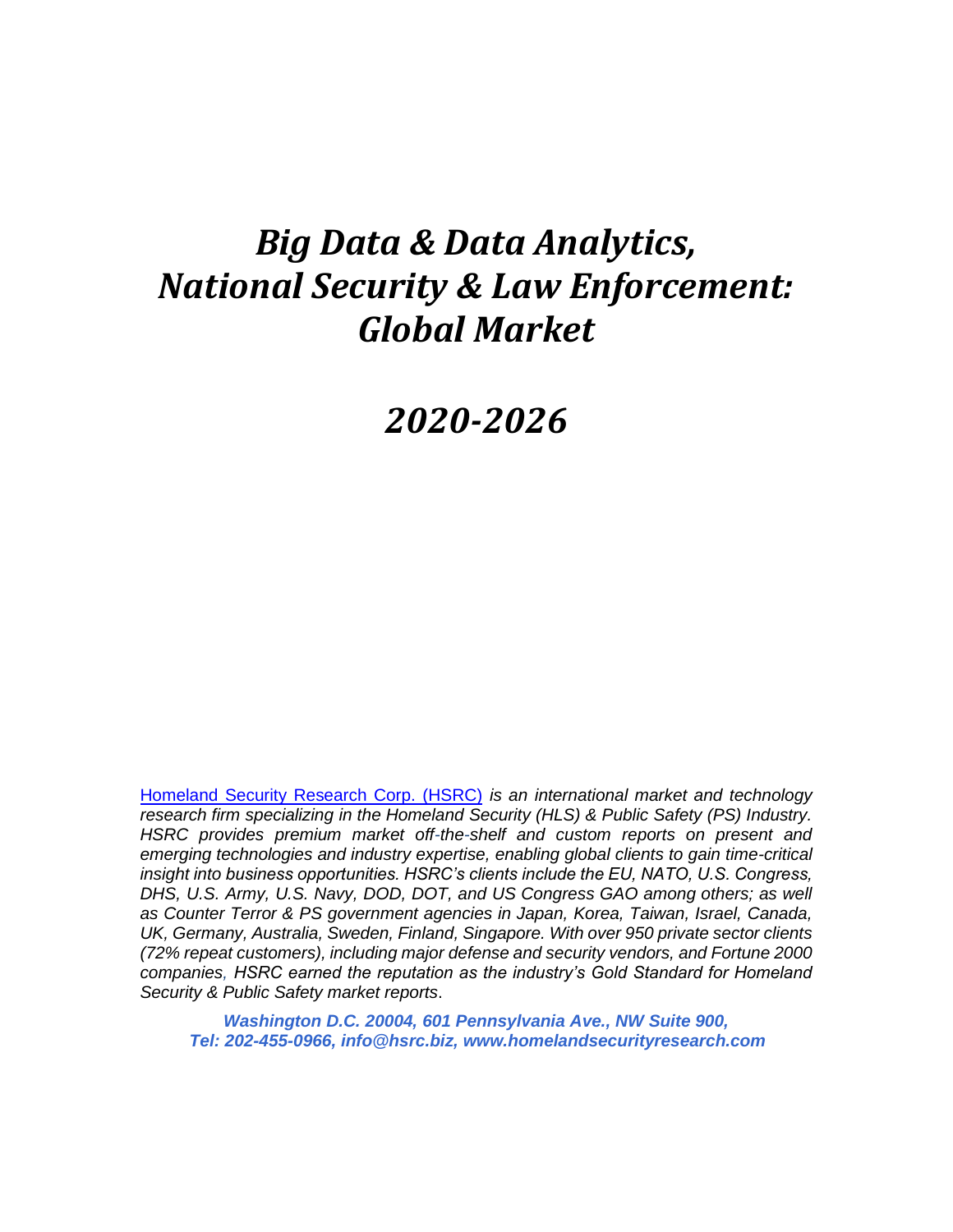#### **Table of Contents**

#### **1 Executive Summary .......................................** Error! Bookmark not defined.

- 1.1 Major Findings & Conclusions ........... **Error! Bookmark not defined.**
- 1.2 Market Estimations and Forecast....... **Error! Bookmark not defined.**
- 1.3 Major Dynamics & Opportunities........ **Error! Bookmark not defined.**
- 1.4 Global Big Data and Data Analytics in the Homeland Security and Public Safety Market 2019-2026 ..**Error! Bookmark not defined.**
- 1.5 Market Size Assessment and Forecast 2019-2026..............**Error! Bookmark not defined.**
- 1.6 Market Dynamics 2019-2026 ............. **Error! Bookmark not defined.**
- 1.7 Market Breakdown 2019-2026........... **Error! Bookmark not defined.**
- **2 Big Data and Data Analytics in Homeland Security and Public Safety Market Background & Assessment.....**Error! Bookmark not defined.
	- 2.1 Big Data and Data Anlytics Market Background**Error! Bookmark not defined.**
	- 2.2 Homeland Security, National Security, Law Enforcement and Public Safety Agencies ............... **Error! Bookmark not defined.**
	- 2.3 Big Data and Data Analytics in Homeland Security and Public Safety Markets Organogram ... **Error! Bookmark not defined.**
	- 2.4 Palantir IPO Analysis ......................... **Error! Bookmark not defined.**
	- 2.5 Big Data and Data Analytics Market: Drivers & Inhibitors ..........**Error! Bookmark not defined.**
		- 2.5.1 Big Data and Data Analytics Market Drivers. **Error! Bookmark not defined.**
		- 2.5.2 Big Data and Data Analytics Market Inhibitors ................**Error! Bookmark not defined.**

#### **3 Global Security Concerns & Assessment ....** Error! Bookmark not defined.

- 3.1 Global Security Concerns .................. **Error! Bookmark not defined.**
- 3.2 Global Risks 2020: A Regional Perceptive .......**Error! Bookmark not defined.**

| 3.2.1   | North America Homeland Security & Public Safety |                                                   |
|---------|-------------------------------------------------|---------------------------------------------------|
|         |                                                 | Market Drivers  Error! Bookmark not defined.      |
| 3.2.1.1 |                                                 | Cyber Attacks  Error! Bookmark not defined.       |
| 3.2.1.2 |                                                 | Data Fraud or Theft  Error! Bookmark not defined. |
| 3.2.1.3 |                                                 | Terrorism Threat Error! Bookmark not defined.     |
| 3.2.2   | Europe Homeland Security & Public Safety Market |                                                   |
|         |                                                 |                                                   |
| 3.2.2.1 |                                                 | Cyberattacks Error! Bookmark not defined.         |
| 3.2.2.2 |                                                 | Assets bubble  Error! Bookmark not defined.       |
| 3.2.2.3 |                                                 | Interstate conflict Error! Bookmark not defined.  |
| 3.2.2.4 |                                                 | Terror financing Error! Bookmark not defined.     |
|         |                                                 |                                                   |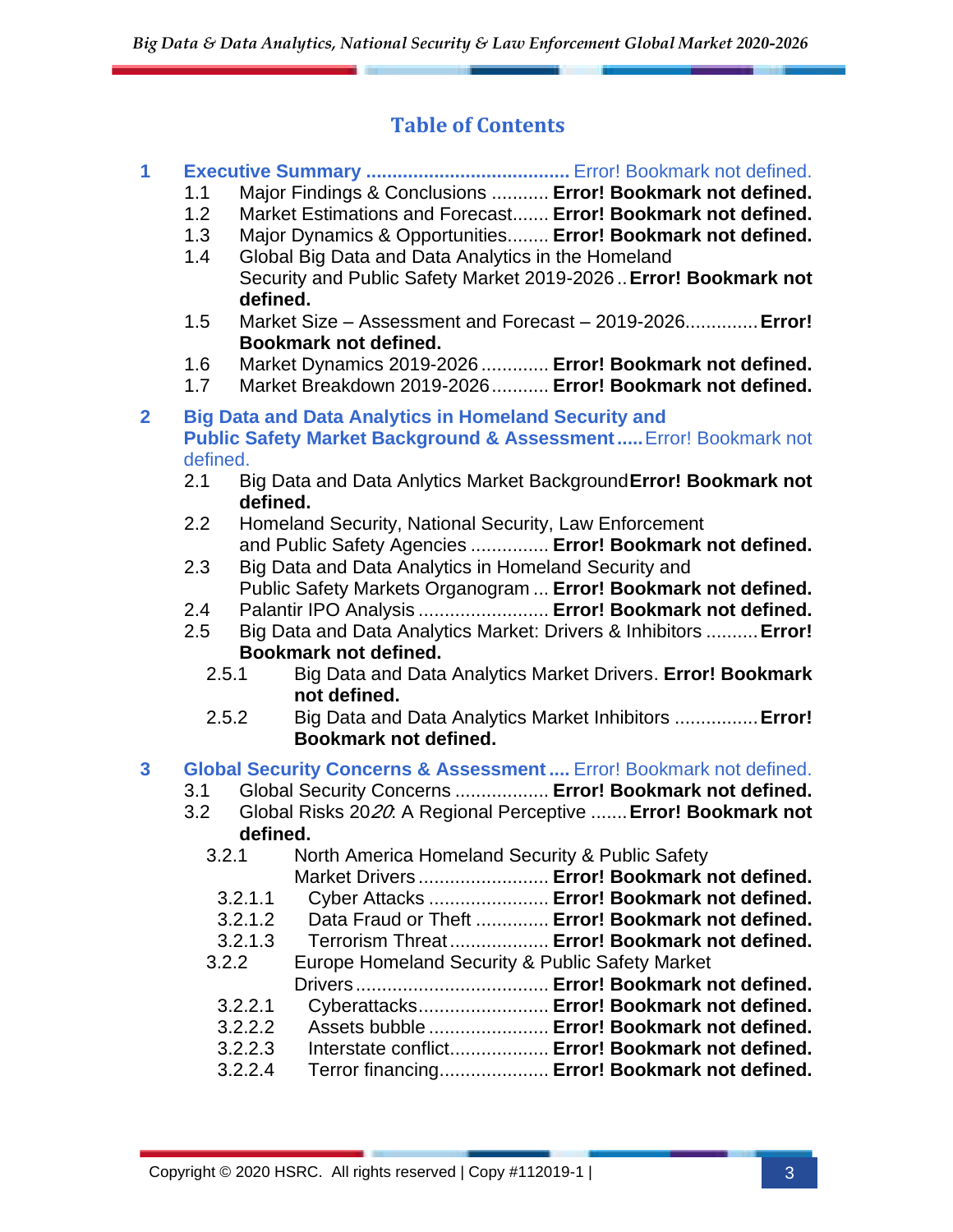|   | 3.2.3              | APAC Homeland Security & Public Safety Market                                                           |
|---|--------------------|---------------------------------------------------------------------------------------------------------|
|   | 3.2.3.1            | Water Crises Error! Bookmark not defined.                                                               |
|   | 3.2.3.2            | Terrorist attacks Error! Bookmark not defined.                                                          |
|   | 3.2.3.3            | Manmade environmental catastrophes Error! Bookmark not                                                  |
|   |                    | defined.                                                                                                |
|   | 3.2.3.4            | Natural catastrophes Error! Bookmark not defined.                                                       |
|   | 3.2.3.5            | Cyberattacks Error! Bookmark not defined.                                                               |
|   | 3.2.3.6            | Interstate conflict Error! Bookmark not defined.                                                        |
|   | 3.2.4              | Middle East and Africa Homeland Security & Public                                                       |
|   |                    | Safety Market Drivers Error! Bookmark not defined.                                                      |
|   | 3.2.4.1            | Terrorism Threat Error! Bookmark not defined.                                                           |
|   | 3.2.4.2            | Political and Social Instability Error! Bookmark not defined.                                           |
|   | 3.2.4.3            | Cyber-Attacks Error! Bookmark not defined.                                                              |
|   | 3.2.4.4<br>3.2.4.5 | Fiscal crises Error! Bookmark not defined.                                                              |
|   | 3.2.5              | Energy price shock  Error! Bookmark not defined.<br>Latin America and the Caribbean Homeland Security & |
|   |                    | Public Safety Market Drivers  Error! Bookmark not defined.                                              |
|   | 3.2.5.1            | Failure of national governance Error! Bookmark not                                                      |
|   |                    | defined.                                                                                                |
|   | 3.2.5.2            | Economic issues Error! Bookmark not defined.                                                            |
|   | 3.2.5.3            | Failure of critical infrastructure Error! Bookmark not<br>defined.                                      |
|   | 3.2.5.4            | Drug trafficking Error! Bookmark not defined.                                                           |
| 4 |                    | <b>COVID-19 Pandemic Background &amp; Assessment Error! Bookmark not</b>                                |
|   | defined.           |                                                                                                         |
|   | 4.1                | COVID-19 and Big Data Analytics  Error! Bookmark not defined.                                           |
|   | 4.2                | North America COVID-19 Assessment Error! Bookmark not                                                   |
|   | defined.           |                                                                                                         |
|   | 4.3                | Europe COVID-19 Assessment  Error! Bookmark not defined.                                                |
|   | 4.4                | LATAM COVID-19 Assessment Error! Bookmark not defined.                                                  |
|   | 4.5                | APAC COVID-19 Assessment Error! Bookmark not defined.                                                   |
|   | 4.6<br>defined.    | Middle East & Africa COVID-19 Assessment Error! Bookmark not                                            |
| 5 |                    | <b>Big Data and Data Analytics Technology Related Enablers &amp;</b>                                    |
|   |                    |                                                                                                         |
|   | 5.1                | Proliferation of Data  Error! Bookmark not defined.                                                     |
|   | 5.1.1              | Main Personal Data Sources for Homeland Security &                                                      |
|   |                    | Public Safety Big Data Projects Error! Bookmark not defined.                                            |
|   | 5.2                | Privacy Issues and Concerns  Error! Bookmark not defined.                                               |
|   | 5.2.1              | Convention 108+  Error! Bookmark not defined.                                                           |
|   | 5.2.2              | The General Data Protection Regulation (GDPR)  Error!                                                   |

- **Bookmark not defined.**
- 5.3 Data Sharing & Data Ownership........ **Error! Bookmark not defined.**
- 5.4 Profiling Activities............................... **Error! Bookmark not defined.**
- 5.5 Cloud Computing Technologies......... **Error! Bookmark not defined.**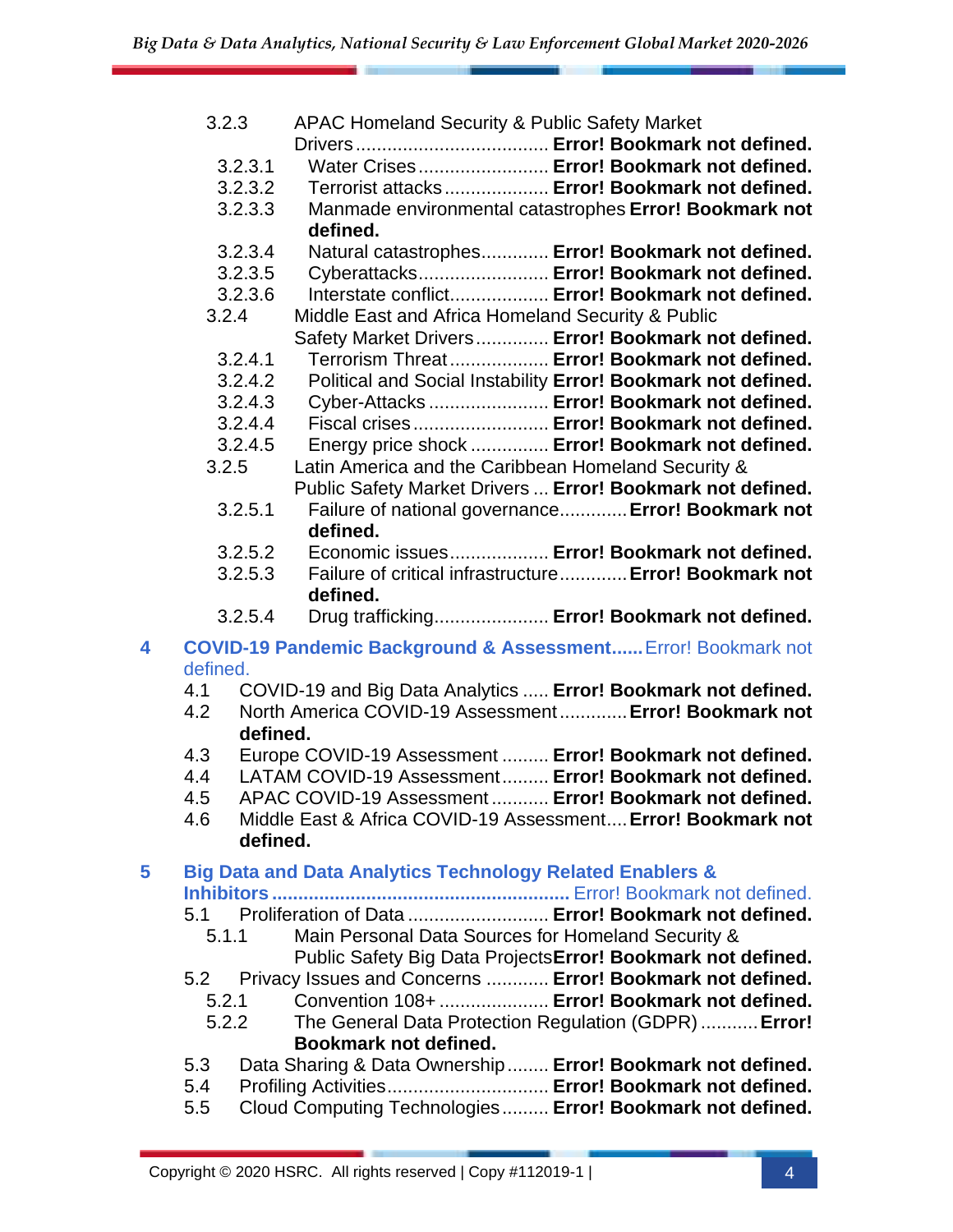- 5.5.1 Cloud Computing Background. **Error! Bookmark not defined.**
- 5.5.2 Cloud Computing Technologies Adoption by Homeland Security and National Security Agencies **Error! Bookmark not defined.**
- 5.6 The U.S. Federal Acquisition Streamlining Act of 1994 .............**Error! Bookmark not defined.**
- **6 Global Big Data & Data Analytics in Homeland Security and Public Safety Market by Technology Market – 2020-2026................**Error! Bookmark not defined.
	- 6.1 Consolidated Market 2019-2026........ **Error! Bookmark not defined.**
	- 6.2 Market Analysis 2019-2026 ............... **Error! Bookmark not defined.**
	- 6.3 Market Dynamics 2019-2026 ............. **Error! Bookmark not defined.**
	- 6.4 Market Breakdown 2019-2026........... **Error! Bookmark not defined.**
	- 6.5 Big Data & Data Analytics Technology Background **Error! Bookmark not defined.**
	- 6.6 Big Data Collection and Analysis Process ........**Error! Bookmark not defined.**
	- 6.7 Data Sources Collection and Recording ...........**Error! Bookmark not defined.**
	- 6.8 Digital and Analog Data Production ... **Error! Bookmark not defined.**
	- 6.9 Machine Learning .............................. **Error! Bookmark not defined.**
		- 6.9.1 Machine Learning Methods ..... **Error! Bookmark not defined.**
		- 6.9.2 Deep Machine Learning .......... **Error! Bookmark not defined.**
		- 6.9.3 Application Types .................... **Error! Bookmark not defined.**
		- 6.9.3.1 Speech Recognition.............. **Error! Bookmark not defined.**
		- 6.9.3.2 Image Recognition................ **Error! Bookmark not defined.** 6.9.3.3 Natural Language Processing..............**Error! Bookmark not**
		- **defined.**
		- 6.9.3.4 Recommendation Systems... **Error! Bookmark not defined.**
		- 6.9.4 Data Exploration Vs. Machine Learning Model................**Error! Bookmark not defined.**
	- 6.10 Legacy Analytics Vs. Big Data Analytics...........**Error! Bookmark not defined.**
	- 6.11 Storage & Communications Equipment ............**Error! Bookmark not defined.**
	- 6.12 Data Warehouses & Data Management ...........**Error! Bookmark not defined.**
	- 6.13 SQL (Structured) and NoSQL (Un-Structured) Database Software............................................. **Error! Bookmark not defined.**
		- 6.13.1 SQL (Structured) Database Software.....**Error! Bookmark not defined.**
		- 6.13.2 NoSQL (Un-Structured) Database Software. **Error! Bookmark not defined.**
	- 6.14 Data Analytics & Visualization Applications ......**Error! Bookmark not defined.**
		- 6.14.1 Data Analytics ......................... **Error! Bookmark not defined.**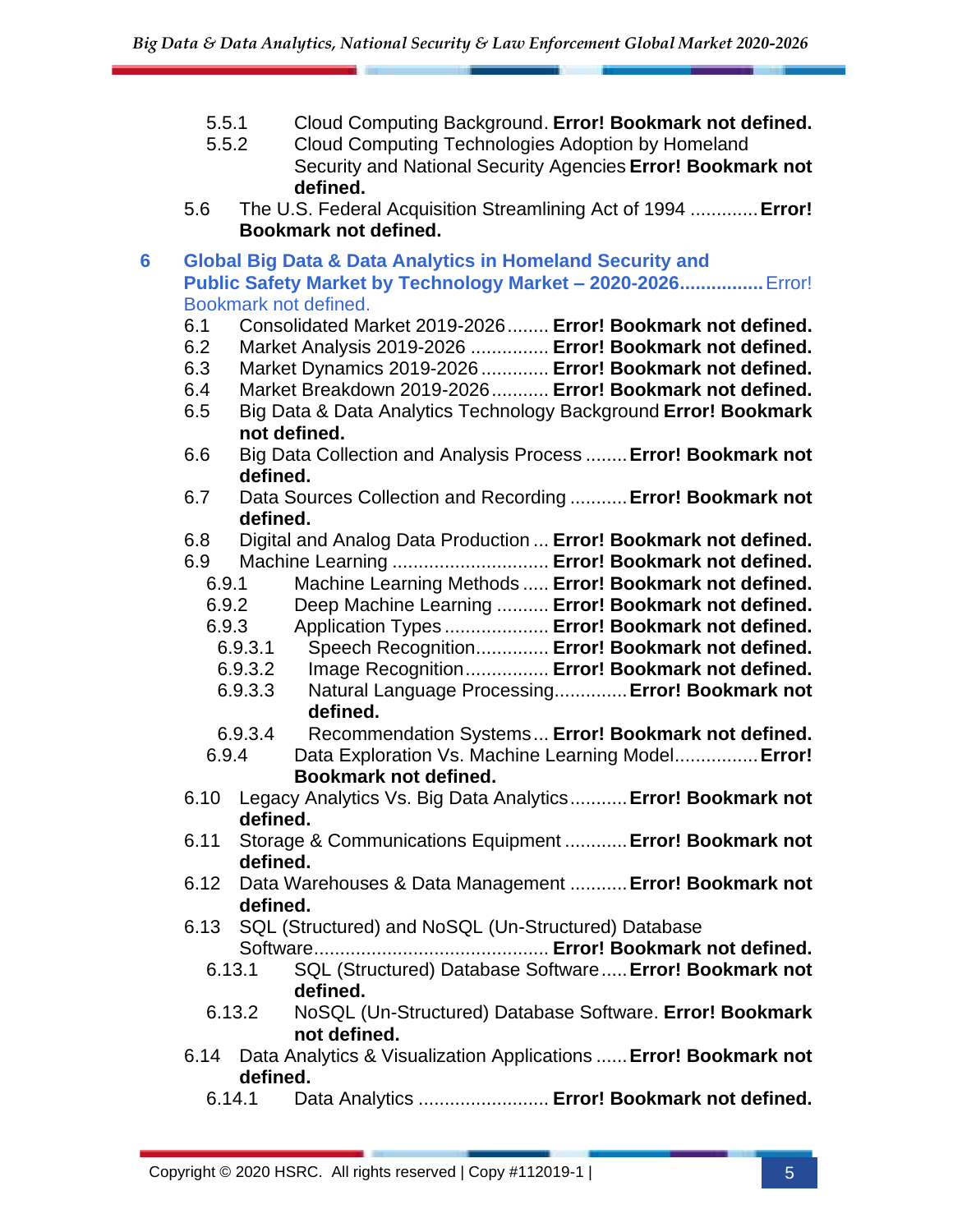|   | 6.14.2<br>6.14.3<br>6.16 | Data Mining  Error! Bookmark not defined.<br>Visualization and Presentation Error! Bookmark not defined.<br>6.15 Compute Engine  Error! Bookmark not defined.<br>Professional Services  Error! Bookmark not defined. |
|---|--------------------------|----------------------------------------------------------------------------------------------------------------------------------------------------------------------------------------------------------------------|
| 7 | Bookmark not defined.    | <b>Global Big Data and Data Analytics in Homeland Security</b><br>and Public Safety Market by Vertical Market - 2019-2026 Error!                                                                                     |
|   | 7.1                      | Consolidated Market 2019-2026 Error! Bookmark not defined.                                                                                                                                                           |
|   | 7.2                      | Market Analysis 2019-2026  Error! Bookmark not defined.                                                                                                                                                              |
|   | 7.3                      | Market Dynamics 2019-2026  Error! Bookmark not defined.                                                                                                                                                              |
|   | 7.4                      | Market Breakdown 2019-2026 Error! Bookmark not defined.                                                                                                                                                              |
|   |                          | 7.5 Vertical Markets Background  Error! Bookmark not defined.                                                                                                                                                        |
|   | 7.5.1                    | Vertical Markets Data Sources and Types of Threat                                                                                                                                                                    |
|   |                          |                                                                                                                                                                                                                      |
|   | 7.5.2                    | Applications and Data Type by Vertical Error! Bookmark not                                                                                                                                                           |
|   |                          | defined.                                                                                                                                                                                                             |
|   | 7.5.3                    | Big Data Maturity Level and Forecast by Vertical Error!                                                                                                                                                              |
|   |                          | Bookmark not defined.                                                                                                                                                                                                |
|   | 7.5.4<br>7.6             | Mission Critical Applications  Error! Bookmark not defined.                                                                                                                                                          |
|   | 7.6.1                    | Government Intelligence Agencies  Error! Bookmark not defined.<br>Use Cases Error! Bookmark not defined.                                                                                                             |
|   | 7.6.1.1                  | Social Media Monitoring  Error! Bookmark not defined.                                                                                                                                                                |
|   | 7.6.1.2                  | People Interactions and Relationships. Error! Bookmark not                                                                                                                                                           |
|   |                          | defined.                                                                                                                                                                                                             |
|   | 7.6.1.3                  | Money Laundering, Fraud & Terrorist Financing Error!                                                                                                                                                                 |
|   |                          | Bookmark not defined.                                                                                                                                                                                                |
|   | 7.6.1.4                  | Anticipatory Intelligence  Error! Bookmark not defined.                                                                                                                                                              |
|   | 7.6.2                    | Market Size – Assessment and Forecast – 2019-2026 Error!                                                                                                                                                             |
|   |                          | Bookmark not defined.                                                                                                                                                                                                |
|   | 7.6.3                    | Market Dynamics 2019-2026 Error! Bookmark not defined.                                                                                                                                                               |
|   | 7.6.4                    | Market Breakdown 2019-2026 Error! Bookmark not defined.                                                                                                                                                              |
|   | 7.7                      | Police Forces, Law Enforcement and 1st Responders                                                                                                                                                                    |
|   |                          |                                                                                                                                                                                                                      |
|   | 7.7.1                    | Police Forces and Law Enforcement Agencies  Error!                                                                                                                                                                   |
|   |                          | Bookmark not defined.                                                                                                                                                                                                |
|   | 7.7.1.1                  | Crime Prediction  Error! Bookmark not defined.                                                                                                                                                                       |
|   | 7.7.1.2                  | IoT and Connected Devices Error! Bookmark not defined.                                                                                                                                                               |
|   | 7.7.1.3<br>7.7.1.4       | Cross-border Crimes  Error! Bookmark not defined.<br>Sex Abuse  Error! Bookmark not defined.                                                                                                                         |
|   | 7.7.1.5                  | Robberies & Burglaries Error! Bookmark not defined.                                                                                                                                                                  |
|   | 7.7.2                    | First Responders (non-police). Error! Bookmark not defined.                                                                                                                                                          |
|   | 7.7.2.1                  | Use Cases  Error! Bookmark not defined.                                                                                                                                                                              |
|   | 7.7.3                    | Market Size - Assessment and Forecast - 2019-2026 Error!                                                                                                                                                             |
|   |                          | Bookmark not defined.                                                                                                                                                                                                |
|   | 7.7.4                    | Market Dynamics 2019-2026 Error! Bookmark not defined.                                                                                                                                                               |
|   | 7.7.5                    | Market Breakdown 2019-2026 Error! Bookmark not defined.                                                                                                                                                              |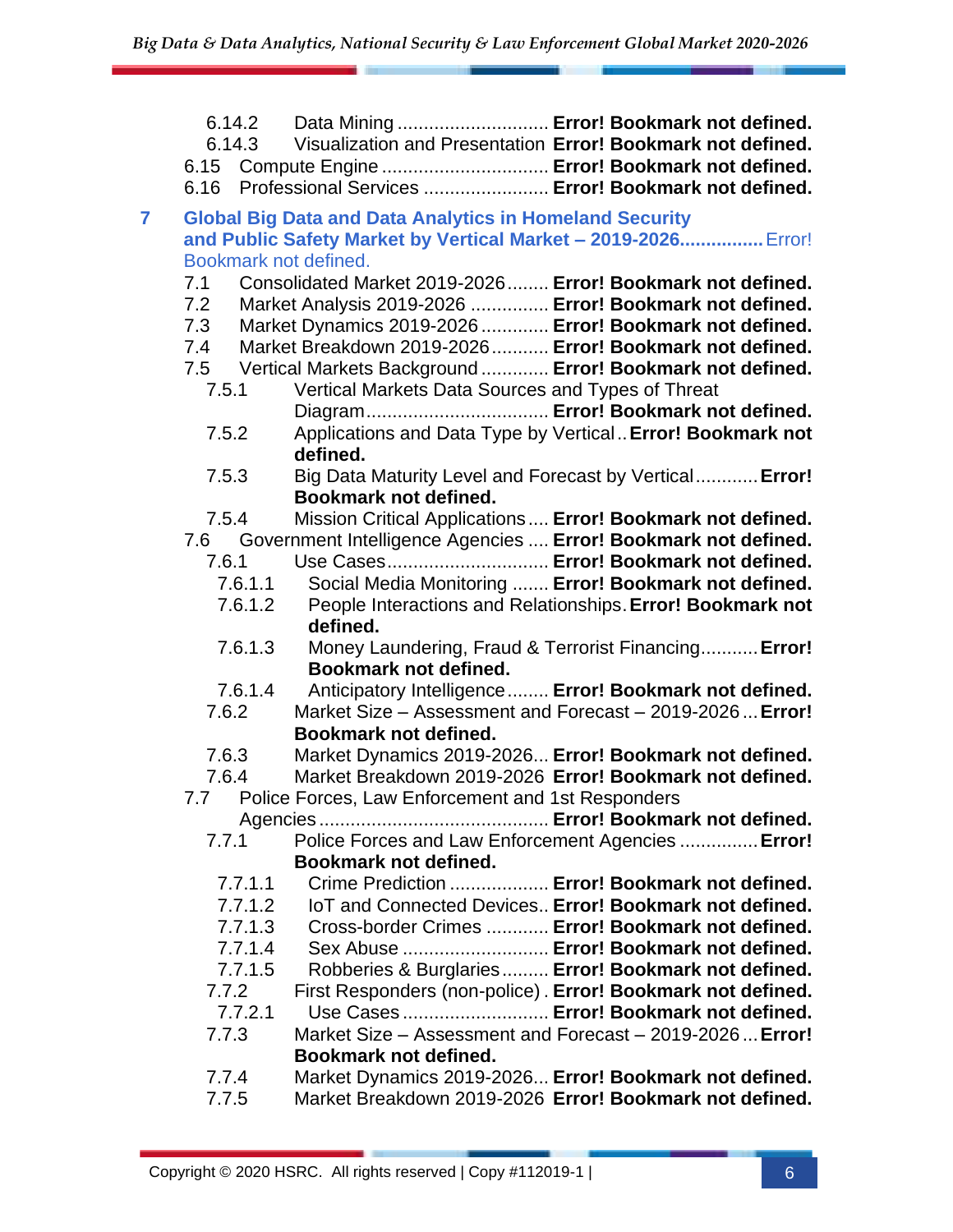|          | 7.8 Defense/Military Intelligence  Error! Bookmark not defined.        |
|----------|------------------------------------------------------------------------|
| 7.8.1    | Use Cases Error! Bookmark not defined.                                 |
| 7.8.1.1  | Intelligence, Surveillance, Target Acquisition and                     |
|          | Reconnaissance (ISTAR)  Error! Bookmark not defined.                   |
| 7.8.1.2  | System of Systems Error! Bookmark not defined.                         |
| 7.8.1.3  | R&D - DARPA Big Data Projects & Budget Error! Bookmark                 |
|          | not defined.                                                           |
| 7.8.2    | Market Size – Assessment and Forecast – 2019-2026 Error!               |
|          | Bookmark not defined.                                                  |
| 7.8.3    | Market Dynamics 2019-2026 Error! Bookmark not defined.                 |
| 7.8.4    | Market Breakdown 2019-2026 Error! Bookmark not defined.                |
| 7.9      | Financial Intelligence & Fraud Detection Error! Bookmark not           |
| defined. |                                                                        |
| 7.9.1    | Terrorist & Organized Crime Financing. Error! Bookmark not<br>defined. |
| 7.9.2    | Anti-Money Laundering (AML) & Fraud Detection  Error!                  |
|          | <b>Bookmark not defined.</b>                                           |
| 7.9.3    | Use Cases Error! Bookmark not defined.                                 |
| 7.9.4    | FinCEN - Financial Crimes Network  Error! Bookmark not                 |
|          | defined.                                                               |
| 7.9.5    | Market Size - Assessment and Forecast - 2019-2026 Error!               |
|          | <b>Bookmark not defined.</b>                                           |
| 7.9.6    | Market Dynamics 2019-2026 Error! Bookmark not defined.                 |
| 7.9.7    | Market Breakdown 2019-2026 Error! Bookmark not defined.                |
|          | 7.10 Cyber Security Agencies Error! Bookmark not defined.              |
| 7.10.1   | Use Cases Error! Bookmark not defined.                                 |
| 7.10.1.1 | Mobile Security  Error! Bookmark not defined.                          |
|          | 7.10.1.2 Predictive Analytics Error! Bookmark not defined.             |
| 7.10.1.3 | Database Activity Monitoring (DAM)  Error! Bookmark not                |
|          | defined.                                                               |
| 7.10.1.4 | Industrial Security (SCADA) Supervision and Control                    |
|          | of Critical Infrastructure Error! Bookmark not defined.                |
| 7.10.1.5 | Identity and Access Management (IAM)  Error! Bookmark<br>not defined.  |
| 7.10.1.6 | Forensics Analysis (post-attack)  Error! Bookmark not                  |
|          | defined.                                                               |
| 7.10.2   | Market Size – Assessment and Forecast – 2019-2026 Error!               |
|          | Bookmark not defined.                                                  |
| 7.10.3   | Market Dynamics 2019-2026 Error! Bookmark not defined.                 |
| 7.10.4   | Market Breakdown 2019-2026 Error! Bookmark not defined.                |
|          | 7.11 Border Control and Customs  Error! Bookmark not defined.          |
| 7.11.1   | Use Cases Error! Bookmark not defined.                                 |
| 7.11.1.1 | Real-Time Data Sets of Personal Information Error!                     |
|          | Bookmark not defined.                                                  |
| 7.11.1.2 | Real-Time Risk Analysis Error! Bookmark not defined.                   |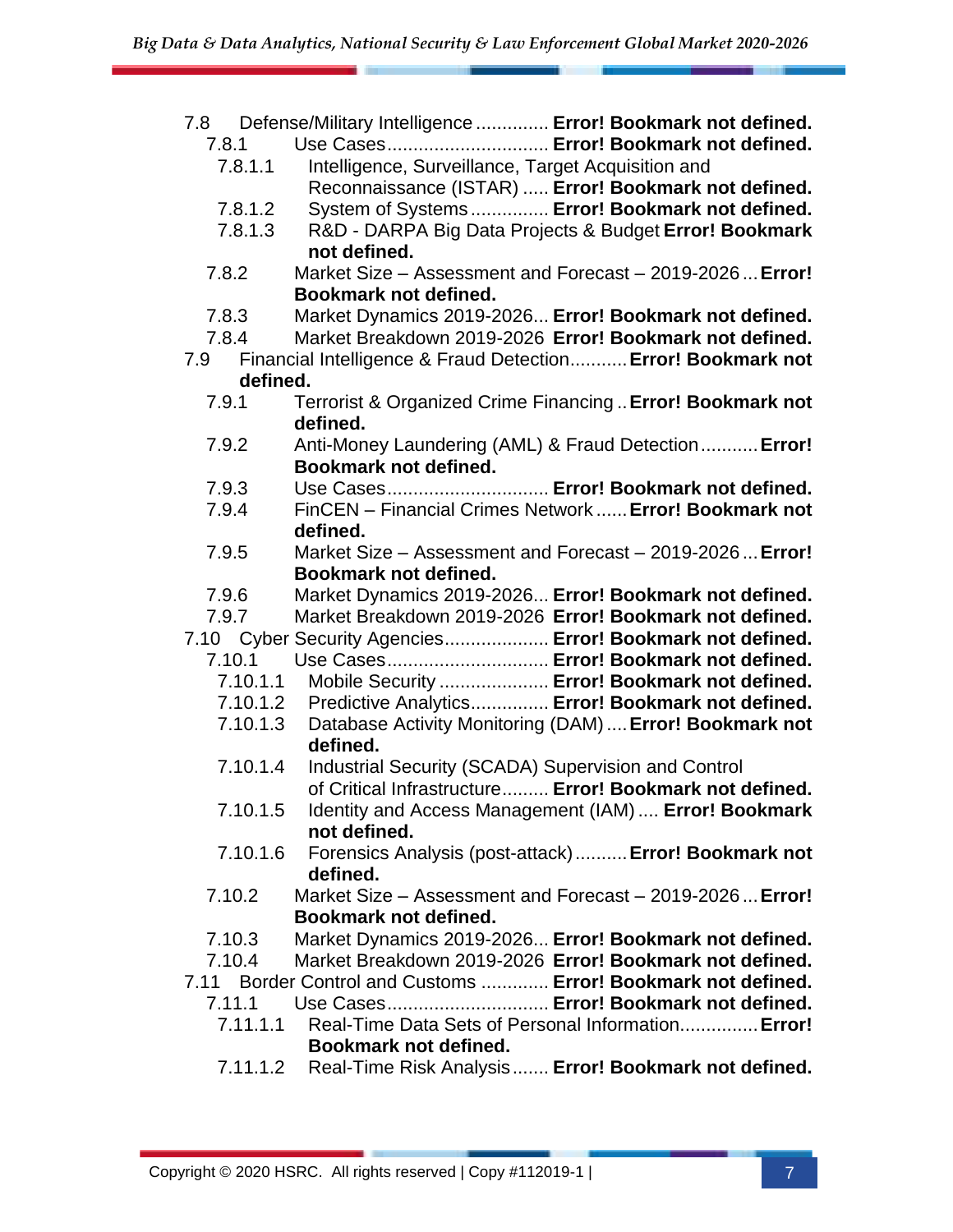| 7.11.1.3 | COVID-19 Related Technolgies Error! Bookmark not                   |
|----------|--------------------------------------------------------------------|
|          | defined.                                                           |
| 7.11.1.4 | Illegal Immigration Error! Bookmark not defined.                   |
| 7.11.2   | Market Size - Assessment and Forecast - 2019-2026 Error!           |
|          | Bookmark not defined.                                              |
| 7.11.3   | Market Dynamics 2019-2026 Error! Bookmark not defined.             |
| 7.11.4   | Market Breakdown 2019-2026 Error! Bookmark not defined.            |
| 7.12     | Mass Transportation (Air, Sea & Land) Error! Bookmark not          |
| defined. |                                                                    |
| 7.12.1   | Use Cases Error! Bookmark not defined.                             |
| 7.12.1.1 | Risk-Based Passenger Screening and Terrorist                       |
|          | Watch-lists  Error! Bookmark not defined.                          |
| 7.12.1.2 | Detect Identity Fraud  Error! Bookmark not defined.                |
| 7.12.1.3 | Geo-Location Analysis  Error! Bookmark not defined.                |
| 7.12.1.4 | CCTV and Real-Time Feeds on Transit and                            |
|          | Passenger Rail  Error! Bookmark not defined.                       |
| 7.12.2   | Market Size - Assessment and Forecast - 2019-2026 Error!           |
|          | Bookmark not defined.                                              |
| 7.12.3   | Market Dynamics 2019-2020 Error! Bookmark not defined.             |
| 7.12.4   | Market Breakdown 2019-2026 Error! Bookmark not defined.            |
|          | 7.13 Intelligence Fusion Centers  Error! Bookmark not defined.     |
| 7.13.1   | Use Cases Error! Bookmark not defined.                             |
| 7.13.1.1 | <b>Information Gathering and Suspicious Activity</b>               |
|          | Reporting  Error! Bookmark not defined.                            |
| 7.13.1.2 | Analytics and Visualization of Relationships Error!                |
|          | Bookmark not defined.                                              |
| 7.13.1.3 | GIS Mapping Error! Bookmark not defined.                           |
| 7.13.2   | Market Size - Assessment and Forecast - 2019-2026 Error!           |
|          | Bookmark not defined.                                              |
| 7.13.3   | Market Dynamics 2019-2026 Error! Bookmark not defined.             |
| 7.13.4   | Market Breakdown 2019-2026 Error! Bookmark not defined.            |
|          | 7.14 Critical Infrastructure Security Error! Bookmark not defined. |
| 7.14.1   | Cyber-Attacks on Critical Infrastructure Error! Bookmark not       |
|          | defined.                                                           |
| 7.14.2   | Cyber-Attacks on Critical Infrastructure in the U.S.A Error!       |
|          | Bookmark not defined.                                              |
| 7.14.3   | Russian Cyber-Attack on the Ukrainian Energy Sector  Error!        |
|          | Bookmark not defined.                                              |
| 7.14.4   | Use Cases Error! Bookmark not defined.                             |
| 7.14.4.1 | Oil & Gas Operations Error! Bookmark not defined.                  |
|          | 7.14.4.2 Energy Utilities Error! Bookmark not defined.             |
| 7.14.4.3 | Water and Wastewater Systems Error! Bookmark not                   |
|          | defined.                                                           |
| 7.14.5   | Market Size - Assessment and Forecast - 2019-2026 Error!           |
|          | <b>Bookmark not defined.</b>                                       |
| 7.14.6   | Market Dynamics 2019-2026 Error! Bookmark not defined.             |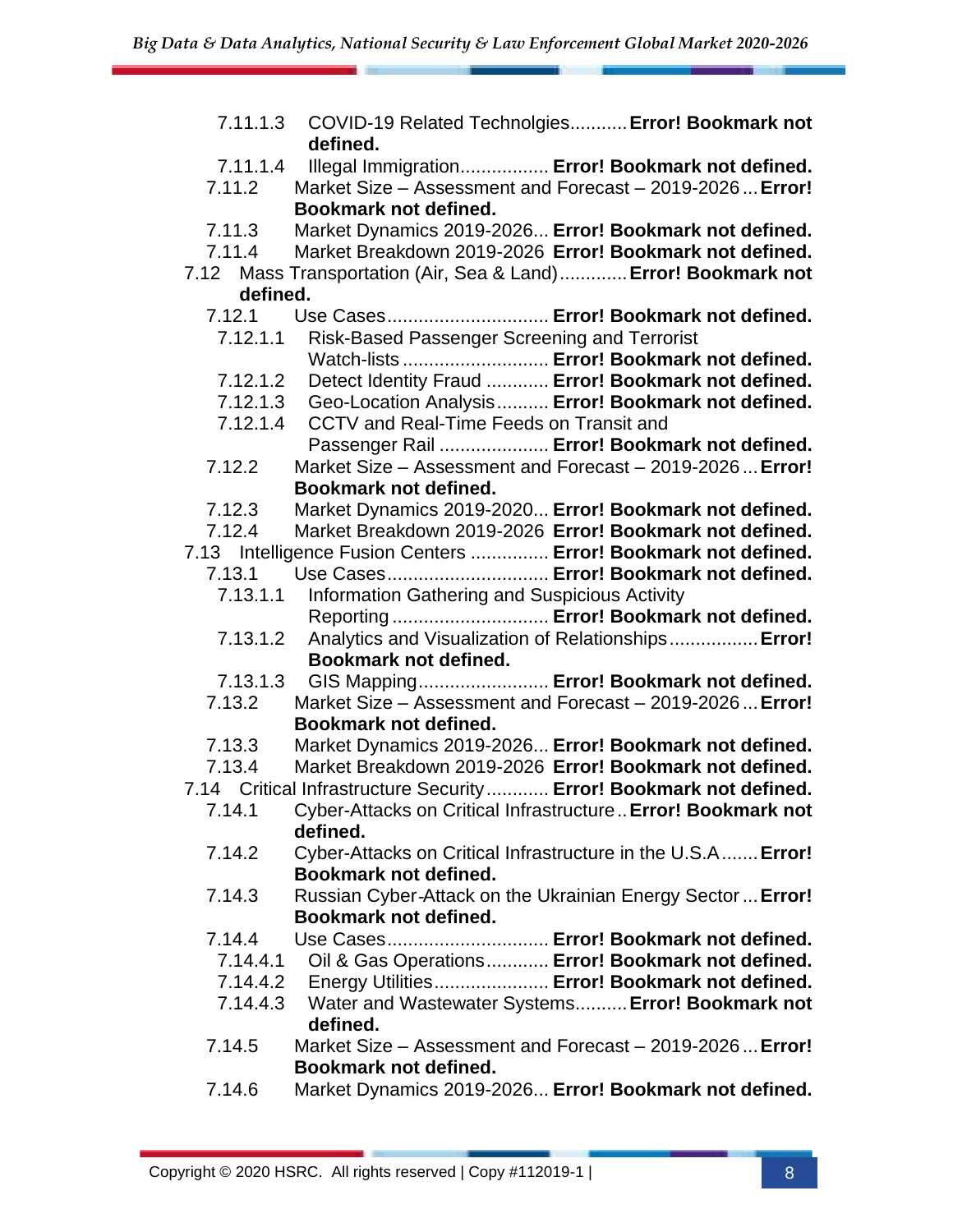#### 7.14.7 Market Breakdown 2019-2026 **Error! Bookmark not defined.**

#### **8 Global Big Data and Data Analytics in Homeland Security and Public Safety Market by Data Source – 2019-2026 ...**Error! Bookmark not defined. 8.1 Consolidated Market 2019-2026........ **Error! Bookmark not defined.**

| 8.2    | Market Analysis 2019-2026  Error! Bookmark not defined.       |
|--------|---------------------------------------------------------------|
| 8.3    | Market Dynamics 2019-2026  Error! Bookmark not defined.       |
| 8.4    | Breakdown 2019-2026 Error! Bookmark not defined.              |
| 8.5    | Type of Data Sources Background  Error! Bookmark not defined. |
| 8.5.1  | Passive Data Sources  Error! Bookmark not defined.            |
| 8.5.2  | Active Data Sources Error! Bookmark not defined.              |
| 8.6    | Communications (including GPS)  Error! Bookmark not defined.  |
| 8.6.1  | GPS Sources Error! Bookmark not defined.                      |
| 8.6.2  | Application Types  Error! Bookmark not defined.               |
| 8.6.3  | Market Size - Assessment and Forecast - 2019-2026 Error!      |
|        | Bookmark not defined.                                         |
| 8.6.4  | Market Dynamics 2019-2026 Error! Bookmark not defined.        |
| 8.6.5  | Market Breakdown 2019-2026 Error! Bookmark not defined.       |
| 8.7    |                                                               |
| 8.7.1  | CCTV Systems Error! Bookmark not defined.                     |
| 8.7.2  | Social Media Video Streams  Error! Bookmark not defined.      |
| 8.7.3  | Common Uses of Video Analysis  Error! Bookmark not            |
|        | defined.                                                      |
| 8.7.4  | Market Size - Assessment and Forecast - 2019-2026 Error!      |
|        | <b>Bookmark not defined.</b>                                  |
| 8.7.5  | Market Dynamics 2019-2026 Error! Bookmark not defined.        |
| 8.7.6  | Market Breakdown 2019-2026 Error! Bookmark not defined.       |
| 8.8    | Cyber Security Related Data  Error! Bookmark not defined.     |
| 8.8.1  | Market Size - Assessment and Forecast - 2019-2026 Error!      |
|        | Bookmark not defined.                                         |
| 8.8.2  | Market Dynamics 2019-2026 Error! Bookmark not defined.        |
| 8.8.3  | Market Breakdown 2019-2026 Error! Bookmark not defined.       |
| 8.9    | OSINT (Social Media and Web) Error! Bookmark not defined.     |
| 8.9.1  | Social Media Sources Error! Bookmark not defined.             |
| 8.9.2  | Leading Social Media Platforms  Error! Bookmark not           |
|        | defined.                                                      |
| 8.9.3  | Market Size – Assessment and Forecast – 2019-2026 Error!      |
|        | Bookmark not defined.                                         |
| 8.9.4  | Market Dynamics 2019-2026 Error! Bookmark not defined.        |
| 8.9.5  | Market Breakdown 2019-2026 Error! Bookmark not defined.       |
|        | 8.10 Governmental DBs Error! Bookmark not defined.            |
| 8.10.1 | National ID Card Error! Bookmark not defined.                 |
| 8.10.2 | Fingerprint Database  Error! Bookmark not defined.            |
| 8.10.3 | National DNA Database  Error! Bookmark not defined.           |
| 8.10.4 | Public Transportation Error! Bookmark not defined.            |
| 8.10.5 | Car Registration  Error! Bookmark not defined.                |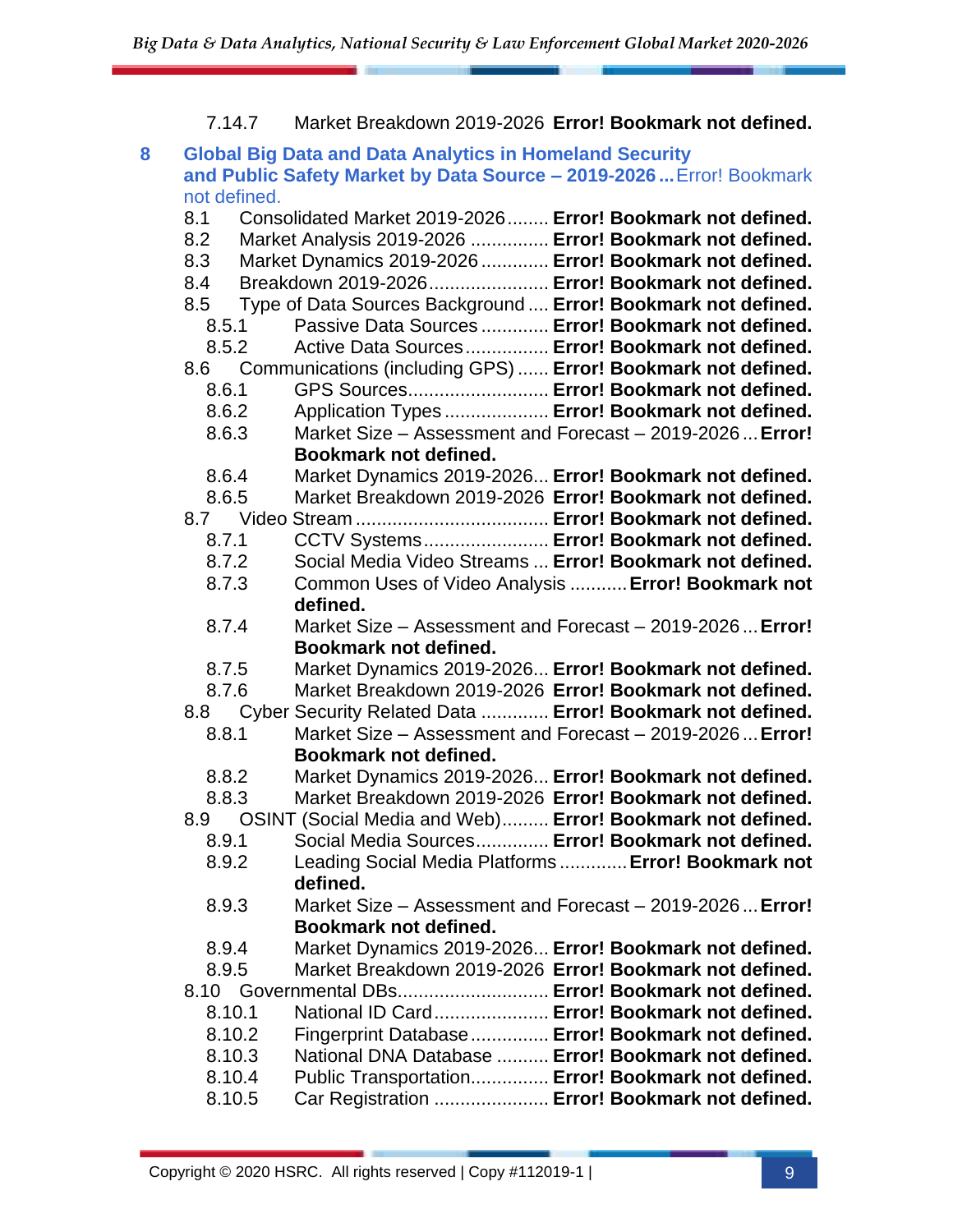|   | 8.10.6   | Driver's License  Error! Bookmark not defined.                  |
|---|----------|-----------------------------------------------------------------|
|   | 8.10.7   | Land Records Error! Bookmark not defined.                       |
|   | 8.10.8   | Criminal Records Error! Bookmark not defined.                   |
|   | 8.10.9   | Phone Call Records Error! Bookmark not defined.                 |
|   | 8.10.10  | Market Size - Assessment and Forecast - 2019-2026 Error!        |
|   |          | Bookmark not defined.                                           |
|   | 8.10.11  | Market Dynamics 2019-2026 Error! Bookmark not defined.          |
|   | 8.10.12  | Market Breakdown 2019-2026 Error! Bookmark not defined.         |
|   |          |                                                                 |
|   | 8.11.1   | Digital Banking  Error! Bookmark not defined.                   |
|   | 8.11.2   | Blockchain and Bitcoin  Error! Bookmark not defined.            |
|   | 8.11.3   | Market Size - Assessment and Forecast - 2019-2026 Error!        |
|   |          | Bookmark not defined.                                           |
|   |          |                                                                 |
|   | 8.11.4   | Market Dynamics 2019-2026 Error! Bookmark not defined.          |
|   | 8.11.5   | Market Breakdown 2019-2026 Error! Bookmark not defined.         |
|   |          | 8.12 Customs / Border Sources Error! Bookmark not defined.      |
|   | 8.12.1   | COVID-19 Related Data  Error! Bookmark not defined.             |
|   | 8.12.2   | European Immigration Crisis  Error! Bookmark not defined.       |
|   | 8.12.3   | Data Sources Error! Bookmark not defined.                       |
|   | 8.12.4   | Market Size - Assessment and Forecast - 2019-2026 Error!        |
|   |          | Bookmark not defined.                                           |
|   | 8.12.5   | Market Dynamics 2019-2026 Error! Bookmark not defined.          |
|   | 8.12.6   | Market Breakdown 2019-2026 Error! Bookmark not defined.         |
|   |          |                                                                 |
|   | 8.13.1   | Raster Data  Error! Bookmark not defined.                       |
|   | 8.13.2   | Vector Data  Error! Bookmark not defined.                       |
|   | 8.13.3   | Data Sources Error! Bookmark not defined.                       |
|   | 8.13.4   | Market Size - Assessment and Forecast - 2019-2026 Error!        |
|   |          | <b>Bookmark not defined.</b>                                    |
|   | 8.13.5   | Market Dynamics 2019-2026 Error! Bookmark not defined.          |
|   | 8.13.6   | Market Breakdown 2019-2026 Error! Bookmark not defined.         |
|   |          |                                                                 |
|   | 8.14.1   | V2V and V2X Error! Bookmark not defined.                        |
|   | 8.14.2   | Data Sources Error! Bookmark not defined.                       |
|   | 8.14.3   | Market Size - Assessment and Forecast - 2019-2026 Error!        |
|   |          | <b>Bookmark not defined.</b>                                    |
|   | 8.14.4   | Market Dynamics 2019-2026 Error! Bookmark not defined.          |
|   | 8.14.5   | Market Breakdown 2019-2026 Error! Bookmark not defined.         |
| 9 |          | <b>Global Big Data and Data Analytics in Homeland Security</b>  |
|   |          | and Public Safety Market by Region Error! Bookmark not defined. |
|   | 9.1      | Five Regional Markets Comparison Analysis Error! Bookmark not   |
|   | defined. |                                                                 |
|   | 9.1.1    | Consolidated Market 2019-2026  Error! Bookmark not              |
|   |          | defined.                                                        |

- 9.1.2 Market Analysis 2019-2026..... **Error! Bookmark not defined.**
- 9.1.3 Market Dynamics 2019-2026... **Error! Bookmark not defined.**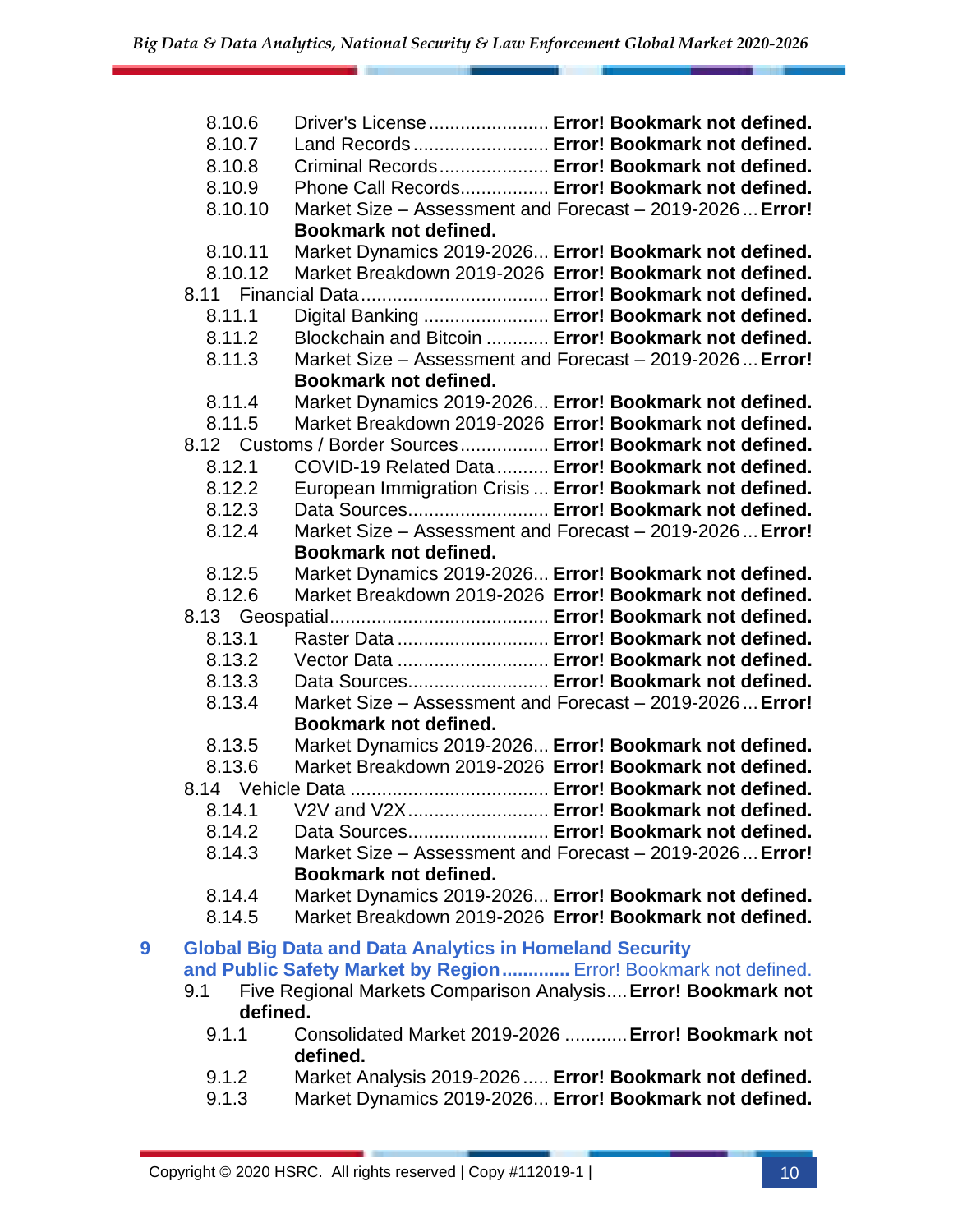- 9.1.4 Market Breakdown 2019-2026 **Error! Bookmark not defined.**
- **10 Select Homeland Security and Public Safety Big Data Projects and Programs ..................................** Error! Bookmark not defined.
	- 10.1 Select Big Data Projects and Programs by Country **Error! Bookmark not defined.**
	- 10.2 European Commission Horizon Europe Initiative.... **Error! Bookmark not defined.**
		- 10.2.1 European Defense Industrial Development Program ......**Error! Bookmark not defined.**
	- 10.3 European Commission Horizon 2020 Initiative .**Error! Bookmark not defined.**
	- 10.4 European Commission Slandail Project Empowering Emergency Response Using Social Media .......**Error! Bookmark not defined.**
- **11 Global Big Data and Data Analytics in Homeland Security and Public Safety Market by Country ...........** Error! Bookmark not defined.
	- 11.1 19 National Markets Comparison Analysis .......**Error! Bookmark not defined.**
		- 11.1.1 Consolidated Market 2019-2026 ............**Error! Bookmark not defined.**
		- 11.1.2 Market Analysis 2019-2026..... **Error! Bookmark not defined.**
		- 11.1.3 Market Dynamics 2019-2026... **Error! Bookmark not defined.**
		- 11.1.4 Market Breakdown 2019-2026 **Error! Bookmark not defined.**
- **12 USA Big Data and Data Analytics in Homeland Security and Public Safety Market ......................................** Error! Bookmark not defined.
	- 12.1 Facts & Figures 2020......................... **Error! Bookmark not defined.**
	- 12.2 USA National Security Risk Assessment 2020 .**Error! Bookmark not defined.**
	- 12.3 USA Big Data and Data Analytics Overview .....**Error! Bookmark not defined.**
	- 12.4 USA Big Data and Data Analytics in Homeland Security and Public Safety Market – 2019-2026..... **Error! Bookmark not defined.**
		- 12.4.1 Market Size Assessment and Forecast 2019-2026 ...**Error! Bookmark not defined.**
		- 12.4.2 Market Dynamics 2019-2026... **Error! Bookmark not defined.**
		- 12.4.3 Market Breakdown 2019-2026 **Error! Bookmark not defined.**
- **13 Canada Big Data and Data Analytics in Homeland Security**  and Public Safety Market............................... Error! Bookmark not defined.
	- 13.1 Facts & Figures 2020......................... **Error! Bookmark not defined.**
	- 13.2 Canada National Security Risk Assessment 2020.. **Error! Bookmark not defined.**
		- 13.2.1 Canadian National Security ..... **Error! Bookmark not defined.**
		- 13.2.2 Crime in Canada ..................... **Error! Bookmark not defined.**
		- 13.2.3 Terror in Canada ..................... **Error! Bookmark not defined.**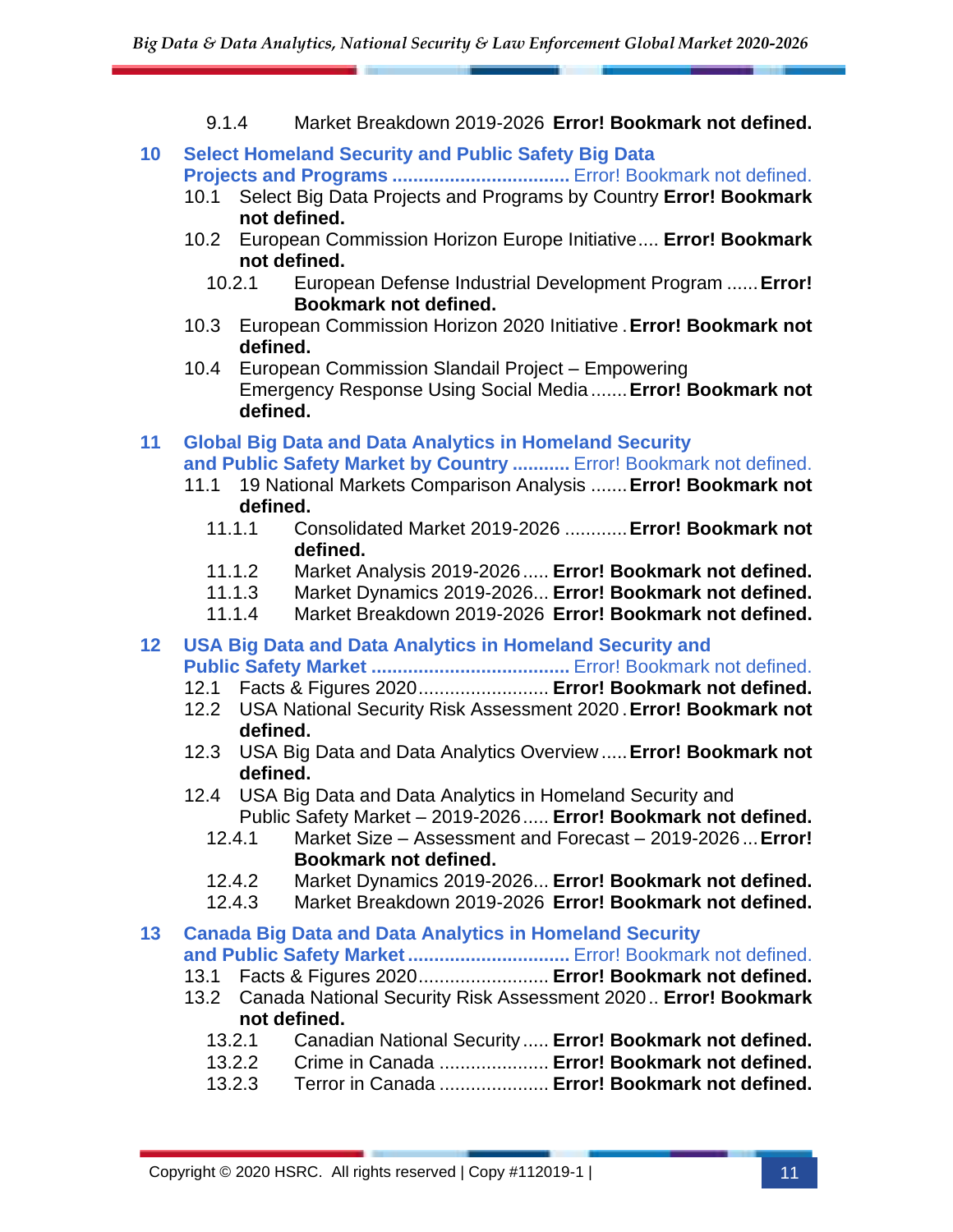- 13.3 Canada Big Data and Data Analytics Overview **Error! Bookmark not defined.**
- 13.4 Canada Big Data and Data Analytics in Homeland Security and Public Safety Market – 2019-2026.............**Error! Bookmark not defined.**
	- 13.4.1 Market Size Assessment and Forecast 2019-2026 ...**Error! Bookmark not defined.**
	- 13.4.2 Market Dynamics 2019-2026... **Error! Bookmark not defined.**
	- 13.4.3 Market Breakdown 2019-2026 **Error! Bookmark not defined.**
- **14 UK Big Data and Data Analytics in Homeland Security and Public Safety Market ......................................** Error! Bookmark not defined.
	- 14.1 Facts & Figures 2020......................... **Error! Bookmark not defined.**
	- 14.2 UK National Security Risk Assessment 2020 ...**Error! Bookmark not defined.**
	- 14.3 UK Big Data and Data Analytics Overview .......**Error! Bookmark not defined.**
	- 14.4 UK Big Data and Data Analytics in Homeland Security and Public Safety Market – 2019-2026..... **Error! Bookmark not defined.**
		- 14.4.1 Market Size Assessment and Forecast 2019-2026 ...**Error! Bookmark not defined.**
		- 14.4.2 Market Dynamics 2019-2026... **Error! Bookmark not defined.**
		- 14.4.3 Market Breakdown 2019-2026 **Error! Bookmark not defined.**

#### **15 Germany Big Data and Data Analytics in Homeland Security and Public Safety Market.................................** Error! Bookmark not defined.

- 
- 15.1 Facts & Figures 2020......................... **Error! Bookmark not defined.**
- 15.2 Germany National Security Risk Assessment 2020 **Error! Bookmark not defined.**
- 15.3 Germany Big Data and Data Analytics Overview.... **Error! Bookmark not defined.**
	- 15.3.1 Market Size Assessment and Forecast 2019-2026 ...**Error! Bookmark not defined.**
	- 15.3.2 Market Dynamics 2019-2026... **Error! Bookmark not defined.**
	- 15.3.3 Market Breakdown 2019-2026 **Error! Bookmark not defined.**
- **16 France Big Data and Data Analytics in Homeland Security**  and Public Safety Market............................... Error! Bookmark not defined.
	- 16.1 Facts & Figures 2020......................... **Error! Bookmark not defined.**
	- 16.2 France National Security Risk Assessment 2020 ... **Error! Bookmark not defined.**
	- 16.3 France Big Data and Data Analytics Overview .**Error! Bookmark not defined.**
	- 16.4 France Big Data and Data Analytics in Homeland Security and Public Safety Market – 2019-2026.............**Error! Bookmark not defined.**
		- 16.4.1 Market Size Assessment and Forecast 2019-2026 ...**Error! Bookmark not defined.**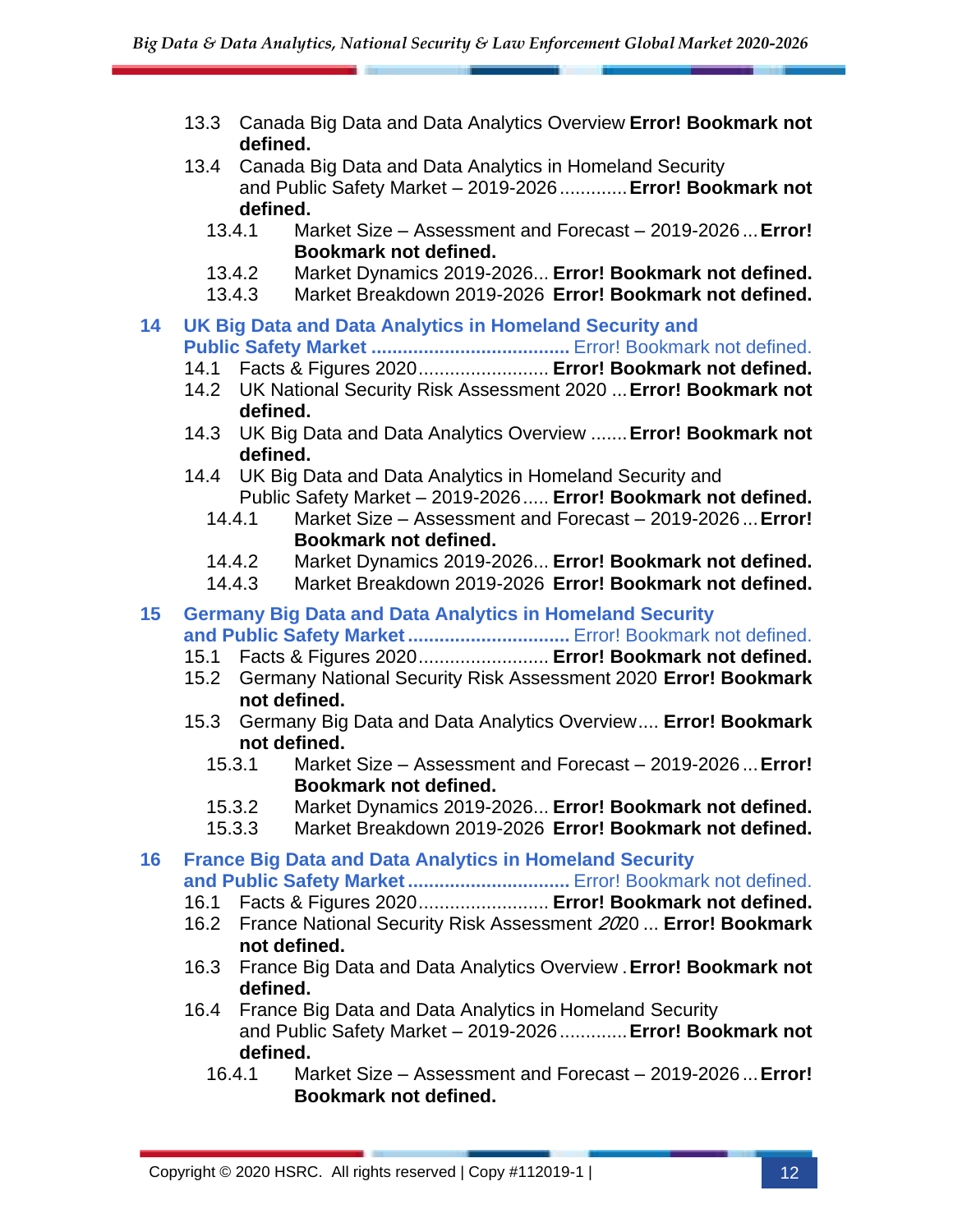- 16.4.2 Market Dynamics 2019-2026... **Error! Bookmark not defined.**
- 16.4.3 Market Breakdown 2019-2026 **Error! Bookmark not defined.**
- **17 Italy Big Data and Data Analytics in Homeland Security and Public Safety Market ......................................** Error! Bookmark not defined.
	- 17.1 Fact & Figures 2020........................... **Error! Bookmark not defined.**
	- 17.2 Italy National Security Risk Assessment 2020..**Error! Bookmark not defined.**
	- 17.3 Italy Big Data and Data Analytics Overview......**Error! Bookmark not defined.**
	- 17.4 Italy Big Data and Data Analytics in Homeland Security and Public Safety Market – 2019-2026..... **Error! Bookmark not defined.**
		- 17.4.1 Market Size Assessment and Forecast 2019-2026 ...**Error! Bookmark not defined.**
		- 17.4.2 Market Dynamics 2019-2026... **Error! Bookmark not defined.**
		- 17.4.3 Market Breakdown 2019-2026 **Error! Bookmark not defined.**
- **18 Spain Big Data and Data Analytics in Homeland Security**  and Public Safety Market............................... Error! Bookmark not defined.
	- 18.1 Facts & Figures 2020......................... **Error! Bookmark not defined.**
	- 18.2 Spain National Security Risk Assessment 2020**Error! Bookmark not defined.**
	- 18.3 Spain Big Data and Data Analytics Overview ...**Error! Bookmark not defined.**
	- 18.4 Spain Big Data and Data Analytics in Homeland Security and Public Safety Market – 2019-2026.............**Error! Bookmark not defined.**
		- 18.4.1 Market Size Assessment and Forecast 2019-2026 ...**Error! Bookmark not defined.**
		- 18.4.2 Market Dynamics 2019-2026... **Error! Bookmark not defined.**
		- 18.4.3 Market Breakdown 2019-2026 **Error! Bookmark not defined.**

#### **19 Australia Big Data and Data Analytics in Homeland Security**  and Public Safety Market............................... Error! Bookmark not defined.

- 19.1 Facts and Figures 2020 ..................... **Error! Bookmark not defined.**
- 19.2 Australia National Security Risk Assessment 2020. **Error! Bookmark not defined.**
- 19.3 Australia Big Data and Data Analysis Overview**Error! Bookmark not defined.**
- 19.4 Australia Big Data and Data Analytics in Homeland Security and Public Safety Market – 2019-2026.............**Error! Bookmark not defined.**
	- 19.4.1 Market Size Assessment and Forecast 2019-2026 ...**Error! Bookmark not defined.**
	- 19.4.2 Market Dynamics 2019-2026... **Error! Bookmark not defined.**
	- 19.4.3 Market Breakdown 2019-2026 **Error! Bookmark not defined.**
- **20 India Big Data and Data Analytics in Homeland Security and Public Safety Market ......................................** Error! Bookmark not defined.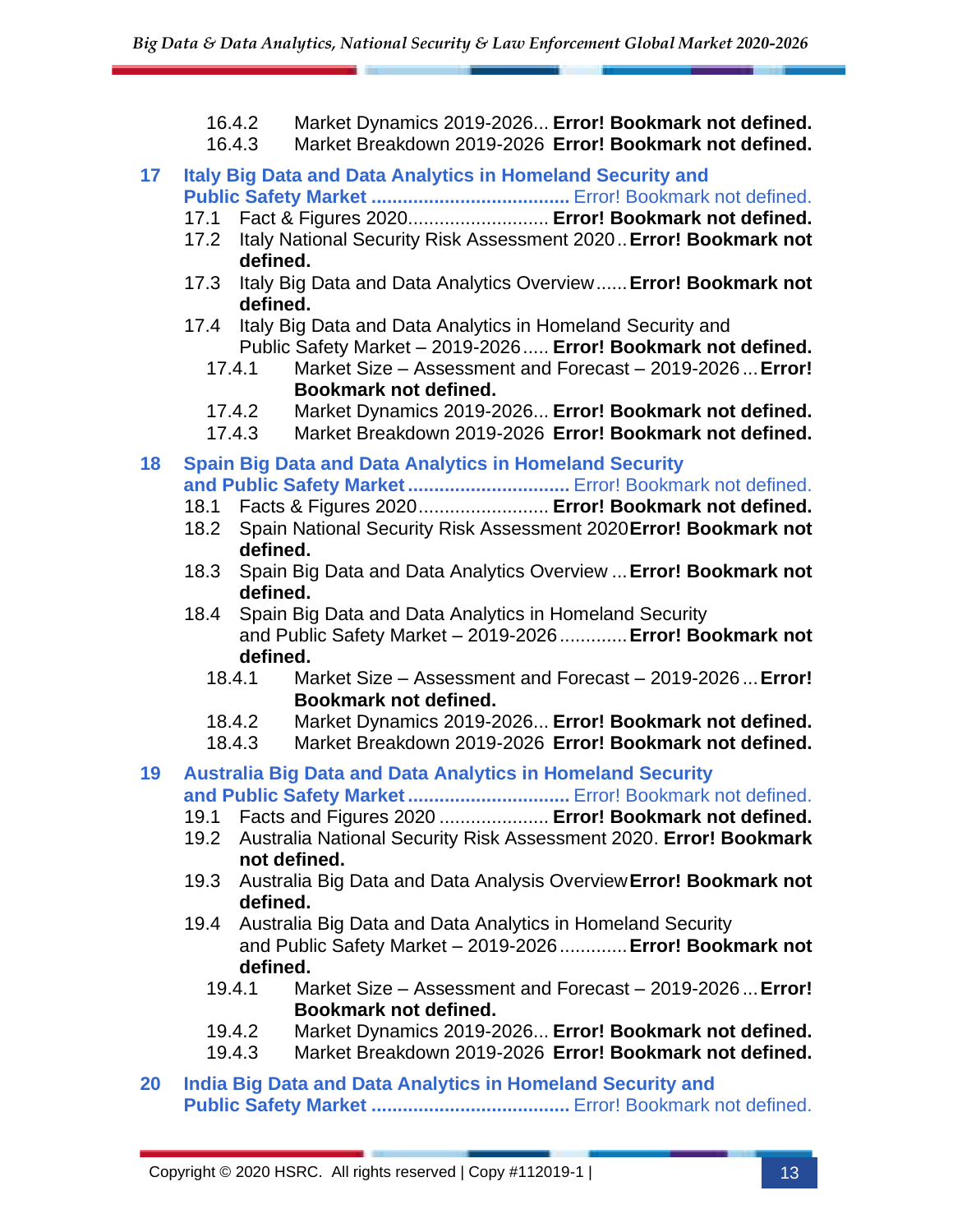- 20.1 Facts & Figures 2020......................... **Error! Bookmark not defined.**
- 20.2 India National Security Risk Assessment 2020.**Error! Bookmark not defined.**
- 20.3 India Big Data and Data Analytics Overview.....**Error! Bookmark not defined.**
- 20.4 India Big Data and Data Analytics in Homeland Security and Public Safety Market – 2019-2026.............**Error! Bookmark not defined.**
	- 20.4.1 Market Size Assessment and Forecast 2019-2026 ...**Error! Bookmark not defined.**
	- 20.4.2 Market Dynamics 2019-2026... **Error! Bookmark not defined.**
	- 20.4.3 Market Breakdown 2019-2026 **Error! Bookmark not defined.**

#### **21 China Big Data and Data Analytics in Homeland Security**  and Public Safety Market................................ Error! Bookmark not defined.

- 21.1 Facts & Figures 2020......................... **Error! Bookmark not defined.**
- 21.2 China National Security Risk Assessment 2020**Error! Bookmark not defined.**
- 21.3 China Big Data and Data Analytics Overview ...**Error! Bookmark not defined.**
- 21.4 China Big Data and Data Analytics in Homeland Security and Public Safety Market – 2019-2026.............**Error! Bookmark not defined.**
	- 21.4.1 Market Size Assessment and Forecast 2019-2026 ...**Error! Bookmark not defined.**
	- 21.4.2 Market Dynamics 2019-2026... **Error! Bookmark not defined.**
	- 21.4.3 Market Breakdown 2019-2026 **Error! Bookmark not defined.**
- **22 South Korea Big Data and Data Analytics in Homeland Security and Public Safety Market................** Error! Bookmark not defined.
	- 22.1 Facts & Figures 2020......................... **Error! Bookmark not defined.**
	- 22.2 South Korea National Security Assessment 2020... **Error! Bookmark not defined.**
	- 22.3 South Korea Big Data and Data Analytics Overview**Error! Bookmark not defined.**
	- 22.4 South Korea Big Data and Data Analytics in Homeland Security and Public Safety Market – 2019-2026**Error! Bookmark not defined.**
		- 22.4.1 Market Size Assessment and Forecast 2019-2026 ...**Error! Bookmark not defined.**
		- 22.4.2 Market Dynamics 2019-2026... **Error! Bookmark not defined.**
		- 22.4.3 Market Breakdown 2019-2026 **Error! Bookmark not defined.**

#### **23 Japan Big Data and Data Analytics in Homeland Security**  and Public Safety Market............................... Error! Bookmark not defined.

- 23.1 Facts & Figures 2020......................... **Error! Bookmark not defined.**
- 23.2 Japan National Security Risk Assessment 2020..... **Error! Bookmark not defined.**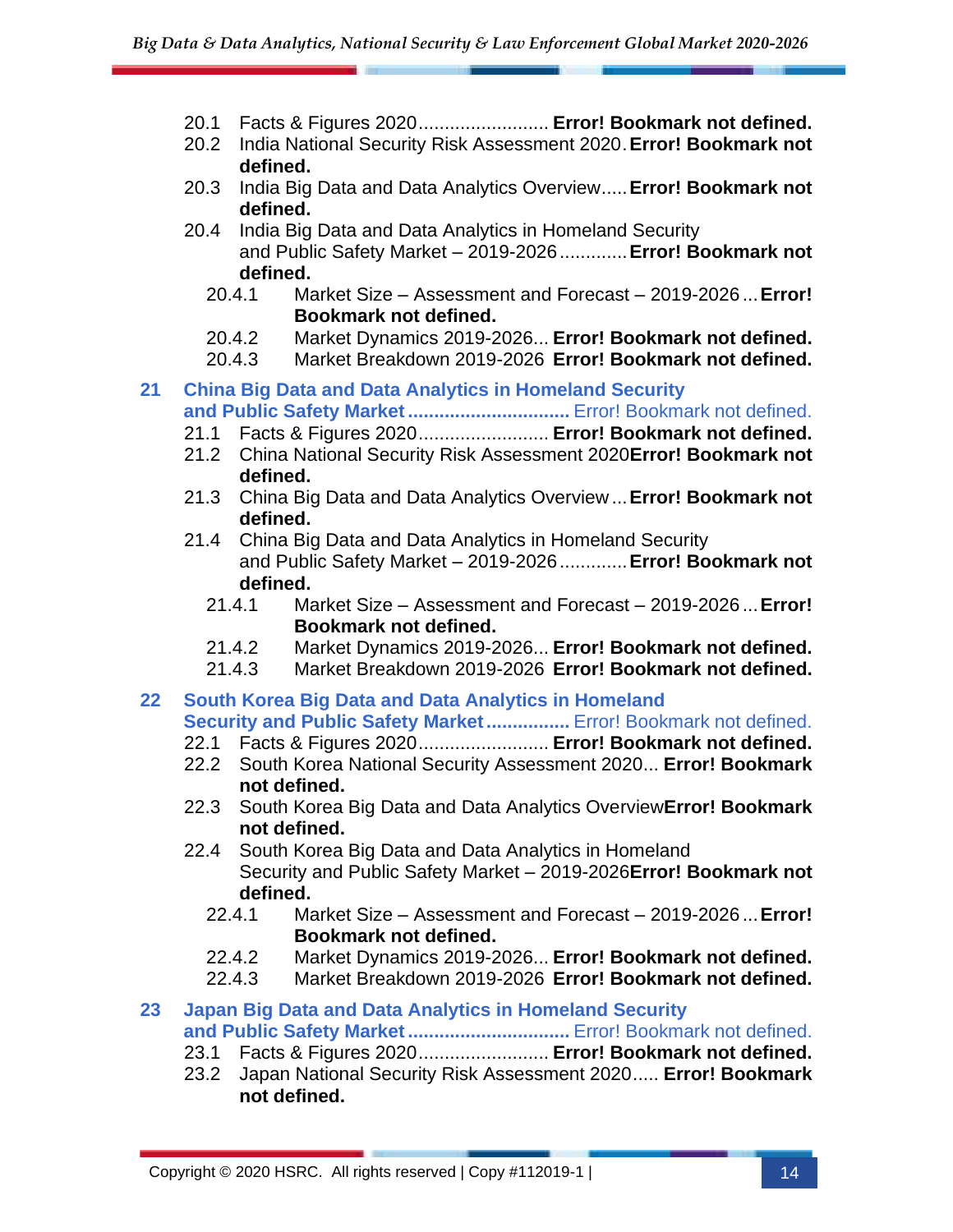- 23.3 Japan Big Data and Data Analytics Overview...**Error! Bookmark not defined.**
- 23.4 Japan Big Data and Data Analytics in Homeland Security and Public Safety Market – 2019-2026.............**Error! Bookmark not defined.**
	- 23.4.1 Market Size Assessment and Forecast 2019-2026 ...**Error! Bookmark not defined.**
	- 23.4.2 Market Dynamics 2019-2026... **Error! Bookmark not defined.**
	- 23.4.3 Market Breakdown 2019-2026 **Error! Bookmark not defined.**

#### **24 Brazil Big Data and Data Analytics in Homeland Security**  and Public Safety Market................................ Error! Bookmark not defined.

- 24.1 Facts & Figures 2020......................... **Error! Bookmark not defined.**
- 24.2 Brazil National Security Assessment 2020 .......**Error! Bookmark not defined.**
- 24.3 Brazil Big Data and Data Analytics Overview ...**Error! Bookmark not defined.**
- 24.4 Brazil Big Data and Data Analytics in Homeland Security and Public Safety Market – 2019-2026.............**Error! Bookmark not defined.**
	- 24.4.1 Market Size Assessment and Forecast 2019-2026 ...**Error! Bookmark not defined.**
	- 24.4.2 Market Dynamics 2019-2026... **Error! Bookmark not defined.**
	- 24.4.3 Market Breakdown 2019-2026 **Error! Bookmark not defined.**

#### **25 Mexico Big Data and Data Analytics in Homeland Security**  and Public Safety Market............................... Error! Bookmark not defined.

- 25.1 Facts & Figures 2020......................... **Error! Bookmark not defined.**
- 25.2 Mexico National Security Assessment 2020 .....**Error! Bookmark not defined.**
- 25.3 Mexico Big Data and Data Analytics Overview .**Error! Bookmark not defined.**
- 25.4 Mexico Big Data and Data Analytics in Homeland Security and Public Safety Market – 2019-2026.............**Error! Bookmark not defined.**
	- 25.4.1 Market Size Assessment and Forecast 2019-2026 ...**Error! Bookmark not defined.**
	- 25.4.2 Market Dynamics 2019-2026... **Error! Bookmark not defined.**
	- 25.4.3 Market Breakdown 2019-2026 **Error! Bookmark not defined.**

#### **26 Colombia Big Data and Data Analytics in Homeland Security**  and Public Safety Market............................... Error! Bookmark not defined.

- 26.1 Facts and Figures 2020 ..................... **Error! Bookmark not defined.**
- 26.2 Colombia National Security Assessment 2020 .**Error! Bookmark not defined.**
- 26.3 Colombia Big Data and Data Analytics Overview ... **Error! Bookmark not defined.**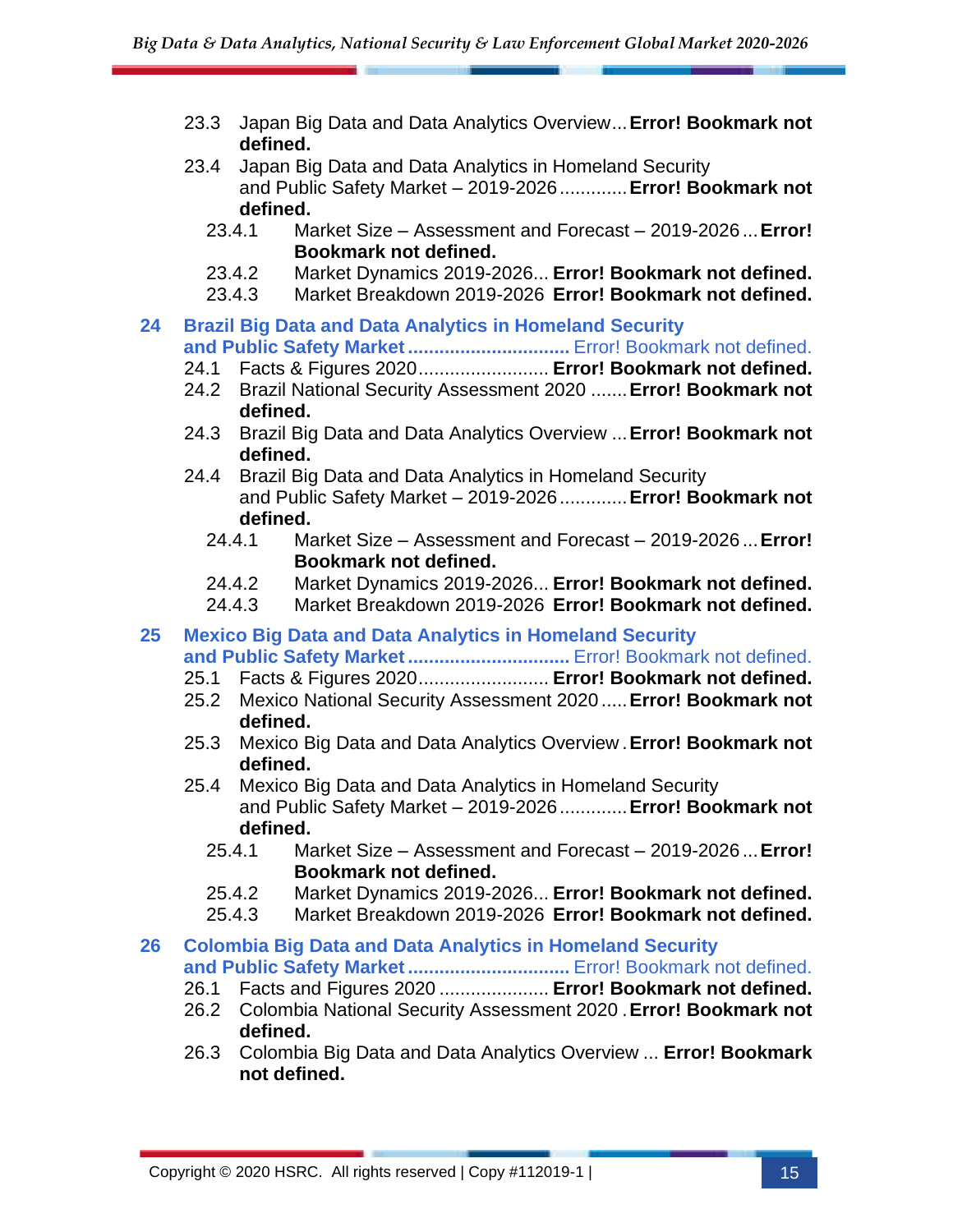- 26.4 Colombia Big Data and Data Analytics in Homeland Security and Public Safety Market – 2019-2026**Error! Bookmark not defined.**
	- 26.4.1 Market Size Assessment and Forecast 2019-2026 ...**Error! Bookmark not defined.**
	- 26.4.2 Market Dynamics 2019-2026... **Error! Bookmark not defined.**
	- 26.4.3 Market Breakdown 2019-2026 **Error! Bookmark not defined.**
- **27 GCC (Golf Council Corporation) Big Data and Data Analytics in Homeland Security and Public Safety Market........**Error! Bookmark not defined.
	- 27.1.1 GCC National Security Assessment for 2020**Error! Bookmark not defined.**
	- 27.1.2 Saudi Arabia Country Assessment.........**Error! Bookmark not defined.**
		- 27.1.2.1 Saudi Arabia Country Assessment ......**Error! Bookmark not defined.**
		- 27.1.2.2 UAE Country Assessment .... **Error! Bookmark not defined.**
		- 27.1.2.3 Kuwait Country Assessment. **Error! Bookmark not defined.**
		- 27.1.2.4 Bahrain Country Assessment**Error! Bookmark not defined.**
	- 27.1.3 GCC Big Data and Data Analitycs Overview **Error! Bookmark not defined.**
	- 27.1.3.1 UAE Big Data and Data Analytics Overview.................**Error! Bookmark not defined.**
	- 27.1.3.2 Saudi Arabia Big Data and Data Analytics Overview....**Error! Bookmark not defined.**
	- 27.2 GCC Big Data and Data Analytics in Homeland Security and Public Safety Market – 2019-2026.............**Error! Bookmark not defined.**
		- 27.2.1 Market Size Assessment and Forecast 2019-2026 ...**Error! Bookmark not defined.**
		- 27.2.2 Market Dynamics 2019-2026... **Error! Bookmark not defined.**
		- 27.2.3 Market Breakdown 2019-2026 **Error! Bookmark not defined.**

#### **28 South Africa Big Data and Data Analytics in Homeland Security and Public Safety Market................** Error! Bookmark not defined.

- 28.1 Facts & Figures 2020......................... **Error! Bookmark not defined.**
- 28.2 South Africa National Security Assessment 2020... **Error! Bookmark not defined.**
- 28.3 South Africa Big Data and Data Analytics Overview**Error! Bookmark not defined.**
- 28.4 South Africa Big Data and Data Analytics in Homeland Security and Public Safety Market – 2019-2026**Error! Bookmark not defined.**
	- 28.4.1 Market Size Assessment and Forecast 2019-2026 ...**Error! Bookmark not defined.**
	- 28.4.2 Market Dynamics 2019-2026... **Error! Bookmark not defined.**
	- 28.4.3 Market Breakdown 2019-2026 **Error! Bookmark not defined.**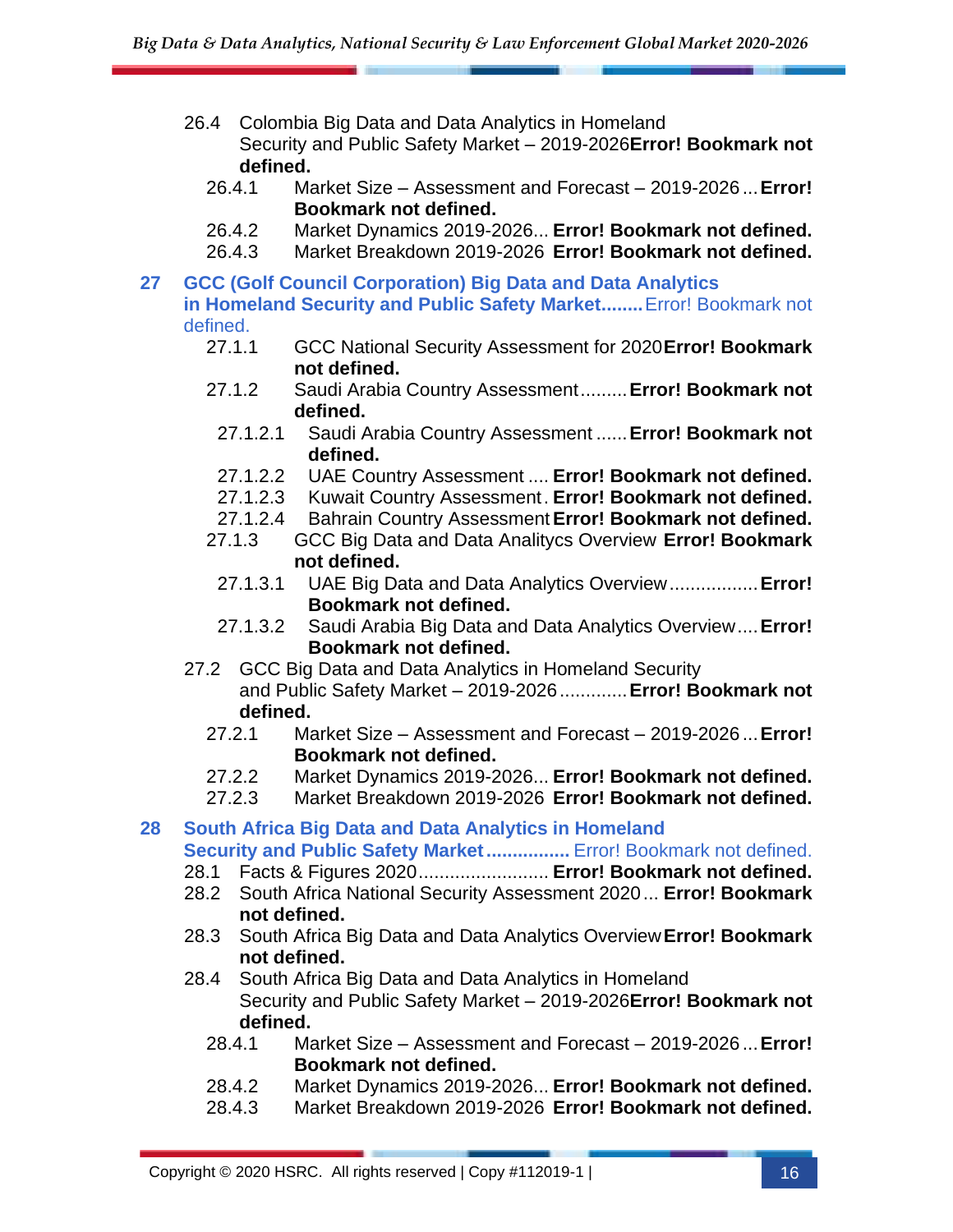| 29 | <b>Nigeria Big Data and Data Analytics in Homeland Security</b><br>and Public Safety Market  Error! Bookmark not defined.                       |
|----|-------------------------------------------------------------------------------------------------------------------------------------------------|
|    | Facts & Figures 2020 Error! Bookmark not defined.<br>29.1<br>Nigeria National Security Assessment 2020  Error! Bookmark not<br>29.2<br>defined. |
|    | Nigeria Big Daya and Data Analytics Overview Error! Bookmark not<br>29.3<br>defined.                                                            |
|    | Nigeria Big Data and Data Analytics in Homeland Security<br>29.4<br>and Public Safety Market - 2019-2026 Error! Bookmark not<br>defined.        |
|    | 29.4.1<br>Market Size - Assessment and Forecast - 2019-2026 Error!<br>Bookmark not defined.                                                     |
|    | Market Dynamics 2019-2026 Error! Bookmark not defined.<br>29.4.2<br>Market Breakdown 2019-2026 Error! Bookmark not defined.<br>29.4.3           |
| 30 | <b>Kenya Big Data and Data Analytics in Homeland Security</b>                                                                                   |
|    | and Public Safety Market  Error! Bookmark not defined.<br>30.1 Facts & Figures 2020 Error! Bookmark not defined.                                |
|    | Kenya National Security Assessment 2020  Error! Bookmark not<br>30.2<br>defined.                                                                |
|    | 30.3<br>Kenya Big Data and Data Analytics  Error! Bookmark not defined.                                                                         |
|    | Kenya Big Data and Data Analytics in Homeland Security<br>30.4<br>and Public Safety Market - 2019-2026  Error! Bookmark not                     |
|    | defined.                                                                                                                                        |
|    | Market Size - Assessment and Forecast - 2019-2026 Error!<br>30.4.1<br>Bookmark not defined.                                                     |
|    | Market Dynamics 2019-2026 Error! Bookmark not defined.<br>30.4.2                                                                                |
|    | 30.4.3<br>Market Breakdown 2019-2026 Error! Bookmark not defined.                                                                               |
| 31 | 31.1 Storage/Data warehouses  Error! Bookmark not defined.                                                                                      |
|    |                                                                                                                                                 |
|    | 31.1.1.1 Company Profile  Error! Bookmark not defined.                                                                                          |
|    | 31.1.1.2 Big Data and Analytics Products and Solutions  Error!<br>Bookmark not defined.                                                         |
|    | 31.1.2                                                                                                                                          |
|    | Company Profile  Error! Bookmark not defined.<br>31.1.2.1<br>Big Data and Analytics Products and Solutions Error!<br>31.1.2.2                   |
|    | Bookmark not defined.                                                                                                                           |
|    | 31.1.3                                                                                                                                          |
|    | Company Profile  Error! Bookmark not defined.<br>31.1.3.1                                                                                       |
|    | 31.1.3.2<br>Big Data and Analytics Products and Solutions Error!<br>Bookmark not defined.                                                       |
|    | 31.1.4                                                                                                                                          |
|    | Company Profile  Error! Bookmark not defined.<br>31.1.4.1                                                                                       |
|    | 31.1.4.2<br>Big Data and Analytics Products and Solutions Error!                                                                                |

- **Bookmark not defined.**
- 31.1.5 Cisco Systems......................... **Error! Bookmark not defined.**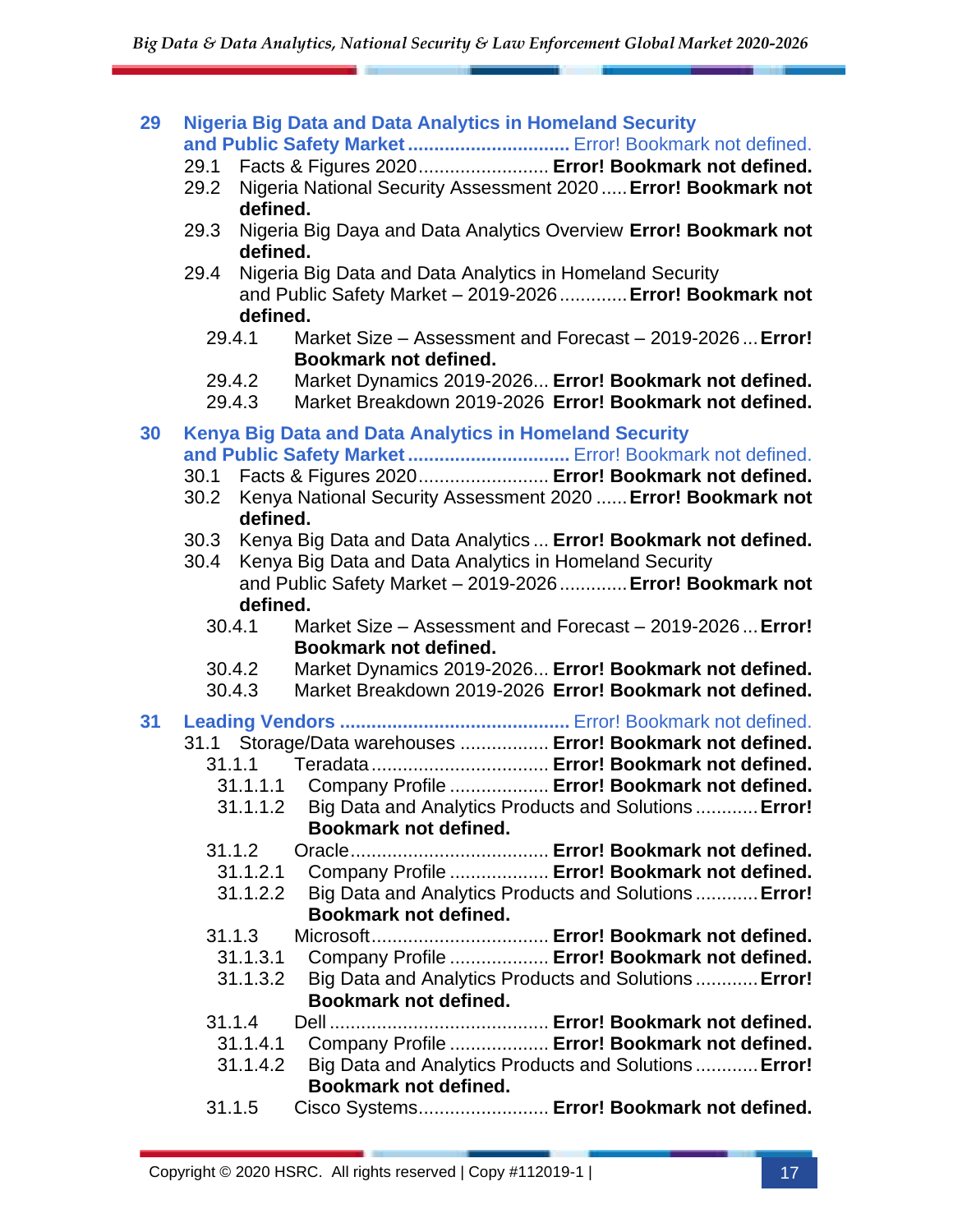| 31.1.5.2 | 31.1.5.1 Company Profile  Error! Bookmark not defined.<br>Big Data and Analytics Products and Solutions Error! |
|----------|----------------------------------------------------------------------------------------------------------------|
|          | Bookmark not defined.                                                                                          |
| 31.1.6   | Hadoop Systems  Error! Bookmark not defined.                                                                   |
| 31.1.6.1 | Stream Computing Error! Bookmark not defined.                                                                  |
|          |                                                                                                                |
| 31.2.1   | Amazon Web Services  Error! Bookmark not defined.                                                              |
|          | 31.2.1.1 Company Profile  Error! Bookmark not defined.                                                         |
| 31.2.1.2 | Big Data and Analytics Products and Solutions  Error!                                                          |
|          | Bookmark not defined.                                                                                          |
| 31.2.2   | Google Compute Engine  Error! Bookmark not defined.                                                            |
| 31.2.2.1 | Company Profile  Error! Bookmark not defined.                                                                  |
| 31.2.2.2 | Big Data and Analytics Products and Solutions  Error!                                                          |
|          | Bookmark not defined.                                                                                          |
|          | 31.3 SQL (Structured) and NoSQL (Un-Structured) Database                                                       |
|          |                                                                                                                |
| 31.3.1   |                                                                                                                |
| 31.3.1.1 | Company Profile  Error! Bookmark not defined.                                                                  |
| 31.3.1.2 | Big Data and Analytics Products and Solutions  Error!                                                          |
|          | Bookmark not defined.                                                                                          |
| 31.3.2   | Redis Labs  Error! Bookmark not defined.                                                                       |
| 31.3.2.1 | Company Profile  Error! Bookmark not defined.                                                                  |
| 31.3.2.2 | Big Data and Analytics Products and Solutions  Error!                                                          |
|          | Bookmark not defined.                                                                                          |
| 31.3.3   | MongoDB  Error! Bookmark not defined.                                                                          |
| 31.3.3.1 | Company Profile  Error! Bookmark not defined.                                                                  |
| 31.3.3.2 | Big Data and Analytics Products and Solutions  Error!                                                          |
|          | Bookmark not defined.                                                                                          |
|          |                                                                                                                |
| 31.4.1   |                                                                                                                |
| 31.4.1.1 | Company Profile  Error! Bookmark not defined.                                                                  |
| 31.4.1.2 | Big Data and Analytics Products and Solutions Error!                                                           |
|          | Bookmark not defined.                                                                                          |
| 31.4.2   |                                                                                                                |
| 31.4.2.1 | Company Profile  Error! Bookmark not defined.                                                                  |
| 31.4.2.2 | Big Data and Analytics Products and Solutions  Error!                                                          |
|          | Bookmark not defined.                                                                                          |
| 31.4.3   |                                                                                                                |
| 31.4.3.1 | Company Profile  Error! Bookmark not defined.                                                                  |
| 31.4.3.2 | Big Data and Analytics Products and Solutions Error!                                                           |
|          | Bookmark not defined.                                                                                          |
| 31.4.4   |                                                                                                                |
| 31.4.4.1 | Company Profile  Error! Bookmark not defined.                                                                  |
| 31.4.4.2 | Big Data and Analytics Products and Solutions Error!                                                           |
|          | Bookmark not defined.                                                                                          |
| 31.4.5   | ManTech International Corp Error! Bookmark not defined.                                                        |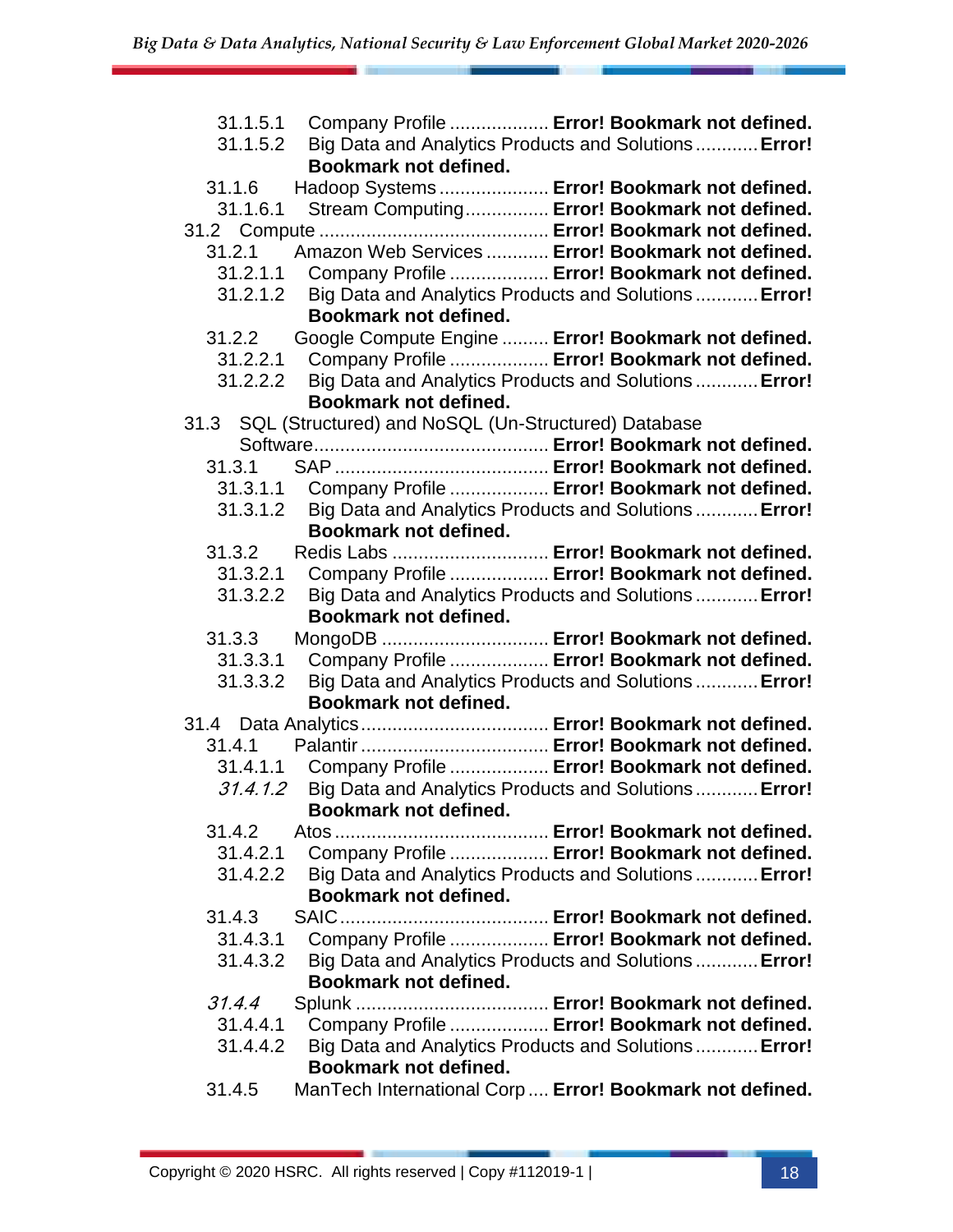| 31.4.5.1 | Company Profile  Error! Bookmark not defined.                    |
|----------|------------------------------------------------------------------|
| 31.4.5.2 | Big Data and Analytics Products and Solutions  Error!            |
|          | Bookmark not defined.                                            |
| 31.4.6   |                                                                  |
| 31.4.6.1 | Company Profile  Error! Bookmark not defined.                    |
| 31.4.6.2 | Big Data and Analytics Products and Solutions Error!             |
|          | Bookmark not defined.                                            |
| 31.4.7   |                                                                  |
| 31.4.7.1 | Company Profile  Error! Bookmark not defined.                    |
| 31.4.7.2 | Big Data and Analytics Products and Solutions Error!             |
|          | Bookmark not defined.                                            |
| 31.4.8   | Hewlett Packard Enterprise (HPE)  Error! Bookmark not            |
|          | defined.                                                         |
| 31.4.8.1 | Company Profile  Error! Bookmark not defined.                    |
| 31.4.8.2 | Big Data and Analytics Products and Solutions Error!             |
|          | <b>Bookmark not defined.</b>                                     |
| 31.4.9   |                                                                  |
| 31.4.9.1 | Company Profile  Error! Bookmark not defined.                    |
| 31.4.9.2 | Big Data and Analytics Products and Solutions Error!             |
|          | Bookmark not defined.                                            |
| 31.4.10  | Pyramid  Error! Bookmark not defined.                            |
|          | 31.4.10.1 Company Profile  Error! Bookmark not defined.          |
|          | 31.4.10.2 Big Data and Analytics Products and Solutions Error!   |
|          | Bookmark not defined.                                            |
| 31.4.11  |                                                                  |
|          | 31.4.11.1 Company Profile  Error! Bookmark not defined.          |
|          | 31.4.11.2 Big Data and Analytics Products and Solutions  Error!  |
|          | <b>Bookmark not defined.</b>                                     |
| 31.4.12  | Hitachi Vantara (formaly Hitachi Data Systems) Error!            |
|          | Bookmark not defined.                                            |
|          | 31.4.12.1 Company Profile  Error! Bookmark not defined.          |
|          | 31.4.12.2 Big Data and Analytics Products and Solutions  Error!  |
|          | <b>Bookmark not defined.</b>                                     |
| 31.4.13  |                                                                  |
|          | 31.4.13.1 Company Profile  Error! Bookmark not defined.          |
|          | 31.4.13.2 Big Data and Analytics Products and Solutions  Error!  |
|          | Bookmark not defined.                                            |
| 31.4.14  | <b>BAE Systems Applied Intelligence (formerly Detica) Error!</b> |
|          | <b>Bookmark not defined.</b>                                     |
|          | 31.4.14.1 Company Profile  Error! Bookmark not defined.          |
|          | 31.4.14.2 Big Data Products and Solutions  Error! Bookmark not   |
|          | defined.                                                         |
| 31.4.15  |                                                                  |
|          | 31.4.15.1 Company Profile  Error! Bookmark not defined.          |
|          | 31.4.15.2 Big Data and Analytics Products and Solutions  Error!  |
|          | Bookmark not defined.                                            |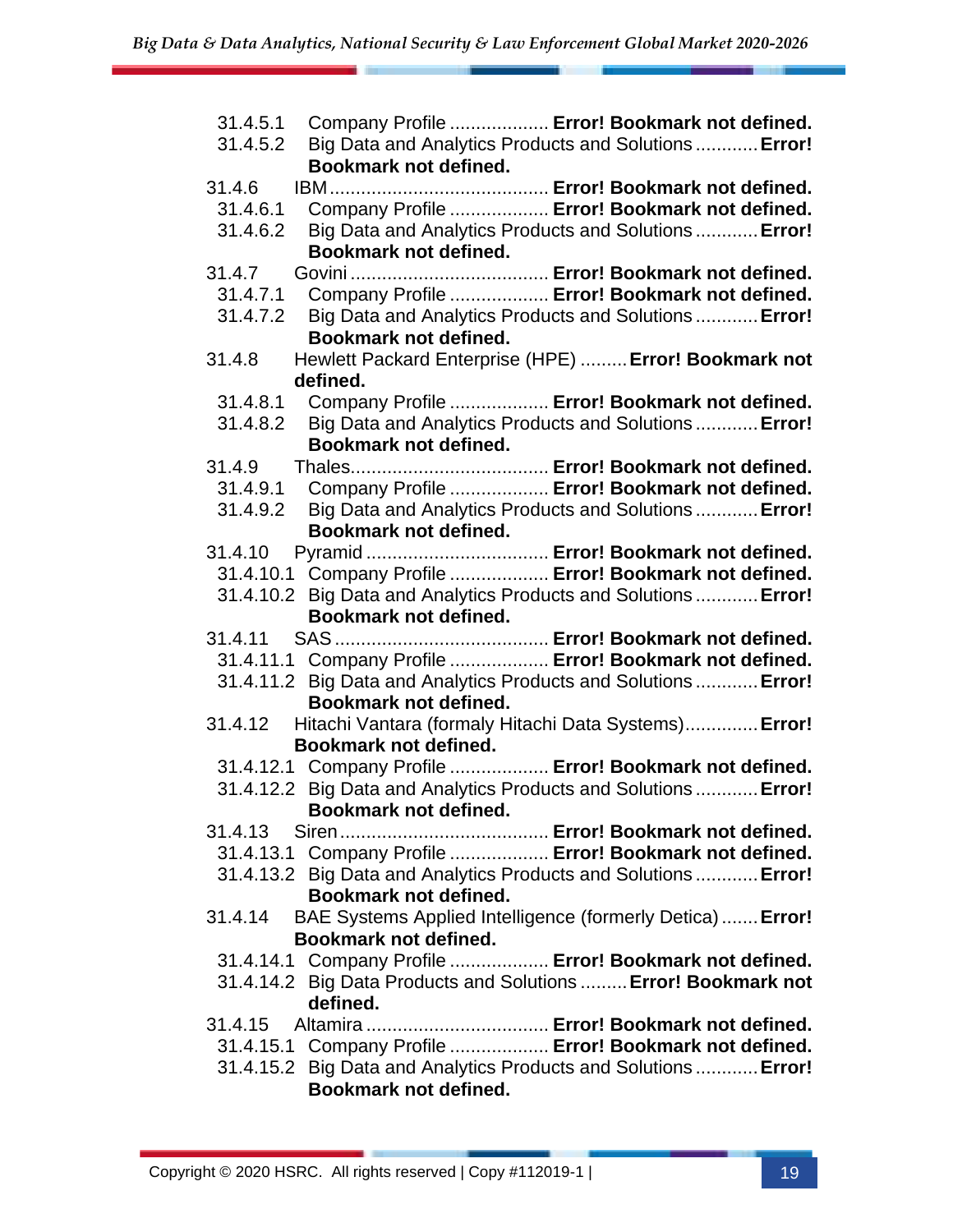| 31.4.16.1 Company Profile  Error! Bookmark not defined.                                  |
|------------------------------------------------------------------------------------------|
| 31.4.16.2 Big Data Products and Solutions  Error! Bookmark not<br>defined.               |
| Ironbrick, Ltd Error! Bookmark not defined.<br>31.4.17                                   |
| 31.4.17.1 Company Profile  Error! Bookmark not defined.                                  |
| 31.4.17.2 Big Data and Analytics Products and Solutions  Error!                          |
| Bookmark not defined.                                                                    |
| Raytheon Error! Bookmark not defined.<br>31.4.18                                         |
| 31.4.18.1 Company Profile  Error! Bookmark not defined.                                  |
| 31.4.18.2 Big Data and Analytics Products and Solutions Error!                           |
| Bookmark not defined.                                                                    |
| 31.4.19                                                                                  |
| 31.4.19.1 Company Profile  Error! Bookmark not defined.                                  |
| 31.4.19.2 Big Data and Analytics Products and Solutions  Error!                          |
| Bookmark not defined.                                                                    |
| 31.4.20                                                                                  |
| 31.4.20.1 Company Profile  Error! Bookmark not defined.                                  |
| 31.4.20.2 Big Data and Analytics Products and Solutions  Error!                          |
| Bookmark not defined.                                                                    |
| 31.4.21                                                                                  |
| 31.4.21.1 Company Profile  Error! Bookmark not defined.                                  |
| 31.4.21.2 Big Data and Analytics Products and Solutions  Error!                          |
| Bookmark not defined.                                                                    |
| 31.4.22                                                                                  |
| 31.4.22.1 Company profile Error! Bookmark not defined.                                   |
| 31.4.22.2 Big Data and Analytics Products and Solutions  Error!                          |
| Bookmark not defined.                                                                    |
| 31.4.23 Forensic Logic  Error! Bookmark not defined.                                     |
| 31.4.23.1 Company profile Error! Bookmark not defined.                                   |
| 31.4.23.2 Big Data and Analytics Products and Solutions  Error!<br>Bookmark not defined. |
| 31.4.24 Numerica  Error! Bookmark not defined.                                           |
| 31.4.24.1 Company profile Error! Bookmark not defined.                                   |
| 31.4.24.2 Big Data and Analytics Products and Solutions  Error!                          |
| Bookmark not defined.                                                                    |
| 31.4.25                                                                                  |
| 31.4.25.1 Company profile Error! Bookmark not defined.                                   |
| 31.4.25.2 Big Data and Analytics Products and Solutions Error!                           |
| Bookmark not defined.                                                                    |
| 31.4.26 LexisNexis  Error! Bookmark not defined.                                         |
| 31.4.26.1 Company profile Error! Bookmark not defined.                                   |
| 31.4.26.2 Big Data and Analytics Products and Solutions  Error!                          |
| Bookmark not defined.                                                                    |
| 31.5 Data Visualization  Error! Bookmark not defined.                                    |
| Tableau Software  Error! Bookmark not defined.<br>31.5.1                                 |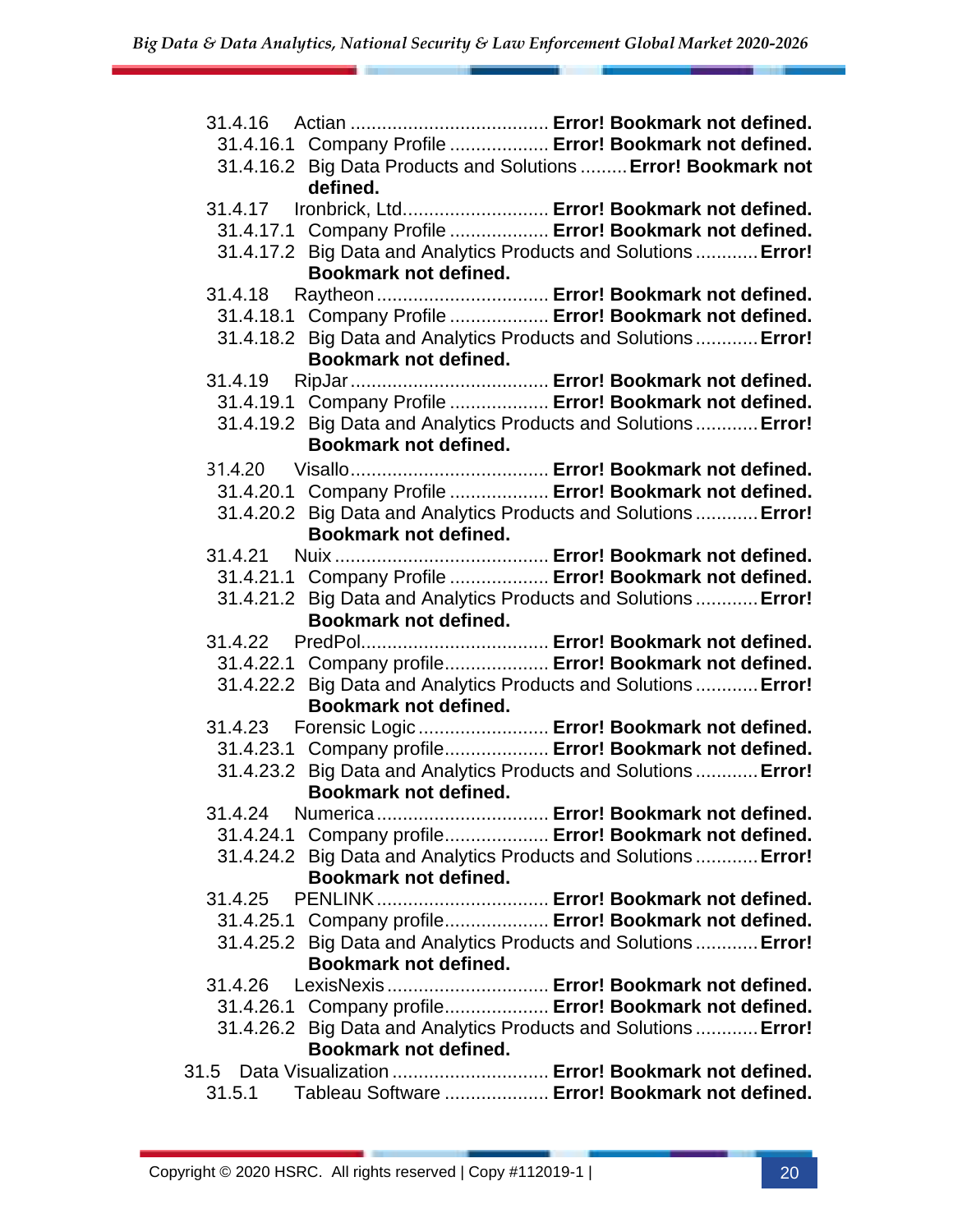|    | 31.5.1.1             | Company Profile  Error! Bookmark not defined.                                        |
|----|----------------------|--------------------------------------------------------------------------------------|
|    | 31.5.1.2             | Big Data and Analytics Products and Solutions  Error!                                |
|    |                      | Bookmark not defined.                                                                |
|    | 31.5.2               | SemanticAI  Error! Bookmark not defined.                                             |
|    | 31.5.2.1             | Company Profile  Error! Bookmark not defined.                                        |
|    | 31.5.2.2             | Big Data and Analytics Products and Solutions  Error!                                |
|    |                      | Bookmark not defined.                                                                |
|    | 31.5.3               | DataWalk Error! Bookmark not defined.                                                |
|    | 31.5.3.1<br>31.5.3.2 | Company Profile  Error! Bookmark not defined.                                        |
|    |                      | Big Data and Analytics Products and Solutions Error!<br><b>Bookmark not defined.</b> |
|    | 31.5.4               | TIBCO Software  Error! Bookmark not defined.                                         |
|    | 31.5.4.1             | Company Profile  Error! Bookmark not defined.                                        |
|    | 31.5.4.2             | Big Data and Analytics Products and Solutions  Error!                                |
|    |                      | Bookmark not defined.                                                                |
|    | 31.5.5               | QlikView  Error! Bookmark not defined.                                               |
|    | 31.5.5.1             | Company Profile  Error! Bookmark not defined.                                        |
|    | 31.5.5.2             | Big Data and Analytics Products and Solutions Error!                                 |
|    |                      | Bookmark not defined.                                                                |
|    | 31.5.6               | MicroStrategy  Error! Bookmark not defined.                                          |
|    | 31.5.6.1             | Company Profile  Error! Bookmark not defined.                                        |
|    | 31.5.6.2             | Big Data and Analytics Products and Solutions  Error!                                |
|    |                      | Bookmark not defined.                                                                |
|    |                      |                                                                                      |
|    | 31.6.1               | Accenture  Error! Bookmark not defined.                                              |
|    | 31.6.1.1             | Company Profile  Error! Bookmark not defined.                                        |
|    | 31.6.1.2             | Big Data and Analytics Products and Solutions  Error!                                |
|    |                      | Bookmark not defined.                                                                |
|    | 31.6.2               |                                                                                      |
|    | 31.6.2.1             | Company Profile  Error! Bookmark not defined.                                        |
|    | 31.6.2.2             | Big Data and Analytics Products and Solutions  Error!                                |
|    |                      | Bookmark not defined.                                                                |
|    | 31.6.3               |                                                                                      |
|    | 31.6.3.1             | Company Profile  Error! Bookmark not defined.                                        |
|    | 31.6.3.2             | Big Data and Analytics Products and Solutions Error!                                 |
|    |                      | Bookmark not defined.                                                                |
| 32 |                      |                                                                                      |
|    | 32.1                 | Big Data Definitions and Introduction. Error! Bookmark not defined.                  |
|    | 32.1.1               | Digital Universe  Error! Bookmark not defined.                                       |
|    | 32.1.2               | Big Data - Volume, Velocity and Variety. Error! Bookmark not                         |
|    |                      | defined.                                                                             |
|    |                      | 32.1.2.1 The Core 3 V's Error! Bookmark not defined.                                 |
|    | 32.1.3               | Big Data Extended - Variability, Veracity, Visualization                             |
|    |                      | and Value  Error! Bookmark not defined.                                              |
|    | 32.1.3.1             | Variability - Variance in Meaning Error! Bookmark not                                |
|    |                      | defined.                                                                             |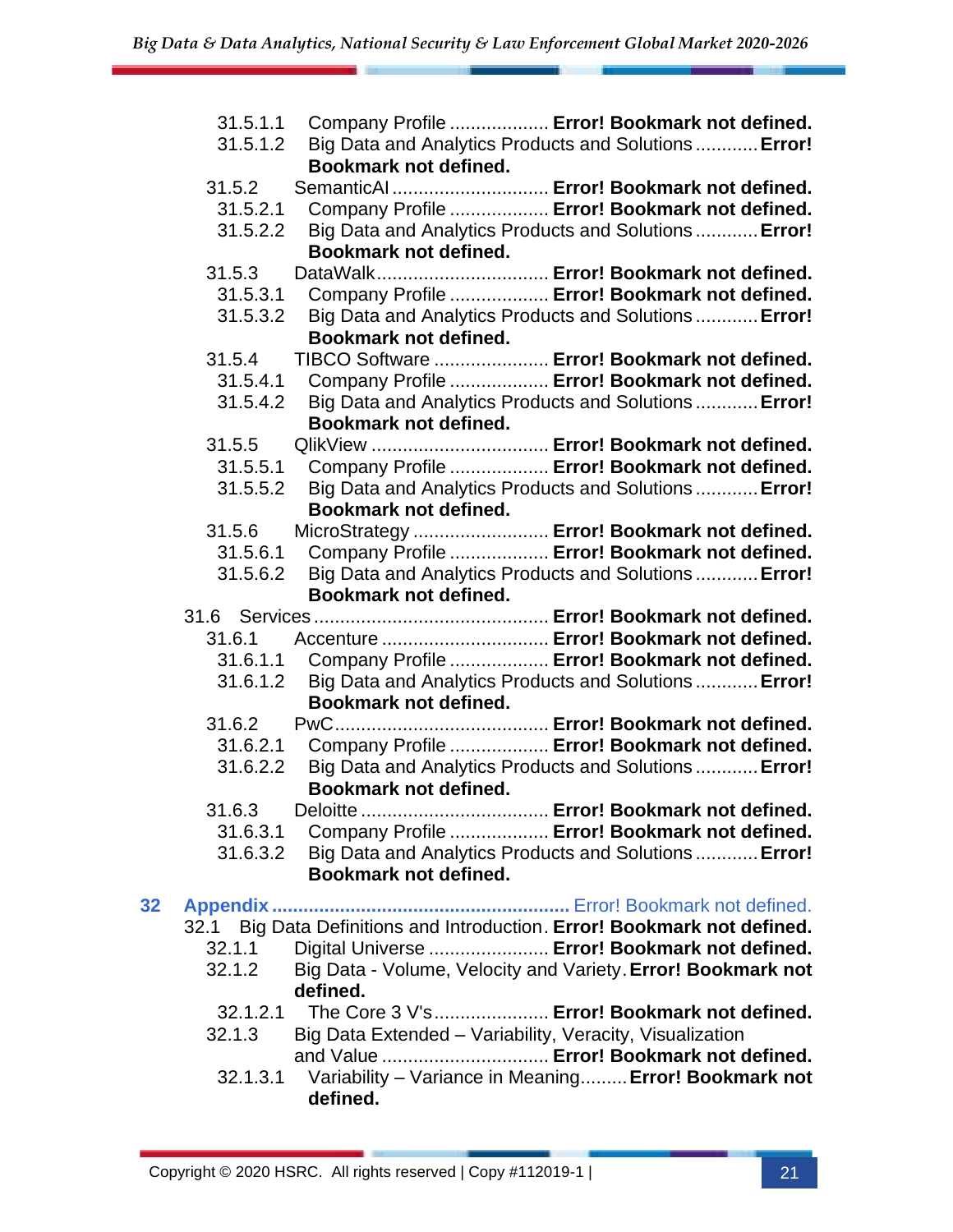- 32.1.3.2 Veracity Incorrect Data ...... **Error! Bookmark not defined.**
- 32.1.3.3 Visualization Graphs, Charts ............**Error! Bookmark not defined.**
- 32.1.3.4 Value \$ Value of Information.............**Error! Bookmark not defined.**
- 32.2 Homeland Security and Public Safety Country
	- Backgrounds...................................... **Error! Bookmark not defined.** 32.2.1 USA Major Homeland Security and Public Safety
	- Organizations .......................... **Error! Bookmark not defined.**
	- 32.2.1.1 The US Federal Homeland Security Infrastructure .......**Error! Bookmark not defined.**
	- 32.2.1.2 Police Forces and Law Enforcement Agencies.............**Error! Bookmark not defined.**
	- 32.2.1.3 Security and Intelligence Agencies ......**Error! Bookmark not defined.**
	- 32.2.1.4 Intelligence Community Budget ...........**Error! Bookmark not defined.**
	- 32.2.1.5 Fusion Centers ..................... **Error! Bookmark not defined.**
	- 32.2.2 Canada Major Homeland Security and Public Safety
		- Organizations .......................... **Error! Bookmark not defined.**
	- 32.2.2.1 Canada Border Services Agency (CBSA).. **Error! Bookmark not defined.**
	- 32.2.2.2 Canadian Security Intelligence Services (CSIS)...........**Error! Bookmark not defined.**
	- 32.2.2.3 Royal Canadian Mounted Police (RCMP).. **Error! Bookmark not defined.**
	- 32.2.3 UK Major Homeland Security and Public Safety Organizations .......................... **Error! Bookmark not defined.**
	- 32.2.3.1 The Brexit Effects ................. **Error! Bookmark not defined.**
	- 32.2.3.2 UK Homeland Security & Public Safety Agencies
	- Organogram.......................... **Error! Bookmark not defined.**
	- 32.2.3.3 UK Police and Law Enforcement Agencies **Error! Bookmark not defined.**
	- 32.2.3.4 UK Security and Intelligence Agencies **Error! Bookmark not defined.**
	- 32.2.3.5 UK Fight Against Terrorist Financing ...**Error! Bookmark not defined.**
	- 32.2.3.6 UK Homeland Security and Public Safety Regulation Initiatives............................... **Error! Bookmark not defined.**
	- 32.2.4 Germany Major Homeland Security and Public Safety
	- Organizations .......................... **Error! Bookmark not defined.** 32.2.4.1 Germany Homeland Security & Public Safety
	- Agencies Organogram.......... **Error! Bookmark not defined.** 32.2.4.2 Germany Security and Intelligence Agencies ...............**Error! Bookmark not defined.**
	- 32.2.4.3 Germany Privacy Issues....... **Error! Bookmark not defined.**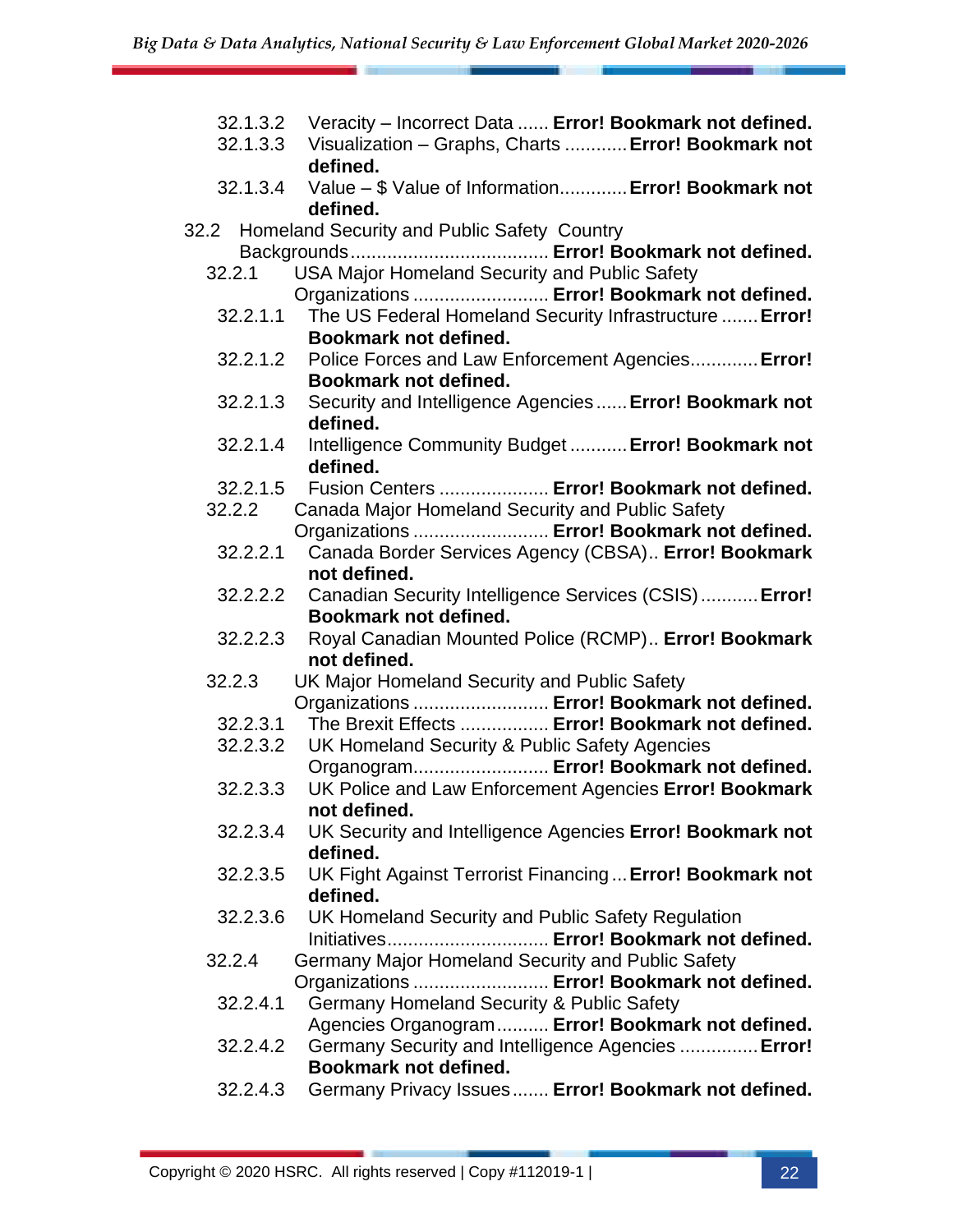| 32.2.5   | <b>France Major Homeland Security and Public Safety</b>                                                     |
|----------|-------------------------------------------------------------------------------------------------------------|
|          | Organizations  Error! Bookmark not defined.                                                                 |
| 32.2.5.1 | France Counter Terror & Public Safety Agencies                                                              |
|          | Organogram Error! Bookmark not defined.                                                                     |
| 32.2.5.2 | France Homeland Security and Public Safety                                                                  |
|          | Regulation Error! Bookmark not defined.                                                                     |
| 32.2.6   | Italy Major Homeland Security and Public Safety                                                             |
|          | Organizations  Error! Bookmark not defined.                                                                 |
| 32.2.6.1 | Italy Homeland Security & Public Safety Agencies                                                            |
|          | Organogram Error! Bookmark not defined.                                                                     |
| 32.2.7   | Spain Major Homeland Security and Public Safety                                                             |
|          | Organizations  Error! Bookmark not defined.                                                                 |
| 32.2.7.1 | Spain Homeland Security & Public Safety Agencies                                                            |
|          | Organogram Error! Bookmark not defined.                                                                     |
| 32.2.7.2 | Security and Intelligence Agencies  Error! Bookmark not                                                     |
|          | defined.                                                                                                    |
| 32.2.8   | Australia Homeland Security & Public Safety Agencies                                                        |
|          | Organogram  Error! Bookmark not defined.                                                                    |
| 32.2.9   | India Major Homeland Security and Public Safety                                                             |
|          | Organizations  Error! Bookmark not defined.                                                                 |
| 32.2.9.1 | India Homeland Security & Public Safety Agencies                                                            |
|          | Organogram Error! Bookmark not defined.                                                                     |
| 32.2.9.2 | Security and Intelligence Agencies  Error! Bookmark not                                                     |
|          |                                                                                                             |
|          | defined.                                                                                                    |
| 32.2.10  | China Major Homeland Security and Public Safety                                                             |
|          | Organizations  Error! Bookmark not defined.                                                                 |
|          | 32.2.10.1 China Homeland Security & Public Safety Agencies                                                  |
|          | Organogram Error! Bookmark not defined.                                                                     |
|          | 32.2.10.2 Security and Intelligence Agencies  Error! Bookmark not                                           |
|          | defined.                                                                                                    |
| 32.2.11  | South Korea Major Homeland Security and Public                                                              |
|          | Safety Organizations  Error! Bookmark not defined.                                                          |
|          | 32.2.11.1 South Korea Homeland Security & Public Safety                                                     |
|          | Agencies Organogram  Error! Bookmark not defined.                                                           |
|          | 32.2.11.2 Security and Intelligence Agencies  Error! Bookmark not                                           |
|          | defined.                                                                                                    |
| 32.2.12  | Japan Major Homeland Security and Public Safety                                                             |
|          | Organizations  Error! Bookmark not defined.                                                                 |
|          | 32.2.12.1 Japan Homeland Security & Public Safety Agencies                                                  |
|          | Organogram Error! Bookmark not defined.                                                                     |
| 32.2.13  | Brazil Major Homeland Security and Public Safety                                                            |
|          | Organizations  Error! Bookmark not defined.                                                                 |
|          | 32.2.13.1 Brazil Homeland Security and Public Safety Agencies                                               |
|          | Organogram Error! Bookmark not defined.                                                                     |
|          | 32.2.13.2 Brazilian Major Homeland Security and Public Safety<br>Organizations Error! Bookmark not defined. |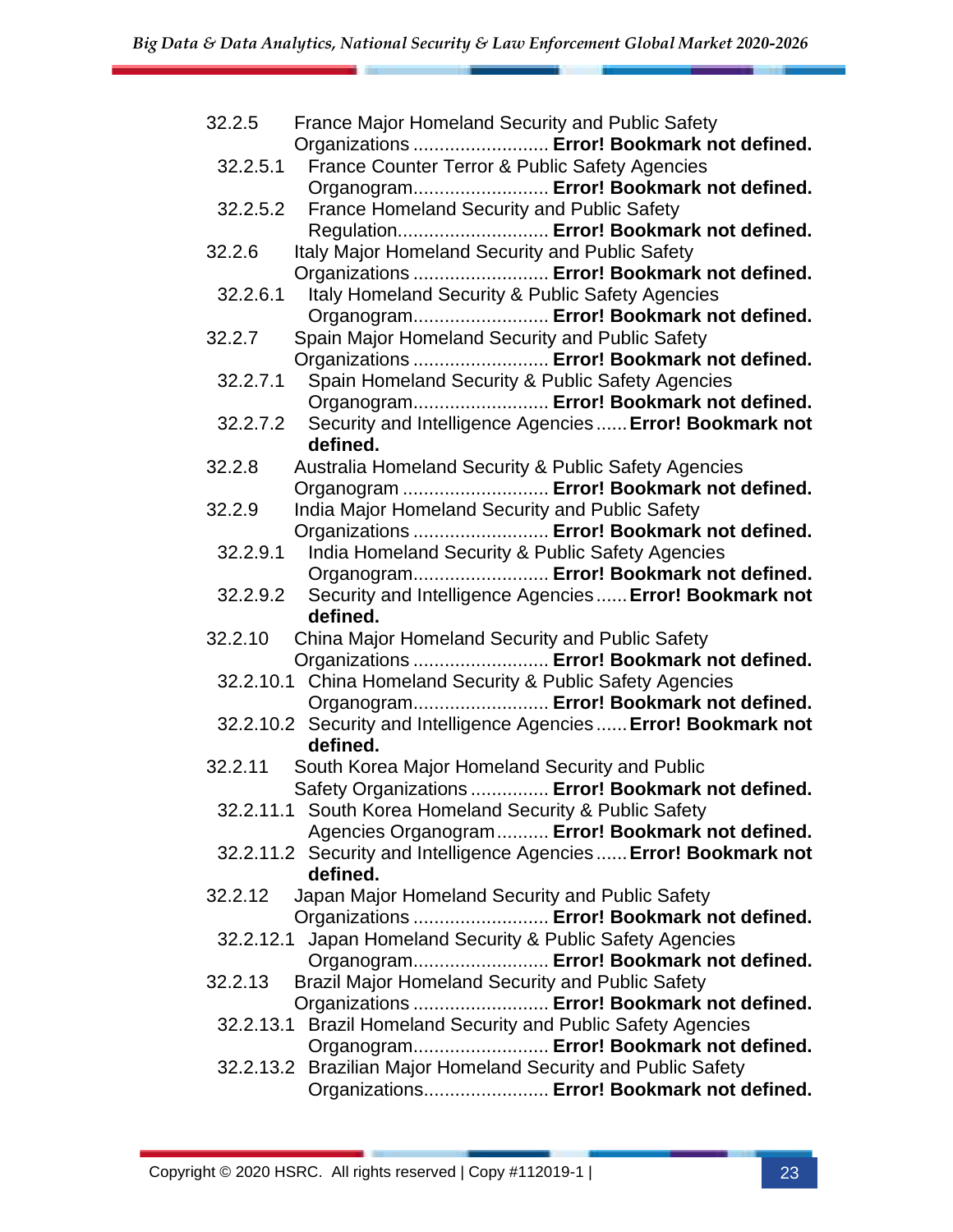|    | Mexico Major Homeland Security and Public Safety<br>32.2.14<br>Organizations  Error! Bookmark not defined. |
|----|------------------------------------------------------------------------------------------------------------|
|    | 32.2.14.1 Mexico Homeland Security and Public Safety                                                       |
|    | Agencies Organogram  Error! Bookmark not defined.                                                          |
|    | Colombia Major Homeland Security and Public Safety<br>32.2.15                                              |
|    | Organizations  Error! Bookmark not defined.                                                                |
|    | 32.2.15.1 National Police Error! Bookmark not defined.                                                     |
|    | 32.2.15.2 Law Enforcement Error! Bookmark not defined.                                                     |
|    | GCC Major Homeland Security and Public Safety<br>32.2.16                                                   |
|    | Organizations  Error! Bookmark not defined.                                                                |
|    | 32.2.16.1 Saudi Arabia Government Security Organogram Error!                                               |
|    | Bookmark not defined.                                                                                      |
|    | 32.2.16.2 UAE Homeland Security & Public Safety Agencies                                                   |
|    | Organogram Error! Bookmark not defined.                                                                    |
|    | 32.2.16.3 Kuwait Homeland Security & Public Safety Agencies Error!                                         |
|    | Bookmark not defined.                                                                                      |
|    | 32.2.16.4 Bahrain Homeland Security & Public Safety Agencies. Error!                                       |
|    | Bookmark not defined.                                                                                      |
|    | South Africa Major Homeland Security and Public<br>32.2.17                                                 |
|    | Safety Organizations  Error! Bookmark not defined.                                                         |
|    | 32.2.17.1 State Security Agency  Error! Bookmark not defined.                                              |
|    | 32.2.17.2 State Security Agency Organogram  Error! Bookmark not<br>defined.                                |
|    | Nigeria Major Homeland Security and Public Safety<br>32.2.18                                               |
|    | Organizations  Error! Bookmark not defined.                                                                |
|    | Kenya Major Homeland Security and Public Safety<br>32.2.19                                                 |
|    | Organizations  Error! Bookmark not defined.                                                                |
|    | 32.2.19.1 Ministry of Interior  Error! Bookmark not defined.                                               |
| 33 |                                                                                                            |
|    | 33.1                                                                                                       |
|    | 33.2                                                                                                       |
|    |                                                                                                            |
| 34 |                                                                                                            |

#### **List of Tables**

| Table 1 - Global Big Data and Data Analytics, Homeland Security and            |
|--------------------------------------------------------------------------------|
| Public Safety Market Size (\$M) and Annual Growth Rates (%)                    |
|                                                                                |
| Table 2 - Top 5 Risks of Doing Business in North America . Error! Bookmark not |
| defined.                                                                       |
| Table 3 - Top 5 Risks to Doing Business in Europe Error! Bookmark not          |
| defined.                                                                       |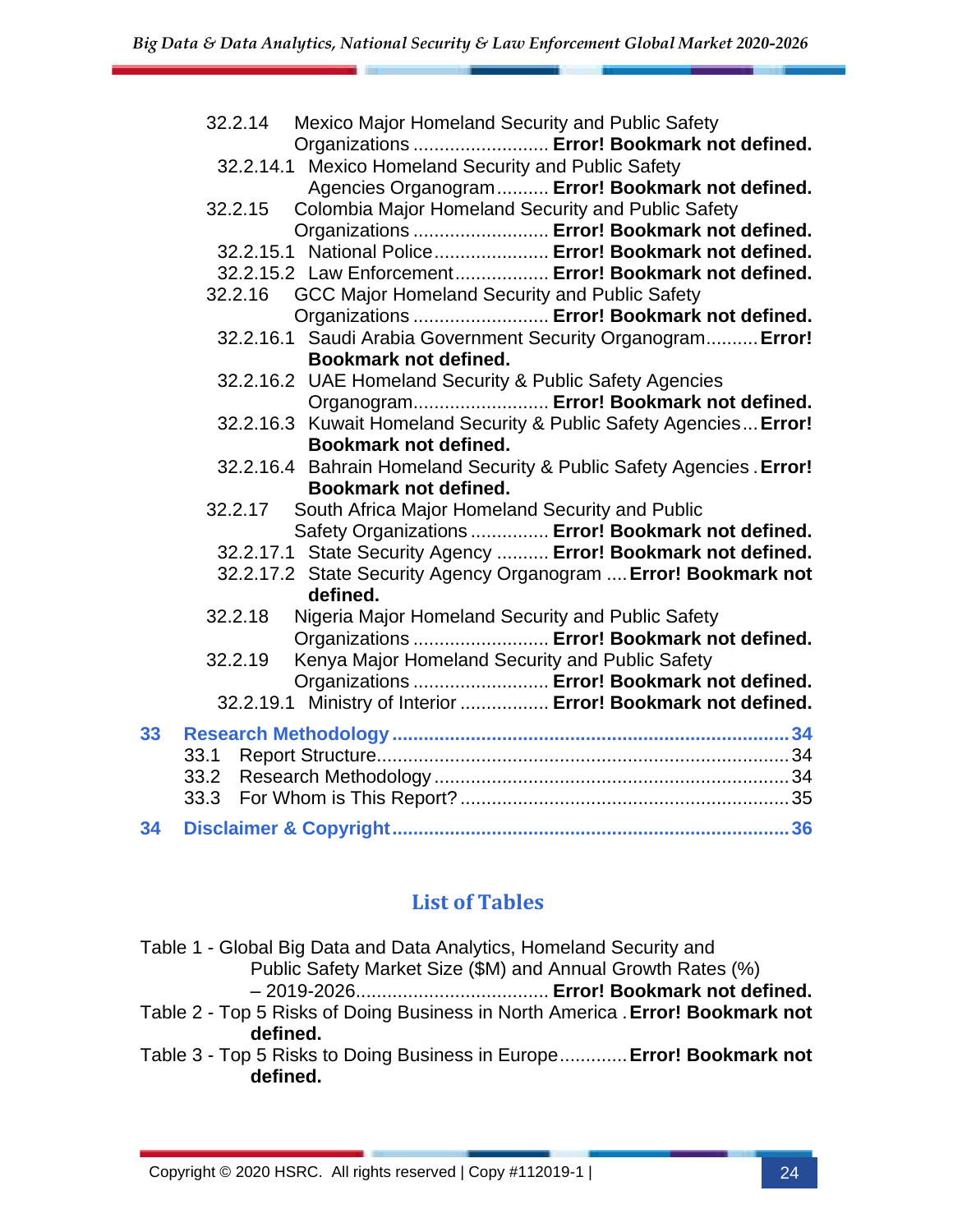| Table 4 - Top 5 Risks to Doing Business in South Asia  Error! Bookmark not<br>defined.                                                                                                                              |
|---------------------------------------------------------------------------------------------------------------------------------------------------------------------------------------------------------------------|
| Table 5 - Top 5 Risks to Doing Business in East Asia Pacific Error! Bookmark<br>not defined.                                                                                                                        |
| Table 6 - Top 5 Risks to Doing Business in Middle East and North Africa Error!<br>Bookmark not defined.                                                                                                             |
| Table 7 - Top 5 Risks to Doing Business in Sub-Saharan Africa Error! Bookmark<br>not defined.                                                                                                                       |
| Table 8 - Top 5 Risks to Doing Business in Latin America and the                                                                                                                                                    |
| Table 9 - Cloud Computing Initiatives in Select Countries  Error! Bookmark not<br>defined.                                                                                                                          |
| Table 10 - Global Big Data and Data Analytics Market in Homeland<br>Security and Public Safety Market (\$M) by Technology -                                                                                         |
| Table 11 - Global Big Data and Data Analytics Market in Homeland<br>Security and Public Safety (\$M) and Compound Annual<br>Growth Rate (%) by Technology Market 2019, 2026  Error!                                 |
| Bookmark not defined.<br>Table 12 - Global Big Data and Data Analytics Market in Homeland<br>Security and Public Safety Annual Growth Rate (%) by<br>Technology 2019-2026  Error! Bookmark not defined.             |
| Table 13 - Global Big Data and Data Analytics Market in Homeland<br>Security and Public Safety Market Share (%) by Technology                                                                                       |
| Table 14 - Global Big Data and Data Analytics in Homeland Security and<br>Public Safety Cumulative Market (\$M) and Cumulative Market<br>Share (%) by Technology Market 2019-2026 . Error! Bookmark not<br>defined. |
| Table 15 - Machine Learning Method Types Error! Bookmark not defined.                                                                                                                                               |
| Table 16 - Legacy Analytics Vs. Big Data Analytics Error! Bookmark not<br>defined.                                                                                                                                  |
| Table 17 - Global Big Data and Data Analytics in Homeland Security and<br>Public Safety Market (\$M) by Vertical Market - 2019-2026 Error!<br>Bookmark not defined.                                                 |
| Table 18 - Global Big Data and Data Analytics in Homeland Security and<br>Public Safety Market (\$M) and Compound Annual Growth<br>Rate (%) by Vertical Market 2019, 2026  Error! Bookmark not<br>defined.          |
| Table 19 - Global Big Data and Data Analytics in Homeland Security and<br>Public Safety Market Annual Growth Rate (%) by Vertical<br>Market 2019-2026 Error! Bookmark not defined.                                  |
| Table 20 - Global Big Data and Data Analytics in Homeland Security and<br>Public Safety Market Share (%) by Vertical Market 2019-2026 Error!<br>Bookmark not defined.                                               |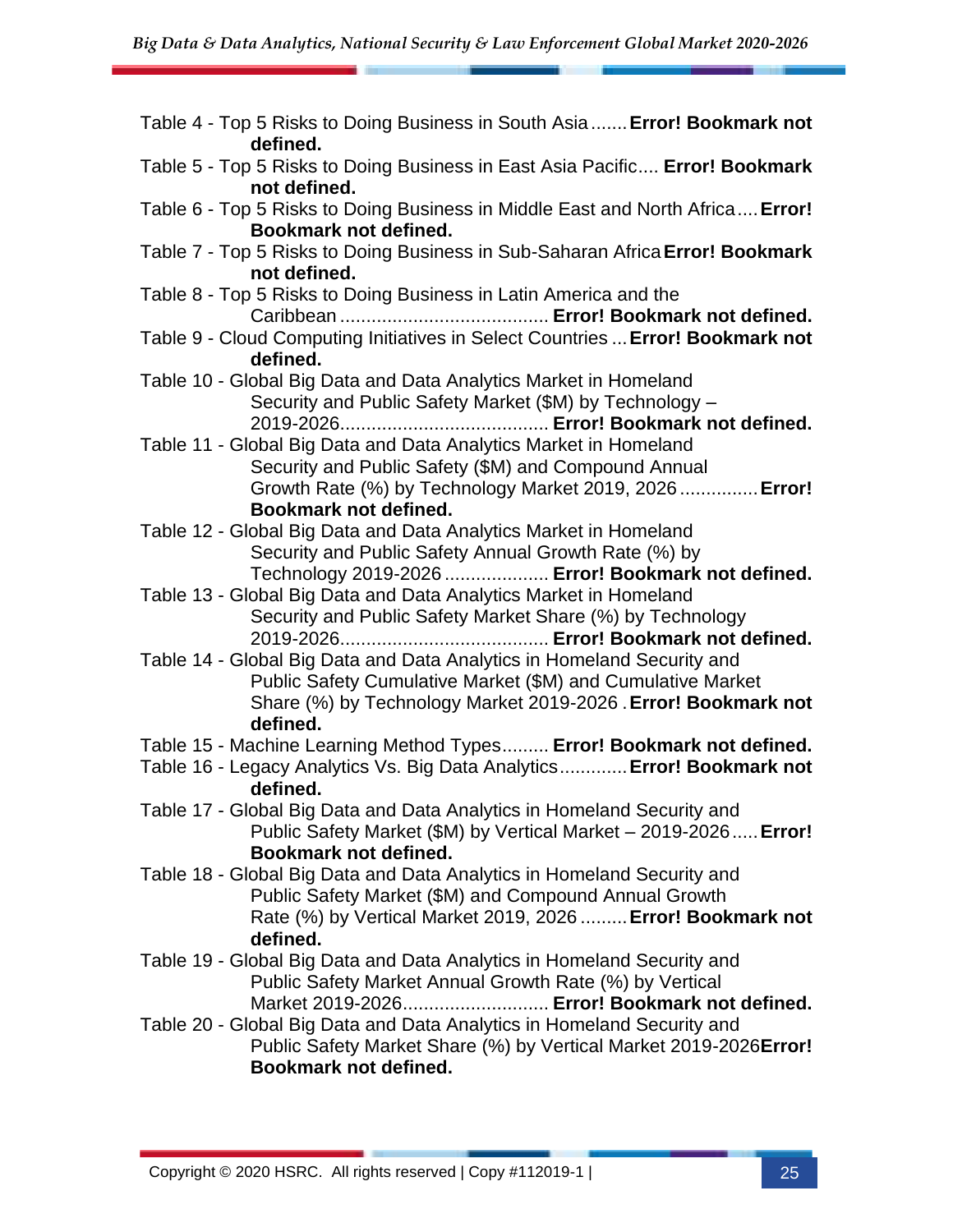| Table 21 - Global Big Data and Data Analytics in Homeland Security and |
|------------------------------------------------------------------------|
| Public Safety Cumulative Market (\$M) and Cumulative Market            |
| Share (%) by Vertical Market 2019-2026 Error! Bookmark not             |
| defined.                                                               |

- Table 22 Global Data Sources Used by Vertical Markets Ranked by Prevalence of Usage ....................... **Error! Bookmark not defined.**
- Table 23 Vertical Markets Maturity Level as of 2020 and Maturity Forecast for 2021-2026 .................................. **Error! Bookmark not defined.**
- Table 24 Mission Critical Applications and Scope of Activity ... **Error! Bookmark not defined.**
- Table 25 Government Intelligence Agencies Vertical Market Size (\$M) and Annual Growth Rates (%) - 2019-2026....**Error! Bookmark not defined.**
- Table 26 Police Forces, Law Enforcement and 1st Responders Agencies Vertical Market Size (\$M) and Annual Growth Rates (%) - 2019-2026........................................ **Error! Bookmark not defined.**
- Table 27 DARPA Research, Development, Test and Evaluation Budget request for FY2019-FY2020 ............ **Error! Bookmark not defined.**
- Table 28 Defense/Military Intelligence Agencies Vertical Market Size (\$M) and Annual Growth Rates (%) - 2019-2026....**Error! Bookmark not defined.**
- Table 29 Cyber Security Agencies Vertical Market Size (\$M) and Annual Growth Rates (%) - 2019-2026........ **Error! Bookmark not defined.**
- Table 30 Border Control and Customs Agencies Vertical Market Size (\$M) and Annual Growth Rates (%) - 2019-2026....**Error! Bookmark not defined.**
- Table 31 Mass Transportation Vertical Market Size (\$M) and Annual Growth Rates (%) - 2019-2026........ **Error! Bookmark not defined.**
- Table 32 Intelligence Fusion Center Vertical Market Size (\$M) and Annual Growth Rates (%) - 2019-2026........ **Error! Bookmark not defined.**
- Table 33 Critical Infrastructure Security Vertical Market Size (\$M) and Annual Growth Rates (%) - 2019-2026...........**Error! Bookmark not defined.**
- Table 34 Global Big Data and Data Analytics in Homeland Security and Public Safety Market (\$M) by Data Source – 2019-2026.........**Error! Bookmark not defined.**
- Table 35 Global Big Data and Data Analytics in Homeland Security and Public Safety Market (\$M) and Compound Annual Growth Rate (%) by Data Source 2019, 2026 .............**Error! Bookmark not defined.**
- Table 36 Global Big Data and Data Analytics in Homeland Security and Public Safety Market Annual Growth Rate (%) by Data Source 2019-2026........................................ **Error! Bookmark not defined.**
- Table 37 Global Big Data and Data Analytics in Homeland Security and Public Safety Market Share (%) by Data Source 2019-2026 ...**Error! Bookmark not defined.**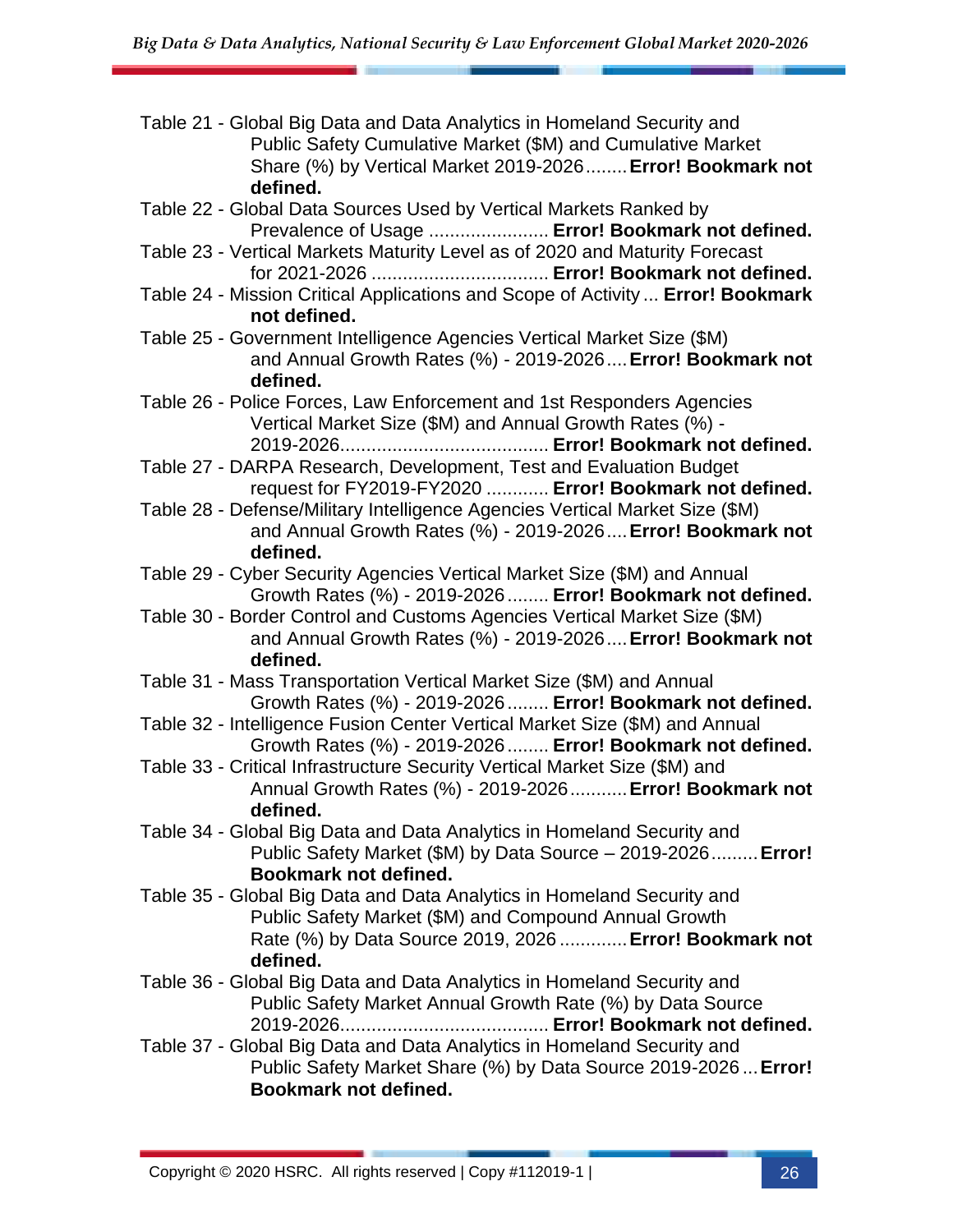| Table 38 - Global Big Data and Data Analytics in Homeland Security and<br>Public Safety Cumulative Market (\$M) by Data Source 2019-                                                                                       |
|----------------------------------------------------------------------------------------------------------------------------------------------------------------------------------------------------------------------------|
| Table 39 - Passive Data Sources Error! Bookmark not defined.                                                                                                                                                               |
| Table 40 - Active Data Sources  Error! Bookmark not defined.                                                                                                                                                               |
| Table 41 - Communications (including GPS) Data Source for Big Data and<br>Data Analytics, Homeland Security and Public Safety Market<br>Size (\$M) and Annual Growth Rates (%) - 2019-2026 Error!<br>Bookmark not defined. |
| Table 42 - Video Stream Data Source for Big Data and Data Analytics,<br>Homeland Security and Public Safety Market Size (\$M) and<br>Annual Growth Rates (%) - 2019-2026 Error! Bookmark not<br>defined.                   |
| Table 43 - Cyber Security Related Data Source for Big Data and Data<br>Analytics, Homeland Security and Public Safety Market Size<br>(\$M) and Annual Growth Rates (%) - 2019-2026 Error! Bookmark<br>not defined.         |
| Table 44 - Leading Social Media Platforms  Error! Bookmark not defined.                                                                                                                                                    |
| Table 45 - OSINT (social media and web) Data Source for Big Data and<br>Data Analytics, Homeland Security and Public Safety Market<br>Size (\$M) and Annual Growth Rates (%) - 2019-2026 Error!<br>Bookmark not defined.   |
| Table 47 - Government DBs Data Source for Big Data and Data Analytics,<br>Homeland Security and Public Safety Market Size (\$M) and<br>Annual Growth Rates (%) - 2019-2026 Error! Bookmark not<br>defined.                 |
| Table 47 - Financial Data Source for Big Data and Data Analytics,<br>Homeland Security and Public Safety Market Size (\$M) and<br>Annual Growth Rates (%) - 2019-2026 Error! Bookmark not<br>defined.                      |
| Table 48 - Customs and Border Control Data Source for Big Data and Data<br>Analytics, Homeland Security and Public Safety Market Size<br>(\$M) and Annual Growth Rates (%) - 2019-2026 Error! Bookmark<br>not defined.     |
| Table 49 - Geospatial Data Source for Big Data and Data Analytics,<br>Homeland Security and Public Safety Market Size (\$M) and<br>Annual Growth Rates (%) - 2019-2026 Error! Bookmark not<br>defined.                     |
| Table 50 - Vehicle Data Source for Big Data and Data Analytics, Homeland<br>Security and Public Safety Market Size (\$M) and Annual<br>Growth Rates (%) - 2019-2026  Error! Bookmark not defined.                          |
| Table 51 - Global Big Data and Data Analytics in Homeland Security and<br>Public Safety Market (\$M) by Region 2019-2026. Error! Bookmark<br>not defined.                                                                  |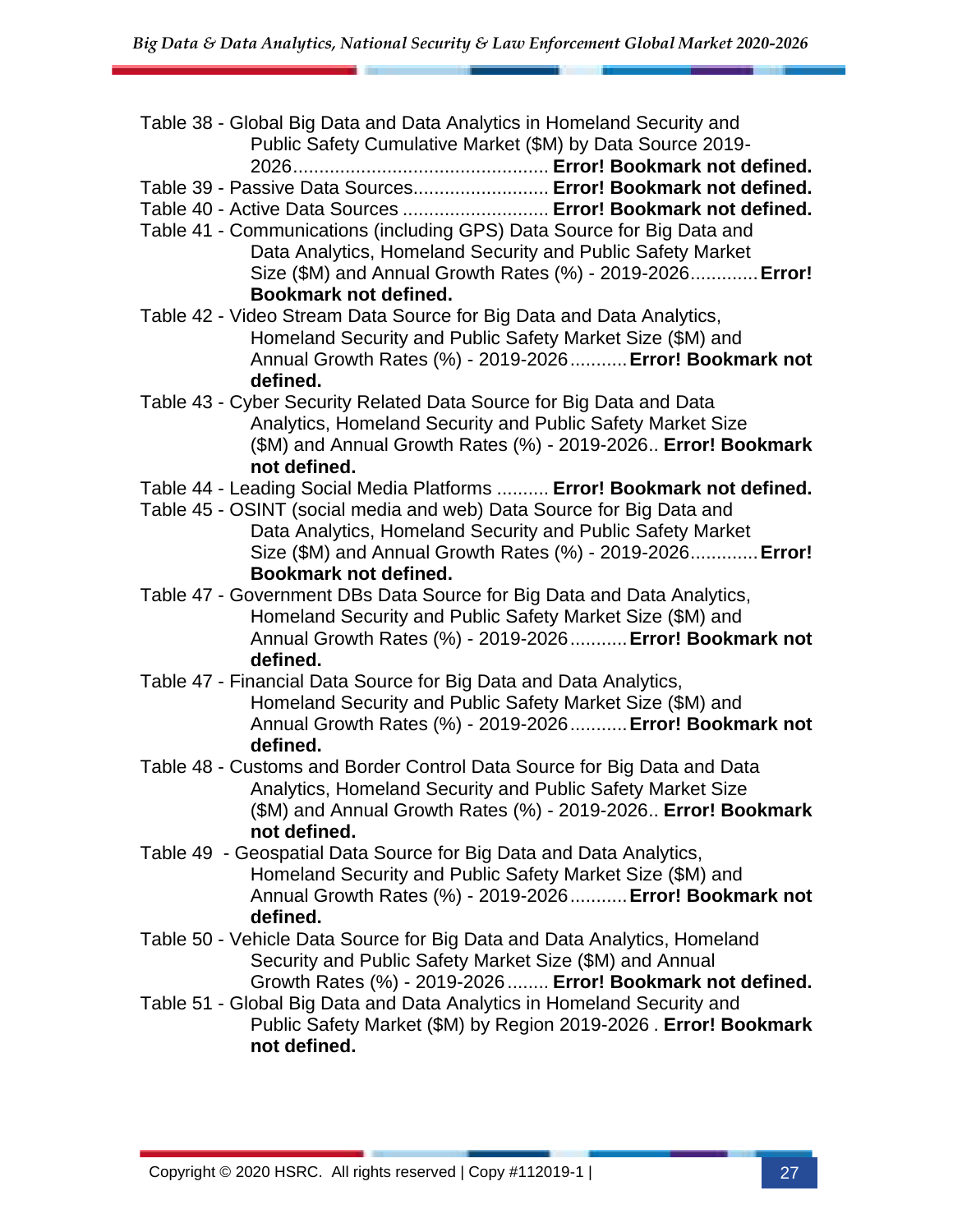| Table 52 - Global Big Data and Data Analytics in Homeland Security and<br>Public Safety Market (\$M) and Compound Annual Growth                                                                                                    |
|------------------------------------------------------------------------------------------------------------------------------------------------------------------------------------------------------------------------------------|
| Rate (%) by Region 2019, 2026 Error! Bookmark not defined.<br>Table 53 - Global Big Data and Data Analytics in Homeland Security and<br>Public Safety Cumulative Market (\$M) by Region 2019-2026. Error!<br>Bookmark not defined. |
| Table 54 - Global Big Data and Data Analytics in Homeland Security and<br>Public Safety Market Share (%) by Region 2019-2026 Error!<br>Bookmark not defined.                                                                       |
| Table 55 - Select Homeland Security and Public Safety Big Data Projects<br>and Programs 2018 - 2020  Error! Bookmark not defined.                                                                                                  |
| Table 56 - Select Homeland Security and Public Safety Big Data Projects<br>and Programs 2014 - 2017  Error! Bookmark not defined.                                                                                                  |
| Table 57 - European Defense Industrial Develpment Program Categories  Error!<br>Bookmark not defined.                                                                                                                              |
| Table 58 - Global Big Data and Data Analytics in Homeland Security and<br>Public Safety Market (\$M) by Country 2019-2026 Error! Bookmark<br>not defined.                                                                          |
| Table 59 - Global Big Data and Data Analytics in Homeland Security and<br>Public Safety Market (\$M) and Compound Annual Growth<br>Rate (%) by Country 2019, 2026  Error! Bookmark not defined.                                    |
| Table 60 - Global Big Data and Data Analytics in Homeland Security and<br>Public Safety Market Annual Growth Rate (%) by Country                                                                                                   |
| Table 61 - Global Big Data and Data Analytics in Homeland Security and<br>Public Safety Market Share (%) by Country 2019-2026  Error!<br><b>Bookmark not defined.</b>                                                              |
| Table 62 - Global Big Data and Data Analytics in Homeland Security and<br>Public Safety Cumulative Market (\$M) by Country 2019-2026 Error!<br>Bookmark not defined.                                                               |
| Table 63 - R.o.W. Big Data and Data Analytics in Homeland Security and<br>Public Safety Markets Annual Growth Rate (%) by Region                                                                                                   |
| Table 65 - Top 5 Procurement Programs in FY2021  Error! Bookmark not<br>defined.                                                                                                                                                   |
| Table 66 - Top 5 RDT&E Programs in FY2021 Error! Bookmark not defined.                                                                                                                                                             |
| Table 67 - USA Big Data and Data Analytics, Homeland Security and<br>Public Safety Market Size (\$M) and Annual Growth Rates (%)                                                                                                   |
| Table 68 - Canada Big Data and Data Analytics, Homeland Security and<br>Public Safety Market Size (\$M) and Annual Growth Rates (%)                                                                                                |
| Table 69 - UK Big Data and Data Analytics, Homeland Security and Public<br>Safety Market Size (\$M) and Annual Growth Rates (%) -                                                                                                  |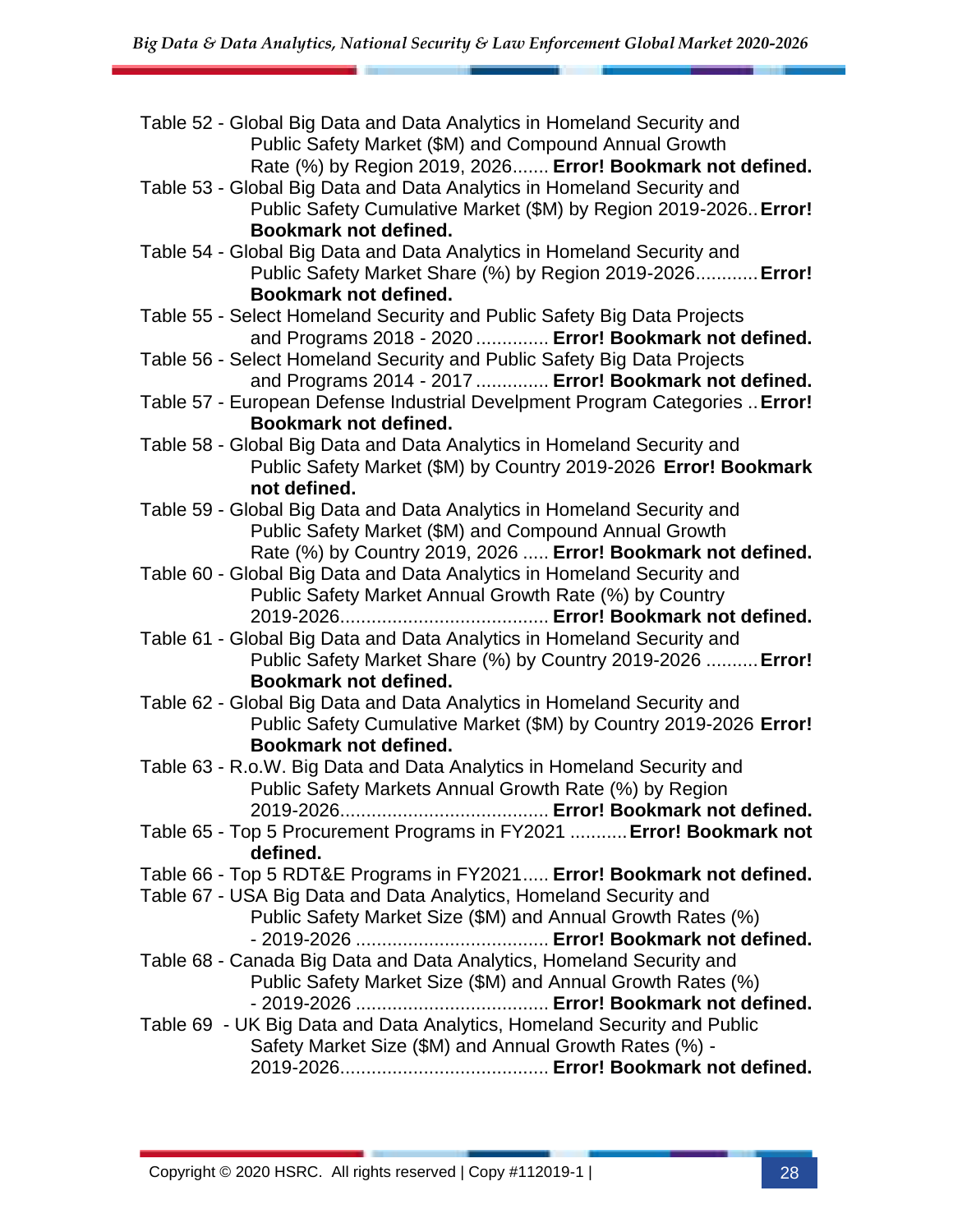| Table 70 - Germany Big Data and Data Analytics, Homeland Security and<br>Public Safety Market Size (\$M) and Annual Growth Rates (%) |
|--------------------------------------------------------------------------------------------------------------------------------------|
|                                                                                                                                      |
| Table 70 - France Big Data and Data Analytics, Homeland Security and                                                                 |
| Public Safety Market Size (\$M) and Annual Growth Rates (%)                                                                          |
|                                                                                                                                      |
| Table 71 - Italy Big Data and Data Analytics, Homeland Security and Public                                                           |
| Safety Market Size (\$M) and Annual Growth Rates (%) -                                                                               |
|                                                                                                                                      |
| Table 72 - Spain Big Data and Data Analytics, Homeland Security and                                                                  |
| Public Safety Market Size (\$M) and Annual Growth Rates (%)                                                                          |
|                                                                                                                                      |
| Table 73 - Australia Big Data and Data Analytics, Homeland Security and                                                              |
| Public Safety Market Size (\$M) and Annual Growth Rates (%)                                                                          |
|                                                                                                                                      |
| Table 74 - India Big Data and Data Analytics, Homeland Security and                                                                  |
| Public Safety Market Size (\$M) and Annual Growth Rates (%)                                                                          |
|                                                                                                                                      |
| Table 75 - China Big Data and Data Analytics, Homeland Security and                                                                  |
| Public Safety Market Size (\$M) and Annual Growth Rates (%)                                                                          |
|                                                                                                                                      |
| Table 76 - South Korea Big Data and Data Analytics, Homeland Security                                                                |
| and Public Safety Market Size (\$M) and Annual Growth Rates                                                                          |
| (%) - 2019-2026 Error! Bookmark not defined.                                                                                         |
| Table 77 - Japan Big Data and Data Analytics, Homeland Security and                                                                  |
| Public Safety Market Size (\$M) and Annual Growth Rates (%)                                                                          |
|                                                                                                                                      |
| Table 78 - Brazil Big Data and Data Analytics, Homeland Security and                                                                 |
| Public Safety Market Size (\$M) and Annual Growth Rates (%)                                                                          |
|                                                                                                                                      |
| Table 79 - Mexico Big Data and Data Analytics, Homeland Security and                                                                 |
| Public Safety Market Size (\$M) and Annual Growth Rates (%)                                                                          |
|                                                                                                                                      |
| Table 80 - GCC Big Data and Data Analytics, Homeland Security and                                                                    |
| Public Safety Market Size (\$M) and Annual Growth Rates (%)                                                                          |
|                                                                                                                                      |
| Table 81- South Africa Big Data and Data Analytics, Homeland Security                                                                |
| and Public Safety Market Size (\$M) and Annual Growth Rates                                                                          |
| (%) - 2019-2026 Error! Bookmark not defined.                                                                                         |
| Table 82 - Nigeria Big Data and Data Analytics, Homeland Security and<br>Public Safety Market Size (\$M) and Annual Growth Rates (%) |
|                                                                                                                                      |
| Table 83 - Kenya Big Data and Data Analytics, Homeland Security and                                                                  |
| Public Safety Market Size (\$M) and Annual Growth Rates (%)                                                                          |
|                                                                                                                                      |
|                                                                                                                                      |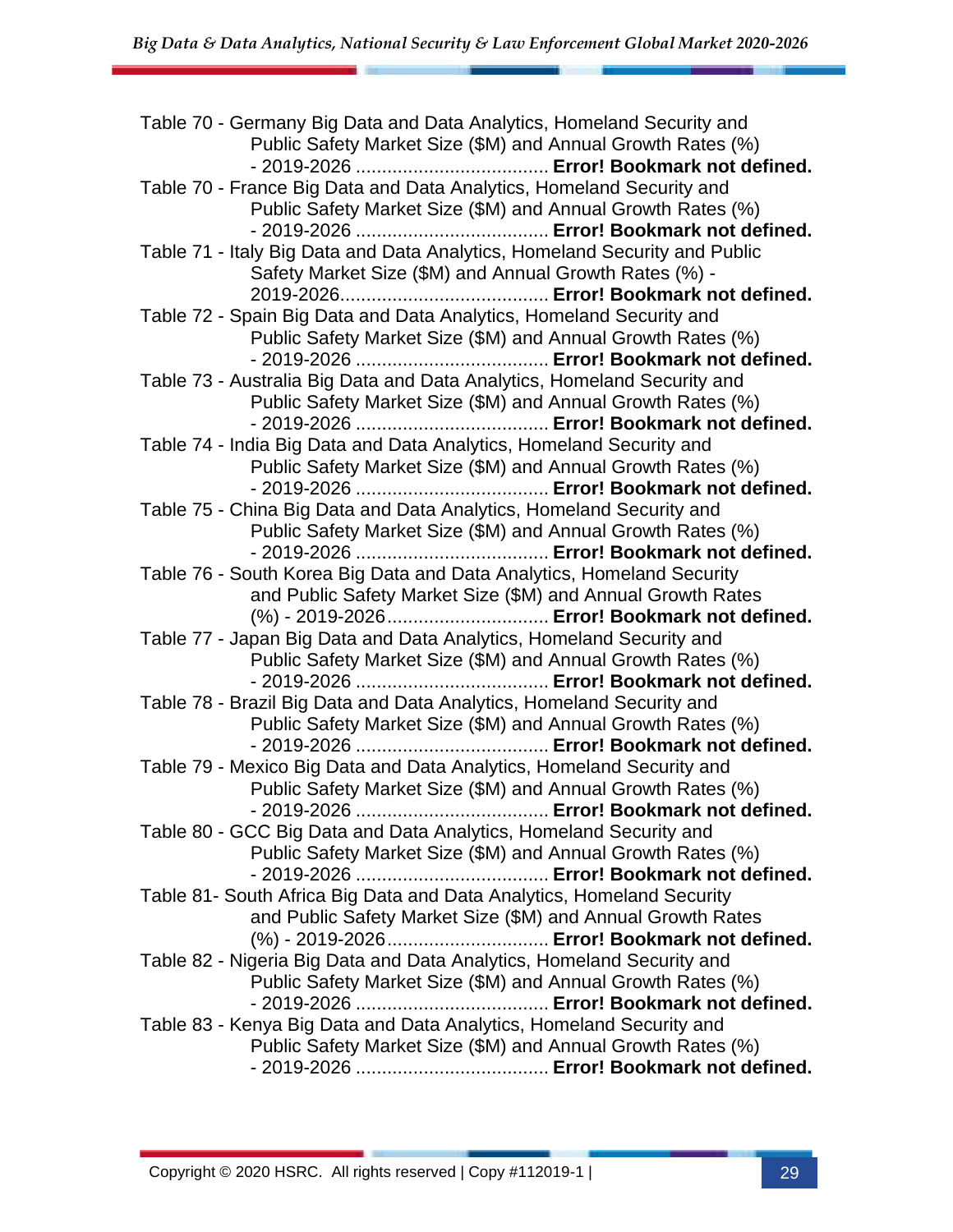Table 84 - UK Investment in Cross-Governmental Counter Terrrorism Capabilities ...................................... **Error! Bookmark not defined.**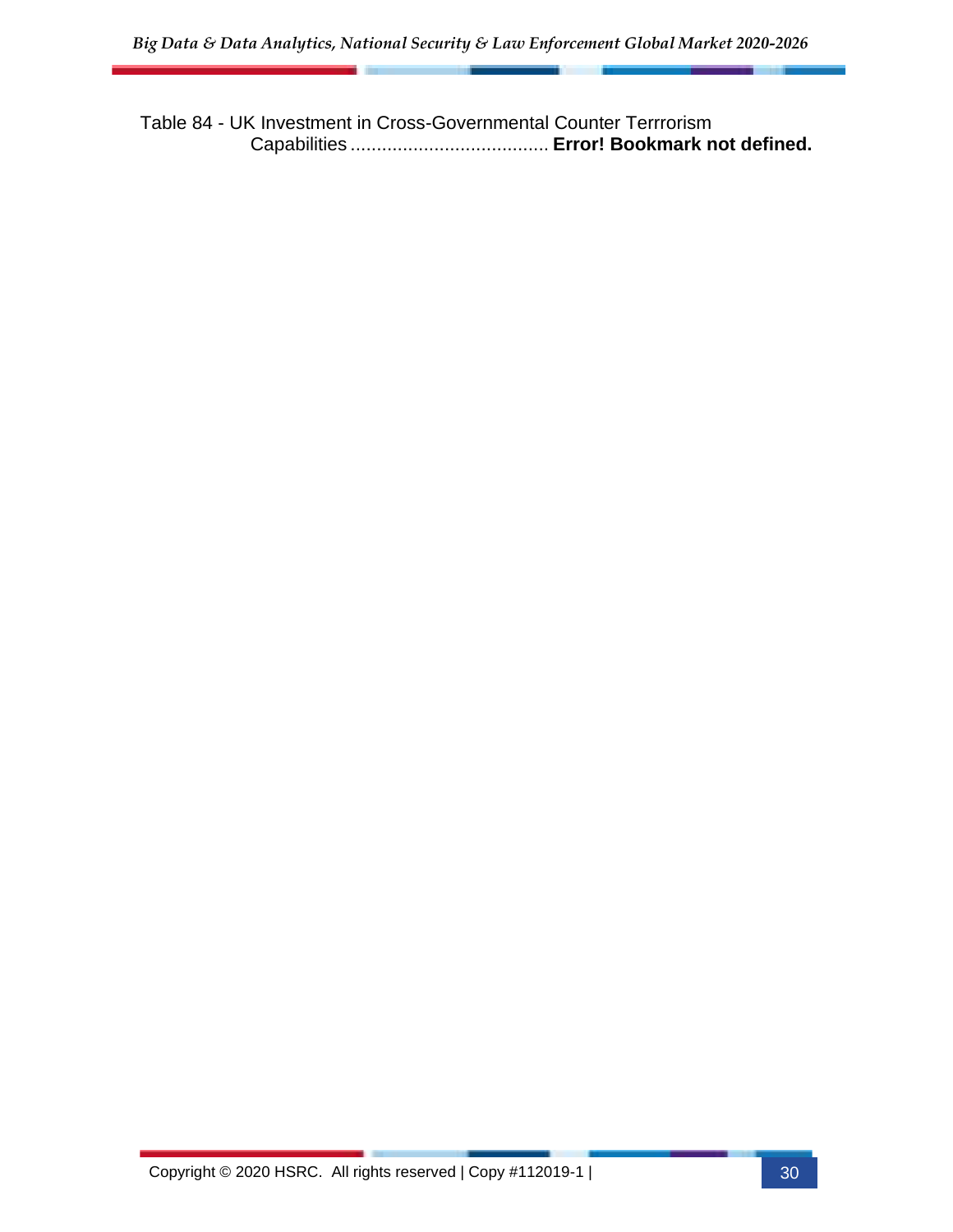### **List of Figures**

| Figure 1 - Global Big Data and Data Analytics, Homeland Security and<br>Public Safety Market Size (\$M) - 2019-2026  Error! Bookmark not<br>defined.                 |
|----------------------------------------------------------------------------------------------------------------------------------------------------------------------|
| Figure 2 - Global Big Data and Data Analytics in Homeland Security and<br>Public Safety Market (\$M) by Region 2019-2026. Error! Bookmark<br>not defined.            |
| Figure 3 - The 7 Leading Big Data and Data Analytics in Homeland<br>Security and Public Safety Markets (\$M) in 2019. Error! Bookmark<br>not defined.                |
| Figure 4 - The 7 Leading Big Data and Data Analytics in Homeland<br>Security and Public Safety Markets (\$M) by 2026 Error! Bookmark<br>not defined.                 |
| Figure 5 - Global Big Data and Data Analytics Market in Homeland Security<br>and Public Safety Market (\$M) by Technology 2015-2022  Error!<br>Bookmark not defined. |
| Figure 6 - Vertical Markets: Data Sources and Types of Threats  Error!<br>Bookmark not defined.                                                                      |
| Figure 7 - Global Big Data and Data Analytics in Homeland Security and<br>Public Safety Market (\$M) by Vertical Market 2019-2026 Error!<br>Bookmark not defined.    |
| Figure 8 - Global Big Data and Data Analytics in Homeland Security and<br>Public Safety Market (\$M) by Data Source 2019-2026 Error!<br>Bookmark not defined.        |
| Figure 9 - Global Big Data and Data Analytics, Homeland Security and<br>Public Safety Market Size (\$M) - 2019-2026  Error! Bookmark not<br>defined.                 |
| Figure 10 - Global Big Data and Data Analytics, Homeland Security and<br>Public Safety Market AGR (%) - 2019-2026  Error! Bookmark not<br>defined.                   |
| Figure 11 - Global Big Data and Data Analytics in Homeland Security and<br>Public Safety Market (\$M) by Region 2019-2026. Error! Bookmark<br>not defined.           |
| Figure 12 - Global Big Data and Data Analytics in Homeland Security and<br>Public Safety Market (\$M) by Country 2019-2026 Error! Bookmark<br>not defined.           |
| Figure 13 - Global Big Data and Data Analytics Market in Homeland<br>Security and Public Safety Market (\$M) by Technology 2019-                                     |
| Figure 14 - Global Big Data and Data Analytics in Homeland Security and<br>Public Safety Market (\$M) by Vertical 2019-2026. Error! Bookmark<br>not defined.         |
| Figure 15 - Global Big Data and Data Analytics in Homeland Security and<br>Public Safety Market (\$M) by Data Source 2019-2026 Error!<br>Bookmark not defined.       |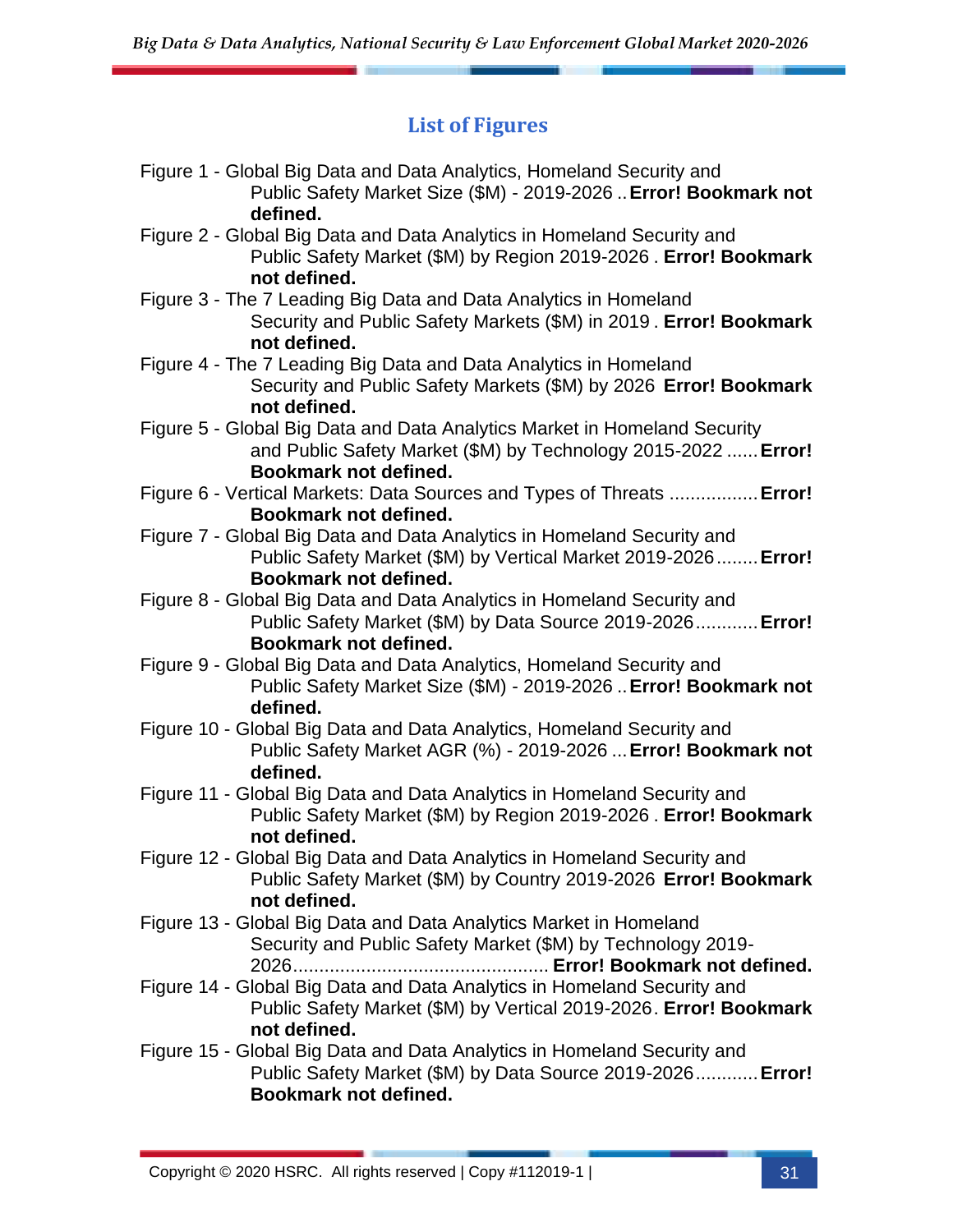| Figure 16 - Vertical Markets and Types of Threats they Encounter  Error!<br>Bookmark not defined.                                         |
|-------------------------------------------------------------------------------------------------------------------------------------------|
| Figure 17 - Global Big Data and Data Analytics in Homeland Security and<br>Public Safety Markets Organogram. Error! Bookmark not defined. |
| Figure 18 - Palantir Government Segment Revenues (\$M). Error! Bookmark not<br>defined.                                                   |
| Figure 19 - Palantir Revenues from US Army 2008 - H1 2020. Error! Bookmark<br>not defined.                                                |
| Figure 20 - Global Risks Landscape 2020  Error! Bookmark not defined.                                                                     |
| Figure 21- Top Global Risks by Impact and Likelihood Error! Bookmark not<br>defined.                                                      |
| Figure 22- The Global Risks Interconnections Map 2020  Error! Bookmark not<br>defined.                                                    |
| Figure 23- The Global Risks-Trends Interconnections Map 2019 Error!<br>Bookmark not defined.                                              |
| Figure 24- Global Risks 2020: A Regional Perceptive - Most Likely Global                                                                  |
| Figure 25 - Major Drug Trafficking Routes and Major Gold Mining Areas in<br>Latin America Error! Bookmark not defined.                    |
| Figure 26 - Main Personal Data Sources for Homeland Security and Public<br>Safety Big Data Projects  Error! Bookmark not defined.         |
| Figure 27 - Concerns When Applying Cloud Computing Technologies  Error!<br>Bookmark not defined.                                          |
| Figure 28 - Cloud Migration - Crime Analytics Vs. RMS/CAD Error! Bookmark<br>not defined.                                                 |
| Figure 29 - Global Big Data and Data Analytics Market in Homeland<br>Security and Public Safety Market (\$M) by Technology 2019-          |
|                                                                                                                                           |
| Figure 30 - Global Big Data and Data Analytics Market in Homeland<br>Security and Public Safety Market Share (%) by Technology            |
|                                                                                                                                           |
| Figure 31 - Global Big Data and Data Analytics Market in Homeland                                                                         |
| Security and Public Safety Cumulative Market (\$M) and                                                                                    |
| Cumulative Market Share (%) by Technology 2019-2026  Error!<br>Bookmark not defined.                                                      |
| Figure 32 - Big Data Technology Platforms and Solutions Ecosystem  Error!<br>Bookmark not defined.                                        |
| Figure 33 - Big Data Collection and Analysis Flow Chart Error! Bookmark not<br>defined.                                                   |
| Figure 34 - Digital vs. Analog Forms of Data  Error! Bookmark not defined.                                                                |
| Figure 35 - Data Exploration Vs. Machine Learning Model Error! Bookmark not<br>defined.                                                   |
| Figure 36 - Global Big Data and Data Analytics in Homeland Security and                                                                   |
| Public Safety Market (\$M) by Vertical Market 2019-2026 Error!                                                                            |
| Bookmark not defined.                                                                                                                     |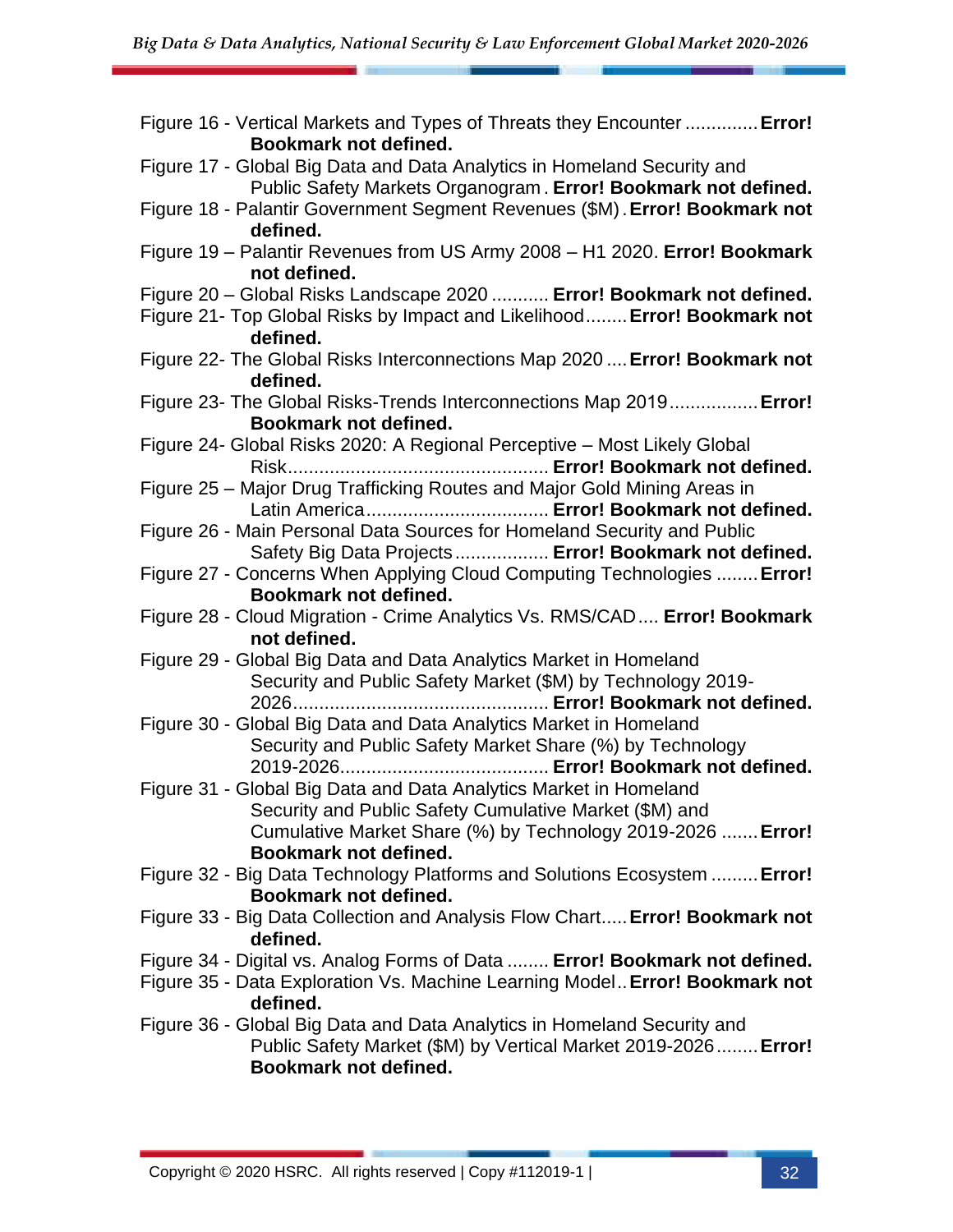| Figure 37 - Global Big Data and Data Analytics in Homeland Security and<br>Public Safety Market Share (%) by Vertical Market 2019-2026 Error! |
|-----------------------------------------------------------------------------------------------------------------------------------------------|
| Bookmark not defined.                                                                                                                         |
| Figure 38 - Global Big Data and Data Analytics in Homeland Security and<br>Public Safety Cumulative Market (\$M) and Cumulative Market        |
| Share (%) by Vertical Market 2019-2026 Error! Bookmark not                                                                                    |
| defined.                                                                                                                                      |
| Figure 39 - Vertical Markets Data Sources and Types of Threats  Error!                                                                        |
| Bookmark not defined.                                                                                                                         |
| Figure 40 - Government Intelligence Agencies Vertical Market Size (\$M) -                                                                     |
|                                                                                                                                               |
| Figure 41 - Government Intelligence Agencies Vertical Market AGR (%) -                                                                        |
|                                                                                                                                               |
| Figure 42 - Government Intelligence Agencies Vertical Market Share (%) -                                                                      |
|                                                                                                                                               |
| Figure 43 - Police Forces, Law Enforcement and 1st Responders Agencies                                                                        |
| Vertical Market Size (\$M) - 2019-2026  Error! Bookmark not                                                                                   |
| defined.                                                                                                                                      |
| Figure 44 - Police Forces, Law Enforcement and 1st Responders Agencies                                                                        |
| Vertical Market AGR (%) - 2019-2026  Error! Bookmark not<br>defined.                                                                          |
|                                                                                                                                               |
| Figure 45 - Police Forces, Law Enforcement and 1st Responders Agencies<br>Vertical Market Share (%) - 2019-2026  Error! Bookmark not          |
| defined.                                                                                                                                      |
| Figure 46 - Defense/Military Intelligence Agencies Vertical Market Size                                                                       |
| (\$M) - 2019-2026  Error! Bookmark not defined.                                                                                               |
| Figure 47 - Defense/Military Intelligence Agencies Vertical Market AGR (%)                                                                    |
|                                                                                                                                               |
| Figure 48 - Defense/Military Intelligence Agencies Vertical Market Share                                                                      |
| (%) - 2019-2026 Error! Bookmark not defined.                                                                                                  |
| Figure 49 - Financial Intelligence & Fraud Detection Agencies Vertical                                                                        |
| Market Size (\$M) and Annual Growth Rates (%) - 2019-2026. Error!                                                                             |
| <b>Bookmark not defined.</b>                                                                                                                  |
| Figure 50 - Financial Intelligence & Fraud Detection Agencies Vertical                                                                        |
| Market Size (\$M) - 2019-2026  Error! Bookmark not defined.                                                                                   |
| Figure 51 - Financial Intelligence & Fraud Detection Agencies Vertical                                                                        |
| Market AGR (%) - 2019-2026  Error! Bookmark not defined.                                                                                      |
| Figure 52 - Financial Intelligence & Fraud Detection Agencies Vertical                                                                        |
| Market Share (%) - 2019-2026  Error! Bookmark not defined.                                                                                    |
| Figure 53 - Cyber Security Agencies Vertical Market Size (\$M) - 2019-                                                                        |
|                                                                                                                                               |
| Figure 54 - Cyber Security Agencies Vertical Market AGR (%) - 2019-2026 Error!                                                                |
| Bookmark not defined.                                                                                                                         |
| Figure 55 - Cyber Security Agencies Vertical Market Share (%) - 2019-                                                                         |
|                                                                                                                                               |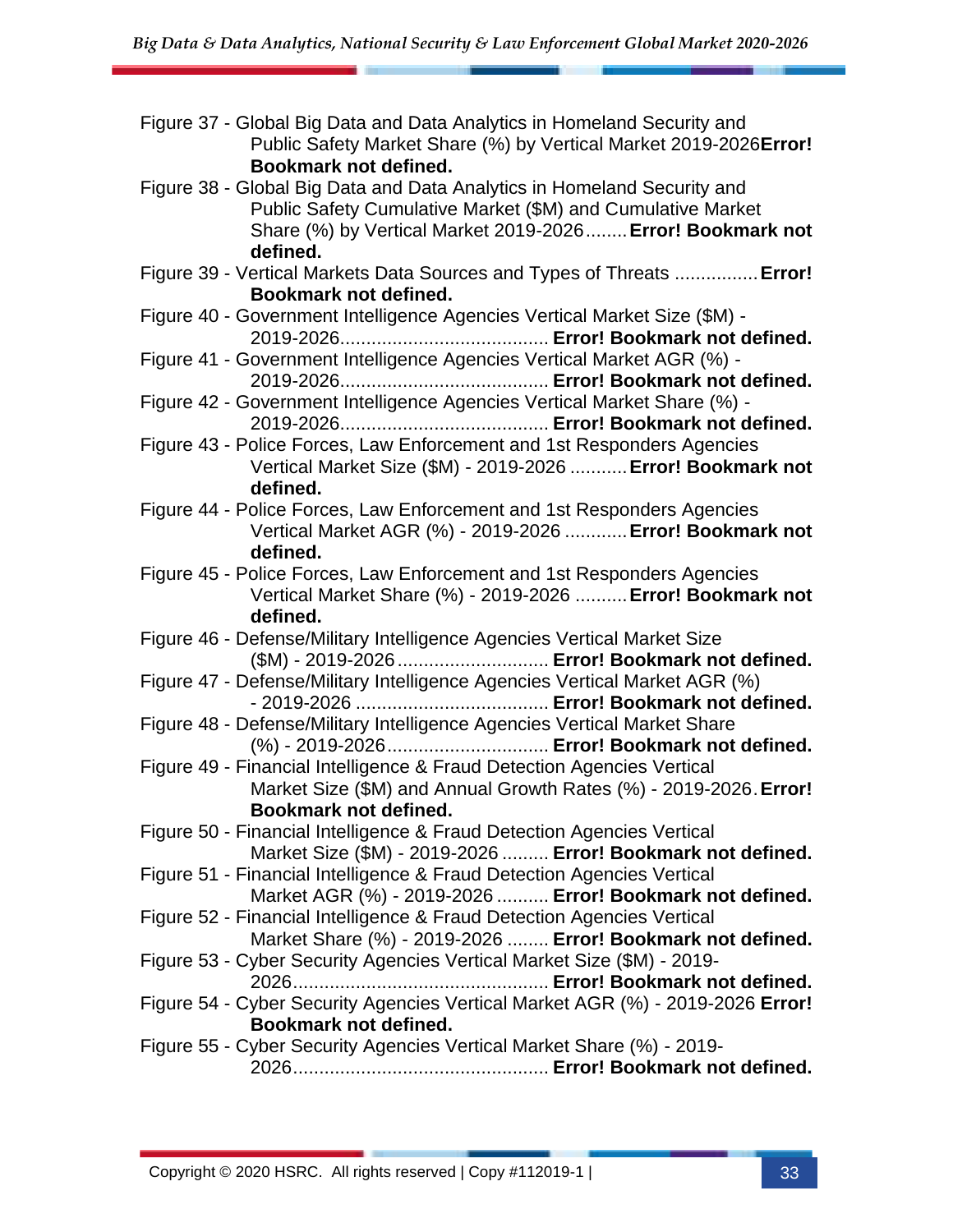| Figure 56 - Worldwide Revenue Passenger Kilometers (RPKs) Flown                                                        |
|------------------------------------------------------------------------------------------------------------------------|
|                                                                                                                        |
| Figure 57 - Social Media and Communication Modes Between Smugglers                                                     |
|                                                                                                                        |
| Figure 58 - Border Control and Customs Agencies Vertical Market Size                                                   |
| (\$M) - 2019-2026  Error! Bookmark not defined.<br>Figure 59 - Border Control and Customs Agencies Vertical Market AGR |
| (%) - 2019-2026 Error! Bookmark not defined.                                                                           |
| Figure 60 - Border Control and Customs Agencies Vertical Market Share                                                  |
| (%) - 2019-2026 Error! Bookmark not defined.                                                                           |
| Figure 61 - Mass Transportation Vertical Market Size (\$M) - 2019-2026 Error!                                          |
| Bookmark not defined.                                                                                                  |
| Figure 62 - Mass Transportation Vertical Market AGR (%) - 2019-2026 Error!                                             |
| Bookmark not defined.                                                                                                  |
| Figure 63 - Mass Transportation Vertical Market Share (%) - 2019-2026 Error!                                           |
| Bookmark not defined.                                                                                                  |
| Figure 64 - Intelligence Fusion Center Vertical Market Size (\$M) - 2019-                                              |
|                                                                                                                        |
| Figure 65 - Intelligence Fusion Center Vertical Market AGR (%) - 2019-                                                 |
| Figure 66 - Intelligence Fusion Center Vertical Market Share (%) - 2019-                                               |
|                                                                                                                        |
| Figure 67 - Number of Cyber-Attacks in 2015 on U.S. Critical Infrastructure Error!                                     |
| Bookmark not defined.                                                                                                  |
| Figure 68 - Critical Infrastructure Security Vertical Market Size (\$M) - 2019-                                        |
|                                                                                                                        |
| Figure 69 - Critical Infrastructure Security Vertical Market AGR (%) - 2019-                                           |
|                                                                                                                        |
| Figure 70 - Critical Infrastructure Security Vertical Market Share (%) -                                               |
|                                                                                                                        |
| Figure 71 - Global Big Data and Data Analytics in Homeland Security and                                                |
| Public Safety Market (\$M) by Data Source 2019-2026 Error!<br><b>Bookmark not defined.</b>                             |
| Figure 72 - Global Big Data and Data Analytics in Homeland Security and                                                |
| Public Safety Market Share (%) by Data Source 2019-2026 Error!                                                         |
|                                                                                                                        |
|                                                                                                                        |
| Bookmark not defined.                                                                                                  |
| Figure 73 - Global Big Data and Data Analytics in Homeland Security and                                                |
| Public Safety Cumulative Market (\$M) and Cumulative Market<br>Share (%) by Data Source 2019-2026 Error! Bookmark not  |
| defined.                                                                                                               |
| Figure 74 - Communications (including GPS) Data Source for Big Data and                                                |
| Data Analytics, Homeland Security and Public Safety Market                                                             |
| Size (\$M) - 2019-2026  Error! Bookmark not defined.                                                                   |
| Figure 75 - Communications (including GPS) Data Source for Big Data and                                                |
| Data Analytics, Homeland Security and Public Safety Market<br>AGR (%) - 2019-2026  Error! Bookmark not defined.        |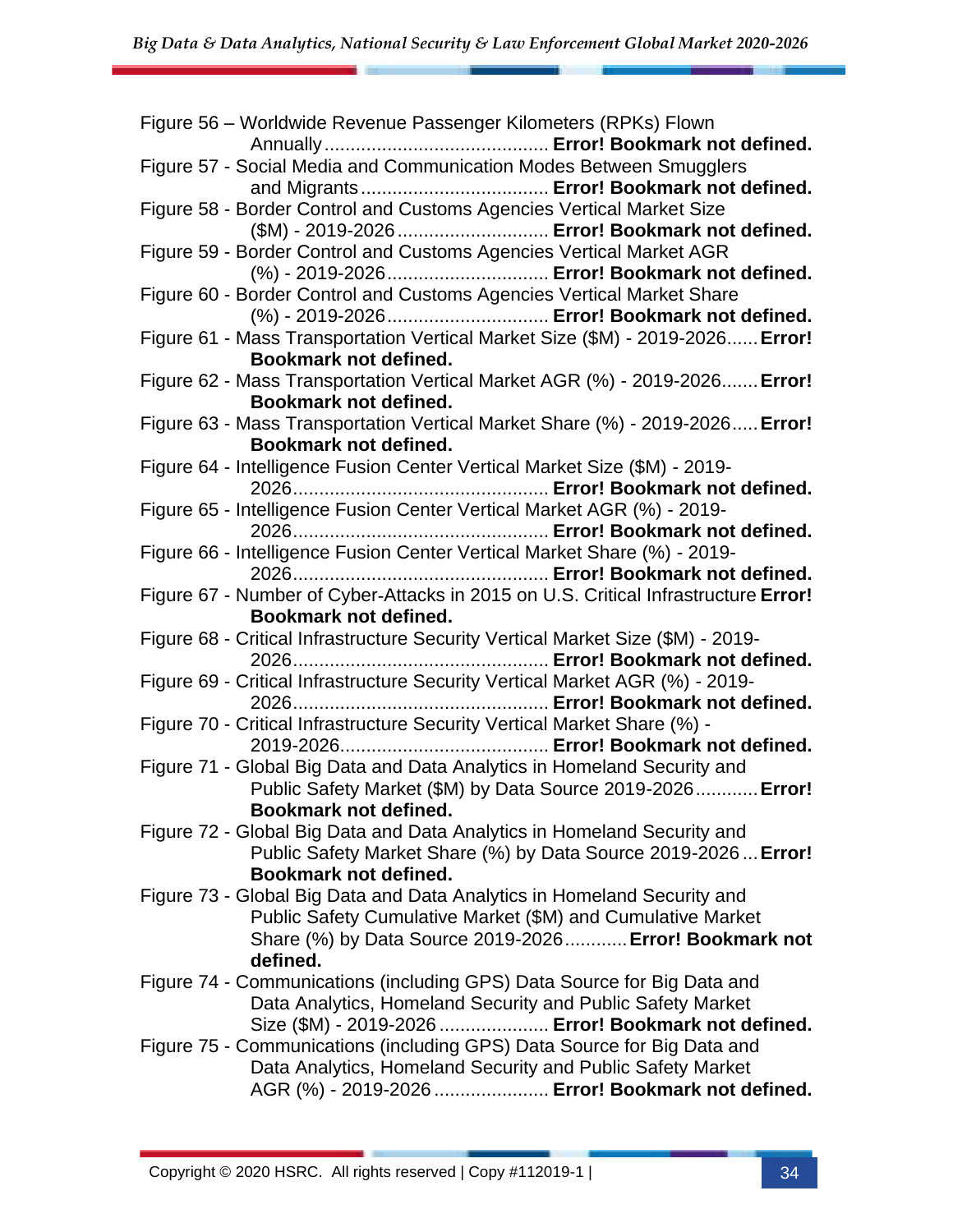| Figure 76 - Communications (including GPS) Data Source for Big Data and<br>Data Analytics, Homeland Security and Public Safety Market |
|---------------------------------------------------------------------------------------------------------------------------------------|
| Share (%) - 2019-2026  Error! Bookmark not defined.                                                                                   |
| Figure 77 - Video Stream Data Source for Big Data and Data Analytics,                                                                 |
| Homeland Security and Public Safety Market Size (\$M) -                                                                               |
|                                                                                                                                       |
| Figure 78 - Video Stream Data Source for Big Data and Data Analytics,                                                                 |
| Homeland Security and Public Safety Market AGR (%) -                                                                                  |
|                                                                                                                                       |
| Figure 79 - Video Stream Data Source for Big Data and Data Analytics,                                                                 |
| Homeland Security and Public Safety Market Share (%) -                                                                                |
|                                                                                                                                       |
| Figure 80 - Cyber Security Related Data Source for Big Data and Data                                                                  |
| Analytics, Homeland Security and Public Safety Market Size                                                                            |
| (\$M) - 2019-2026  Error! Bookmark not defined.                                                                                       |
| Figure 81 - Cyber Security Related Data Source for Big Data and Data                                                                  |
| Analytics, Homeland Security and Public Safety Market AGR                                                                             |
| (%) - 2019-2026 Error! Bookmark not defined.                                                                                          |
| Figure 82 - Cyber Security Related Data Source for Big Data and Data                                                                  |
| Analytics, Homeland Security and Public Safety Market Share                                                                           |
| (%) - 2019-2026 Error! Bookmark not defined.                                                                                          |
| Figure 83 - OSINT (social media and web) Data Source for Big Data and                                                                 |
| Data Analytics, Homeland Security and Public Safety Market                                                                            |
| Size (\$M) - 2019-2026  Error! Bookmark not defined.                                                                                  |
| Figure 84 - OSINT (social media and web) Data Source for Big Data and                                                                 |
| Data Analytics, Homeland Security and Public Safety Market                                                                            |
| AGR (%) - 2019-2026  Error! Bookmark not defined.                                                                                     |
| Figure 85 - OSINT (social media and web) Data Source for Big Data and                                                                 |
| Data Analytics, Homeland Security and Public Safety Market                                                                            |
| Share (%) - 2019-2026  Error! Bookmark not defined.                                                                                   |
| Figure 86 - Government DBs Data Source for Big Data and Data Analytics,                                                               |
| Homeland Security and Public Safety Market Size (\$M) -                                                                               |
|                                                                                                                                       |
| Figure 87 - Government DBs Data Source for Big Data and Data Analytics,                                                               |
| Homeland Security and Public Safety Market AGR (%) -                                                                                  |
|                                                                                                                                       |
| Figure 88 - Government DBs Data Source for Big Data and Data Analytics,                                                               |
| Homeland Security and Public Safety Market Share (%) -                                                                                |
|                                                                                                                                       |
| Figure 89 - Financial Data Source for Big Data and Data Analytics,                                                                    |
| Homeland Security and Public Safety Market Size (\$M) -                                                                               |
|                                                                                                                                       |
| Figure 90 - Financial Data Source for Big Data and Data Analytics,                                                                    |
| Homeland Security and Public Safety Market AGR (%) -                                                                                  |
|                                                                                                                                       |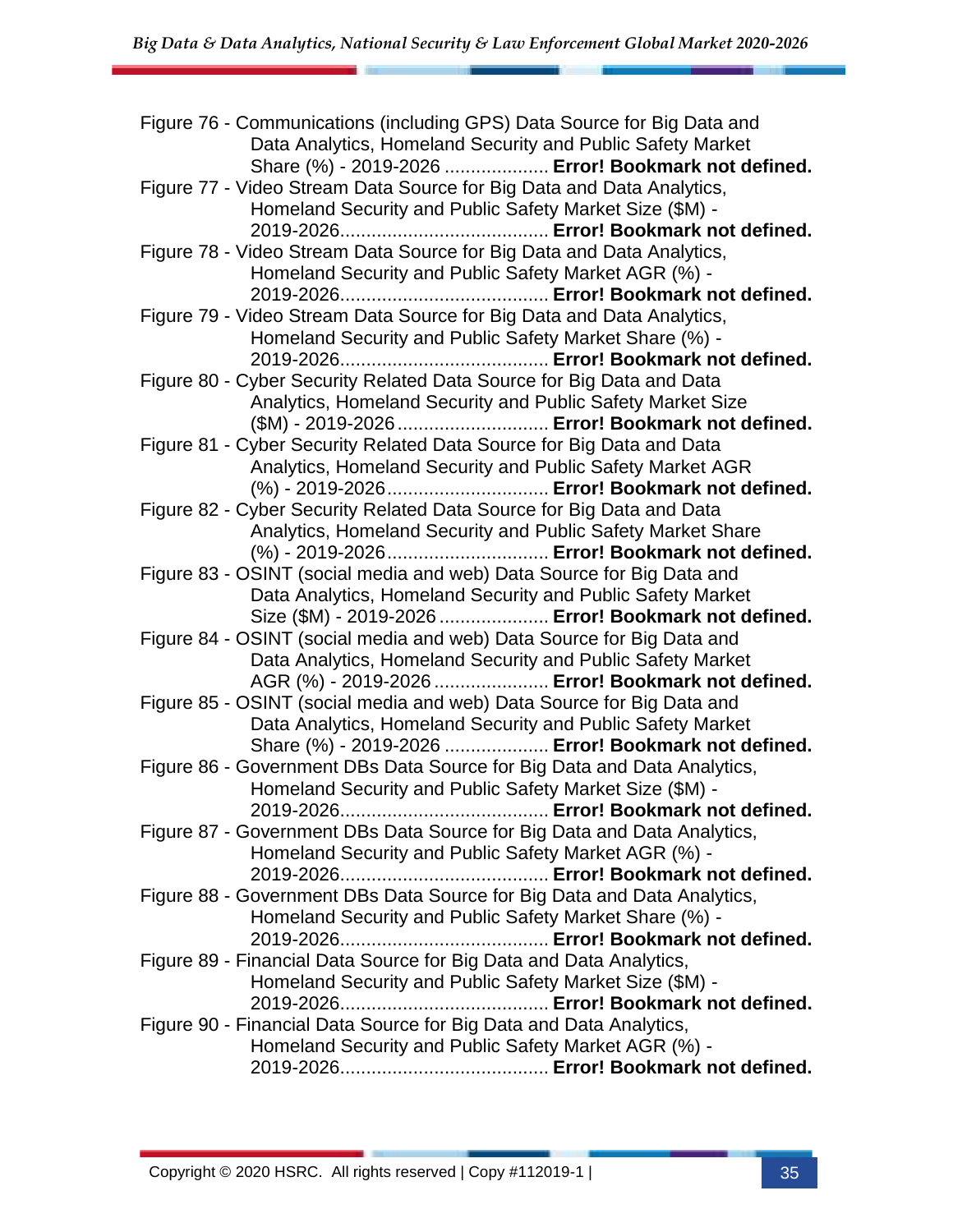| Figure 91 - Financial Data Source for Big Data and Data Analytics,                                                          |
|-----------------------------------------------------------------------------------------------------------------------------|
| Homeland Security and Public Safety Market Share (%) -                                                                      |
|                                                                                                                             |
| Figure 92 - Customs and Border Control Data Source for Big Data and                                                         |
| Data Analytics, Homeland Security and Public Safety Market                                                                  |
| Size (\$M) - 2019-2026  Error! Bookmark not defined.                                                                        |
| Figure 93 - Customs and Border Control Data Source for Big Data and                                                         |
| Data Analytics, Homeland Security and Public Safety Market                                                                  |
| AGR (%) - 2019-2026  Error! Bookmark not defined.                                                                           |
| Figure 94 - Customs and Border Control Data Source for Big Data and                                                         |
| Data Analytics, Homeland Security and Public Safety Market                                                                  |
| Share (%) - 2019-2026  Error! Bookmark not defined.                                                                         |
| Figure 95 - Geospatial Data Source for Big Data and Data Analytics,                                                         |
| Homeland Security and Public Safety Market Size (\$M) -                                                                     |
|                                                                                                                             |
| Figure 96 - Geospatial Data Source for Big Data and Data Analytics,                                                         |
| Homeland Security and Public Safety Market AGR (%) -                                                                        |
|                                                                                                                             |
| Figure 97 - Geospatial Data Source for Big Data and Data Analytics,                                                         |
| Homeland Security and Public Safety Market Share (%) -                                                                      |
|                                                                                                                             |
| Figure 98 - Vehicle Data Source for Big Data and Data Analytics,                                                            |
| Homeland Security and Public Safety Market Size (\$M) -                                                                     |
|                                                                                                                             |
| Figure 99 - Vehicle Data Source for Big Data and Data Analytics,                                                            |
| Homeland Security and Public Safety Market AGR (%) -                                                                        |
|                                                                                                                             |
| Figure 100 - Vehicle Data Source for Big Data and Data Analytics,<br>Homeland Security and Public Safety Market Share (%) - |
|                                                                                                                             |
| Figure 101 - Global Big Data and Data Analytics in Homeland Security and                                                    |
| Public Safety Market (\$M) by Region 2019-2026. Error! Bookmark                                                             |
| not defined.                                                                                                                |
| Figure 102 - Global Big Data and Data Analytics in Homeland Security and                                                    |
| Public Safety Cumulative Market (\$M) and Cumulative Market                                                                 |
| Share (%) by Region 2019-2026  Error! Bookmark not defined.                                                                 |
| Figure 103 - Global Big Data and Data Analytics in Homeland Security and                                                    |
| Public Safety Market Share (%) by Region 2019-2026 Error!                                                                   |
| Bookmark not defined.                                                                                                       |
| Figure 104 - Global Big Data and Data Analytics in Homeland Security and                                                    |
| Public Safety Market (\$M) by Country 2019-2026 Error! Bookmark                                                             |
| not defined.                                                                                                                |
| Figure 105 - Global Big Data and Data Analytics in Homeland Security and                                                    |
| Public Safety Market Share (%) by Country 2019-2026  Error!                                                                 |
| Bookmark not defined.                                                                                                       |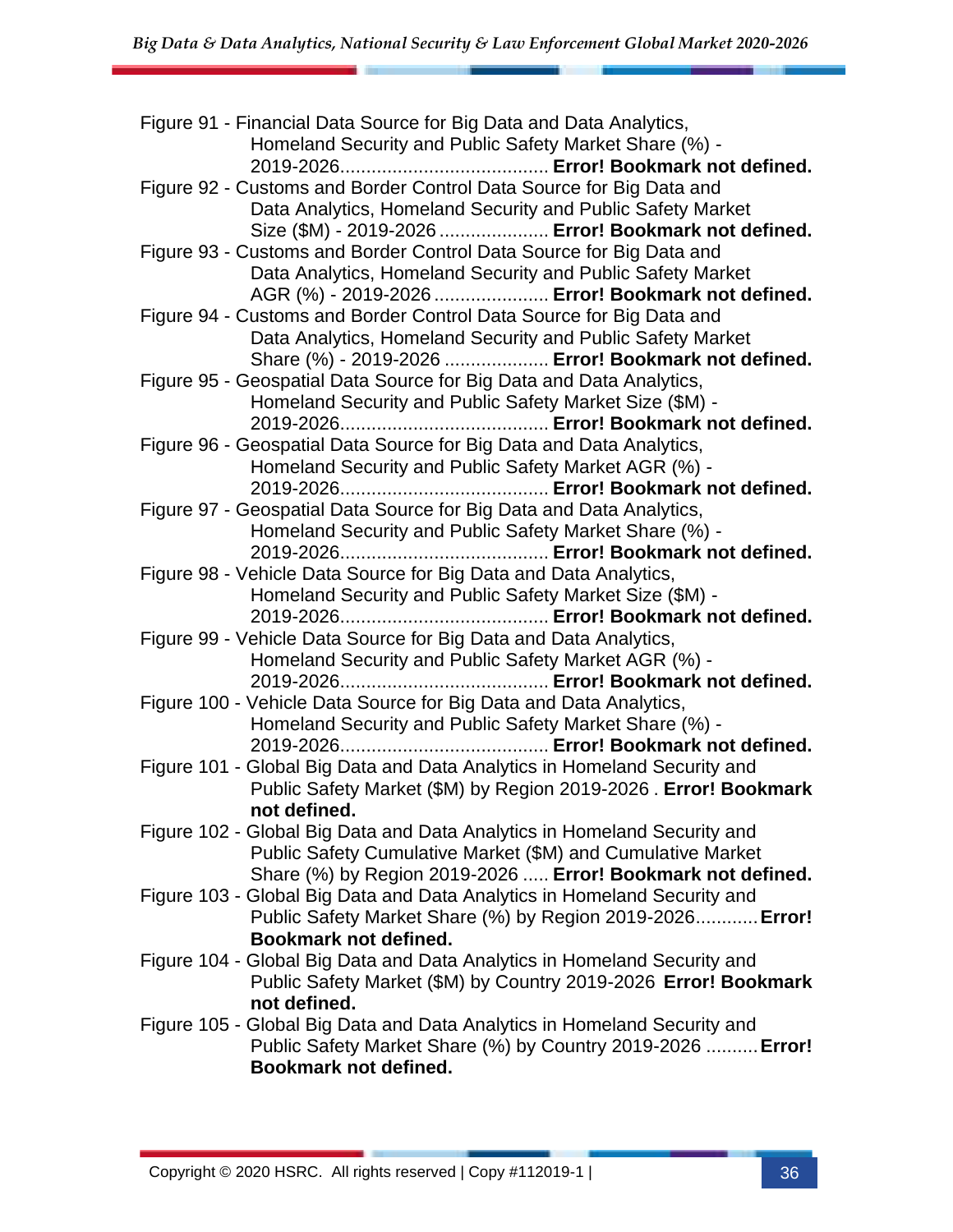| Figure 106 - Global Big Data & Data Analytics in Homeland Security &<br>Public Safety Cumulative Market (\$M) & Cumulative Market<br>Share (%) by Country 2019-2026  Error! Bookmark not defined.      |
|--------------------------------------------------------------------------------------------------------------------------------------------------------------------------------------------------------|
| Figure 107 - R.o.W Big Data and Data Analytics in Homeland Security and<br>Public Safety Markets CAGR (%) by Region 2019-2026  Error!<br>Bookmark not defined.                                         |
| Figure 108 - DoD Data Strategy Framework Error! Bookmark not defined.<br>Figure 109 - Procurement and RDT&E Budgets for DoD Programs with Big<br>Data Work, FY 2019-2021  Error! Bookmark not defined. |
| Figure 110 - USA Big Data and Data Analytics, Homeland Security and<br>Public Safety Market Size (\$M) - 2019-2026  Error! Bookmark not<br>defined.                                                    |
| Figure 111 - USA Big Data and Data Analytics, Homeland Security and<br>Public Safety Market AGR (%) - 2019-2026  Error! Bookmark not<br>defined.                                                       |
| Figure 112 - USA Big Data and Data Analytics, Homeland Security and<br>Public Safety Market Share (%) - 2019-2026. Error! Bookmark not<br>defined.                                                     |
| Figure 113 - Canada Big Data and Data Analytics, Homeland Security and<br>Public Safety Market Size (\$M) - 2019-2026  Error! Bookmark not<br>defined.                                                 |
| Figure 114 - Canada Big Data and Data Analytics, Homeland Security and<br>Public Safety Market AGR (%) - 2019-2026  Error! Bookmark not<br>defined.                                                    |
| Figure 115 - Canada Big Data and Data Analytics, Homeland Security and<br>Public Safety Market Share (%) - 2019-2026. Error! Bookmark not<br>defined.                                                  |
| Figure 116 - UK Big Data and Data Analytics, Homeland Security and<br>Public Safety Market Size (\$M) - 2019-2026  Error! Bookmark not<br>defined.                                                     |
| Figure 117 - UK Big Data and Data Analytics, Homeland Security and<br>Public Safety Market AGR (%) - 2019-2026  Error! Bookmark not<br>defined.                                                        |
| Figure 118 - UK Big Data and Data Analytics, Homeland Security and<br>Public Safety Market Share (%) - 2019-2026. Error! Bookmark not<br>defined.                                                      |
| Figure 119 - Germany Big Data and Data Analytics, Homeland Security<br>and Public Safety Market Size (\$M) - 2019-2026 . Error! Bookmark<br>not defined.                                               |
| Figure 120 - Germany Big Data and Data Analytics, Homeland Security<br>and Public Safety Market AGR (%) - 2019-2026  Error! Bookmark<br>not defined.                                                   |
| Figure 121 - Germany Big Data and Data Analytics, Homeland Security<br>and Public Safety Market Share (%) - 2019-2026. Error! Bookmark<br>not defined.                                                 |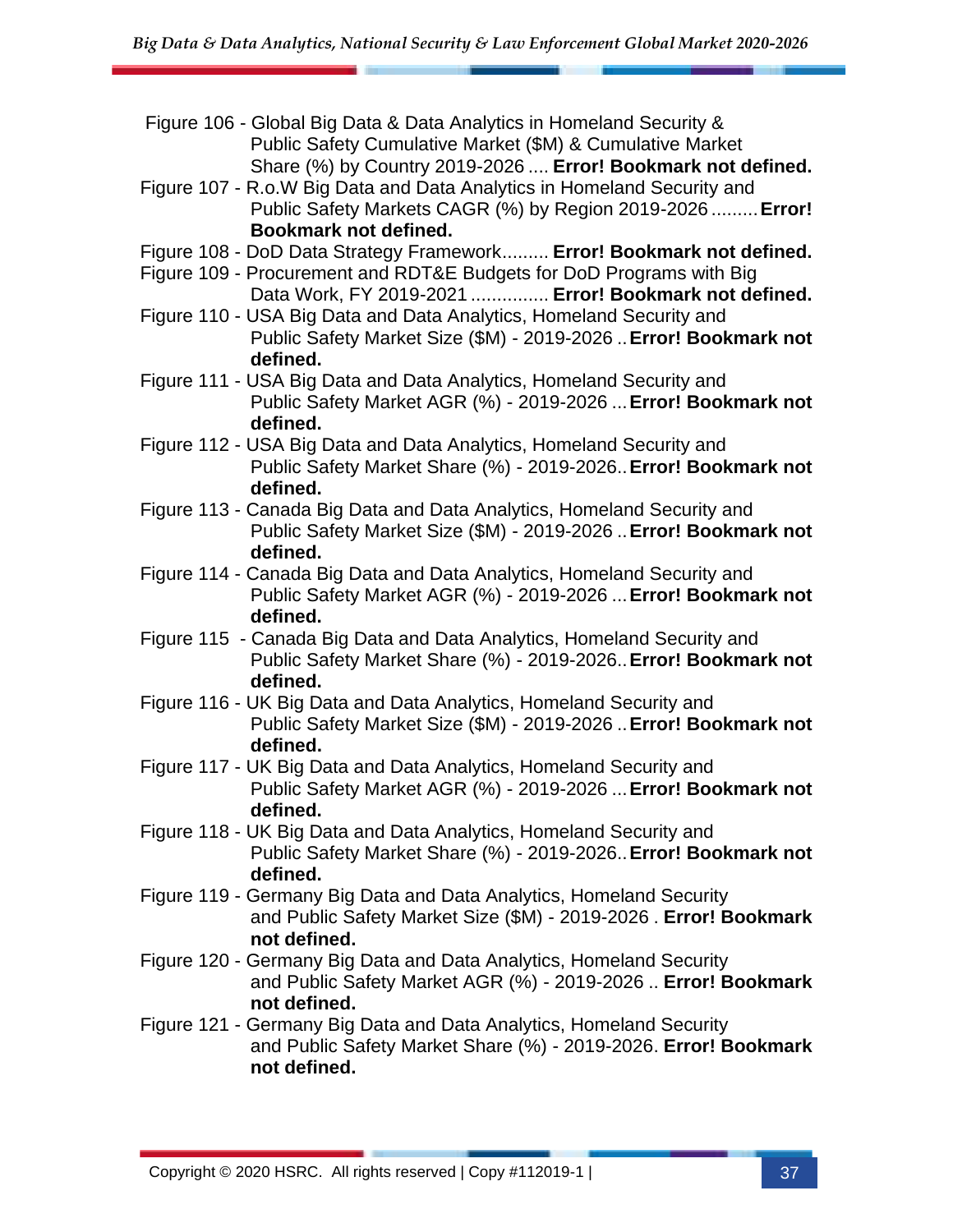- Figure 122 France Big Data and Data Analytics, Homeland Security and Public Safety Market Size (\$M) - 2019-2026 ..**Error! Bookmark not defined.**
- Figure 123 France Big Data and Data Analytics, Homeland Security and Public Safety Market AGR (%) - 2019-2026 ...**Error! Bookmark not defined.**
- Figure 124 France Big Data and Data Analytics, Homeland Security and Public Safety Market Share (%) - 2019-2026..**Error! Bookmark not defined.**
- Figure 125 Italy Big Data and Data Analytics, Homeland Security and Public Safety Market Size (\$B) - 2019-2026...**Error! Bookmark not defined.**
- Figure 126 Italy Big Data and Data Analytics, Homeland Security and Public Safety Market AGR (%) - 2019-2026 ...**Error! Bookmark not defined.**
- Figure 127 Italy Big Data and Data Analytics, Homeland Security and Public Safety Market Share (%) - 2019-2026..**Error! Bookmark not defined.**
- Figure 128 Spain Big Data and Data Analytics, Homeland Security and Public Safety Market Size (\$M) - 2019-2026 ..**Error! Bookmark not defined.**
- Figure 129 Spain Big Data and Data Analytics, Homeland Security and Public Safety Market AGR (%) - 2019-2026 ...**Error! Bookmark not defined.**
- Figure 130 Spain Big Data and Data Analytics, Homeland Security and Public Safety Market Share (%) - 2019-2026..**Error! Bookmark not defined.**
- Figure 131 Australia Big Data and Data Analytics, Homeland Security and Public Safety Market Size (\$M) - 2019-2026 ..**Error! Bookmark not defined.**
- Figure 132 Australia Big Data and Data Analytics, Homeland Security and Public Safety Market AGR (%) - 2019-2026 ...**Error! Bookmark not defined.**
- Figure 133 Australia Big Data and Data Analytics, Homeland Security and Public Safety Market Share (%) - 2019-2026..**Error! Bookmark not defined.**
- Figure 134 India Big Data and Data Analytics, Homeland Security and Public Safety Market Size (\$M) - 2019-2026 ..**Error! Bookmark not defined.**
- Figure 135 India Big Data and Data Analytics, Homeland Security and Public Safety Market AGR (%) - 2019-2026 ...**Error! Bookmark not defined.**
- Figure 136 India Big Data and Data Analytics, Homeland Security and Public Safety Market Share (%) - 2019-2026..**Error! Bookmark not defined.**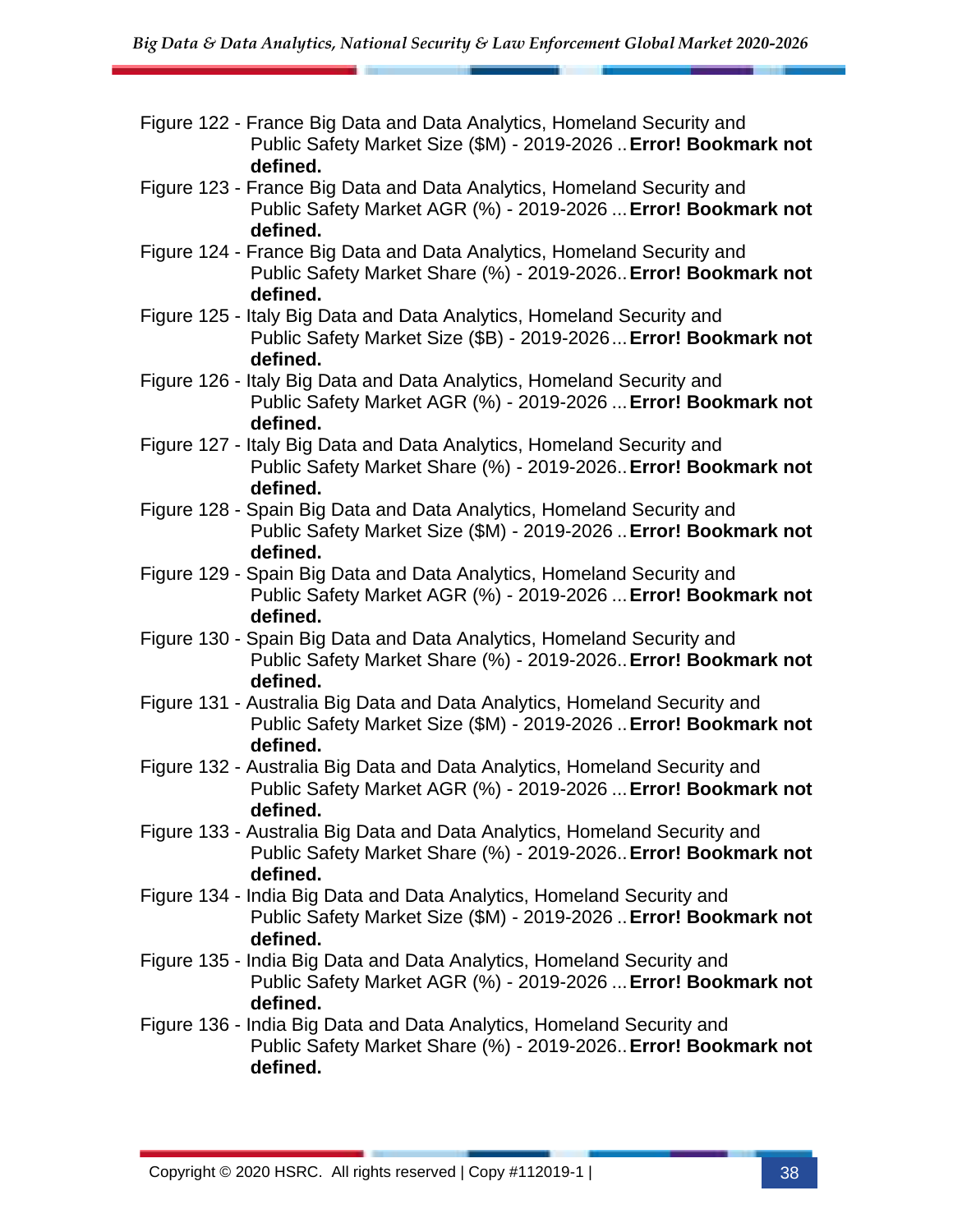- Figure 137 China Big Data and Data Analytics, Homeland Security and Public Safety Market Size (\$M) - 2019-2026 ..**Error! Bookmark not defined.**
- Figure 138 China Big Data and Data Analytics, Homeland Security and Public Safety Market AGR (%) - 2019-2026 ...**Error! Bookmark not defined.**
- Figure 139 China Big Data and Data Analytics, Homeland Security and Public Safety Market Share (%) - 2019-2026..**Error! Bookmark not defined.**
- Figure 140 South Korea Big Data and Data Analytics, Homeland Security and Public Safety Market Size (\$M) - 2019-2026 . **Error! Bookmark not defined.**
- Figure 141 South Korea Big Data and Data Analytics, Homeland Security and Public Safety Market AGR (%) – 2019-2026.. **Error! Bookmark not defined.**
- Figure 142 South Korea Big Data and Data Analytics, Homeland Security and Public Safety Market Share (%) - 2019-2026. **Error! Bookmark not defined.**
- Figure 143 Japan Big Data and Data Analytics, Homeland Security and Public Safety Market Size (\$M) - 2019-2026 ..**Error! Bookmark not defined.**
- Figure 144 Japan Big Data and Data Analytics, Homeland Security and Public Safety Market AGR (%) - 2019-2026 ...**Error! Bookmark not defined.**
- Figure 145 Japan Big Data and Data Analytics, Homeland Security and Public Safety Market Share (%) - 2019-2026..**Error! Bookmark not defined.**
- Figure 146 Brazil Big Data and Data Analytics, Homeland Security and Public Safety Market Size (\$M) - 2019-2026 ..**Error! Bookmark not defined.**
- Figure 147 Brazil Big Data and Data Analytics, Homeland Security and Public Safety Market AGR (%) - 2019-2026 ...**Error! Bookmark not defined.**
- Figure 148 Brazil Big Data and Data Analytics, Homeland Security and Public Safety Market Share (%) - 2019-2026..**Error! Bookmark not defined.**
- Figure 149 Mexico Big Data and Data Analytics, Homeland Security and Public Safety Market Size (\$M) - 2019-2026 ..**Error! Bookmark not defined.**
- Figure 150 Mexico Big Data and Data Analytics, Homeland Security and Public Safety Market AGR (%) - 2019-2026 ...**Error! Bookmark not defined.**
- Figure 151 Mexico Big Data and Data Analytics, Homeland Security and Public Safety Market Share (%) - 2019-2026..**Error! Bookmark not defined.**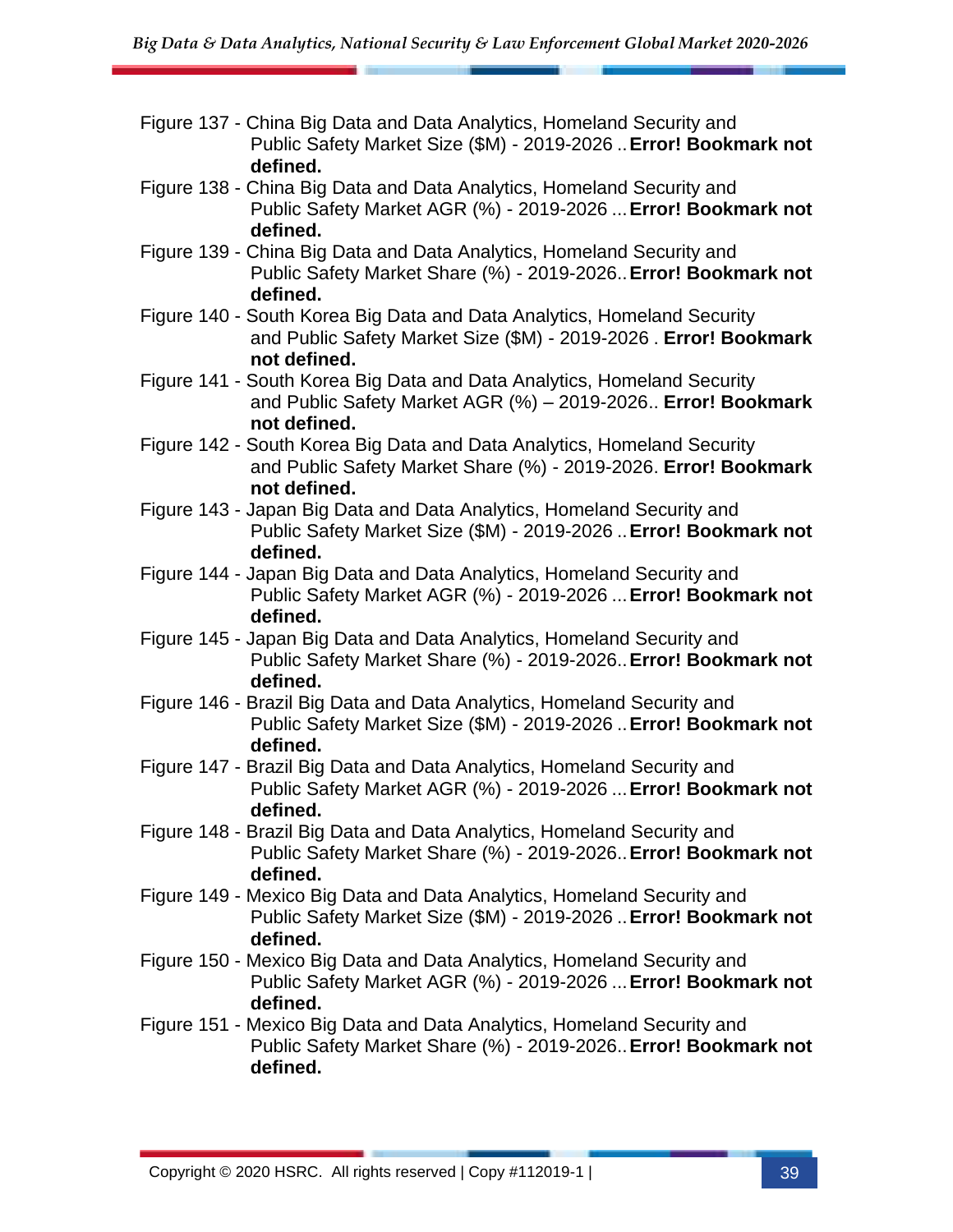| Figure 152 - Colombia Big Data and Data Analytics, Homeland Security<br>and Public Safety Market Size (\$M) and Annual Growth Rates<br>(%) - 2019-2026 Error! Bookmark not defined. |
|-------------------------------------------------------------------------------------------------------------------------------------------------------------------------------------|
| Figure 153 - Colombia Big Data and Data Analytics, Homeland Security<br>and Public Safety Market Size (\$M) - 2019-2026 . Error! Bookmark<br>not defined.                           |
| Figure 154 - Colombia Big Data and Data Analytics, Homeland Security<br>and Public Safety Market AGR (%) - 2019-2026. Error! Bookmark<br>not defined.                               |
| Figure 155 - Colombia Big Data and Data Analytics, Homeland Security<br>and Public Safety Market Share (%) - 2019-2026. Error! Bookmark<br>not defined.                             |
| Figure 156 - GCC Big Data and Data Analytics, Homeland Security and<br>Public Safety Market Size (\$M) - 2019-2026  Error! Bookmark not<br>defined.                                 |
| Figure 157 - GCC Big Data and Data Analytics, Homeland Security and<br>Public Safety Market AGR (%) - 2019-2026  Error! Bookmark not<br>defined.                                    |
| Figure 158 - GCC Big Data and Data Analytics, Homeland Security and<br>Public Safety Market Share (%) - 2019-2026. Error! Bookmark not<br>defined.                                  |
| Figure 159 - South Africa Big Data and Data Analytics, Homeland Security<br>and Public Safety Market Size (\$M) - 2019-2026 . Error! Bookmark<br>not defined.                       |
| Figure 160 - South Africa Big Data and Data Analytics, Homeland Security<br>and Public Safety Market AGR (%) - 2019-2026  Error! Bookmark<br>not defined.                           |
| Figure 161 - South Africa Big Data and Data Analytics, Homeland Security<br>and Public Safety Market Share (%) - 2019-2026. Error! Bookmark<br>not defined.                         |
| Figure 162 - Nigeria Big Data and Data Analytics, Homeland Security and<br>Public Safety Market Size (\$M) - 2019-2026  Error! Bookmark not<br>defined.                             |
| Figure 163 - Nigeria Big Data and Data Analytics, Homeland Security and<br>Public Safety Market AGR (%) - 2019-2026  Error! Bookmark not<br>defined.                                |
| Figure 164 - Nigeria Big Data and Data Analytics, Homeland Security and<br>Public Safety Market Share (%) - 2019-2026. Error! Bookmark not<br>defined.                              |
| Figure 165 - Kenya Big Data and Data Analytics, Homeland Security and<br>Public Safety Market Size (\$M) - 2019-2026  Error! Bookmark not<br>defined.                               |
| Figure 166 - Kenya Big Data and Data Analytics, Homeland Security and<br>Public Safety Market AGR (%) - 2019-2026  Error! Bookmark not<br>defined.                                  |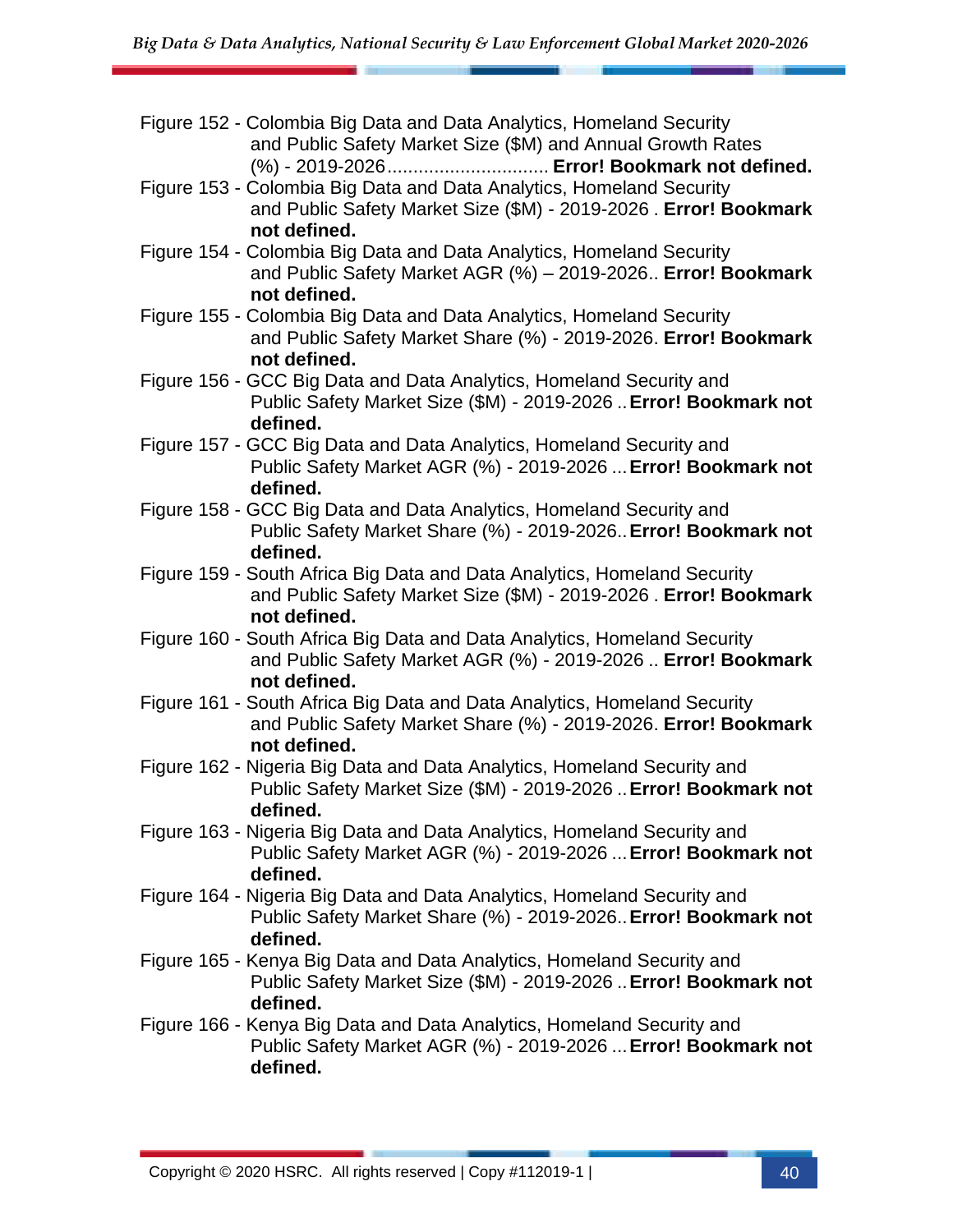| Figure 167 - Kenya Big Data and Data Analytics, Homeland Security and<br>Public Safety Market Share (%) - 2019-2026. Error! Bookmark not<br>defined. |
|------------------------------------------------------------------------------------------------------------------------------------------------------|
| Figure 168 - U.S. Federal Homeland Security Organogram Error! Bookmark not<br>defined.                                                               |
| Figure 169 - U.S. Intelligence Community Budget (B\$)  Error! Bookmark not<br>defined.                                                               |
| Figure 170 - Canada Homeland Security & Public Safety Agencies                                                                                       |
| Figure 171 - UK Homeland Security & Public Safety Agencies Organogram Error!<br>Bookmark not defined.                                                |
| Figure 172 - German Homeland Security & Public Safety Agencies                                                                                       |
| Figure 173 - Strategische Initiative Technik Budget 2014 - 2020 (M€) Error!<br>Bookmark not defined.                                                 |
| Figure 174 - France Counter Terror & Public Safety Agencies Organogram Error!<br>Bookmark not defined.                                               |
| Figure 175 - Italy Homeland Security & Public Safety Agencies                                                                                        |
| Figure 176 - Spain Homeland Security & Public Safety Agencies                                                                                        |
| Figure 177 - Australia Homeland Security & Public Safety Agencies                                                                                    |
| Figure 178 - India Homeland Security & Public Safety Agencies                                                                                        |
| Figure 179 - China Homeland Security & Public Safety Agencies                                                                                        |
| Figure 180 - South Korea Homeland Security & Public Safety Agencies                                                                                  |
| Figure 181 - Japan Homeland Security & Public Safety Agencies                                                                                        |
| Figure 182 - Brazil Major Homeland Security and Public Safety<br>Organizations Error! Bookmark not defined.                                          |
| Figure 183 - Mexico Homeland Security and Public Safety Agencies                                                                                     |
| Figure 184 - Saudi Arabia Government Security Organogram  Error! Bookmark                                                                            |
| not defined.<br>Figure 185 - UAE Homeland Security & Public Safety Agencies                                                                          |
| Figure 186 - South Africa State Security Agency Organogram Error! Bookmark<br>not defined.                                                           |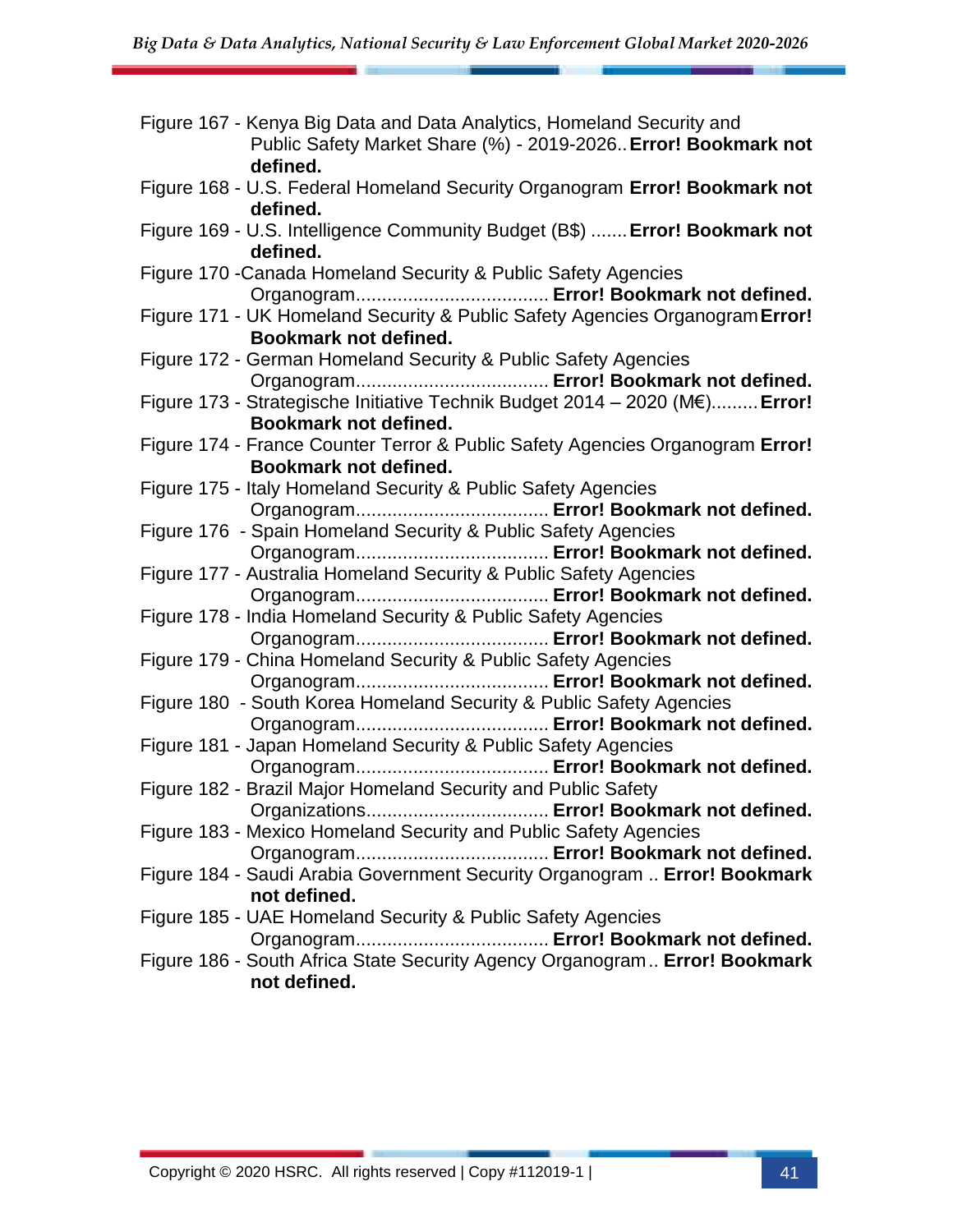### <span id="page-41-0"></span>**1 Research Methodology**

#### <span id="page-41-1"></span>**1.1 Report Structure**

In order to provide in-depth, relevant information without compiling a work too voluminous to be of use, HSRC adhere to the following approach:

- ❑ Map an overall picture of the technologies and threats and look at implementation and deployment patterns of each individual technology.
- ❑ Describe and analyze each technology from a number of perspectives, enabling the reader to quickly and easily focus on relevant material.

#### <span id="page-41-2"></span>**1.2 Research Methodology**

HSRC research methodology used in this report is based on and crosschecked via dozens of orthogonal information sources that include the following elements:

- ❑ Our in-house (over 1 terabyte) database of the defense, public security and homeland security & public safety industry are updated daily (over the past 12 years).
- ❑ Our analysts played a leading role as R&D managers and marketing managers in the commercialization of dozens of security related products and Systems.
- ❑ Our analysts participate (since 1990) as attendees, speakers and chairpersons in hundreds of conferences and exhibitions.
- ❑ Use of in-house expertise of professional analysts, each of whom played an active role in the market before joining HSRC.
- ❑ Use of information collected during the consultation jobs we have performed in the past for hundreds of government agencies, and the private sector defense and security companies (while we retain the confidential information provided by these bodies, it provides us with a valuable general market and technology insight).
- ❑ We conduct face-to-face interviews with industry managers and experts during conferences and trade exhibitions.
- ❑ We extract data from government budgets and bidding (e.g., RFP) documentation.
- ❑ We created an "Old Boy Network" of experts and decision makers who agree to exchange information on a bilateral basis.
- ❑ Use of open source information sources such as SEC 10k documents provided by stock exchange traded companies.
- ❑ We review individual procurement contracts in several countries that provide the information under their "freedom of information" acts.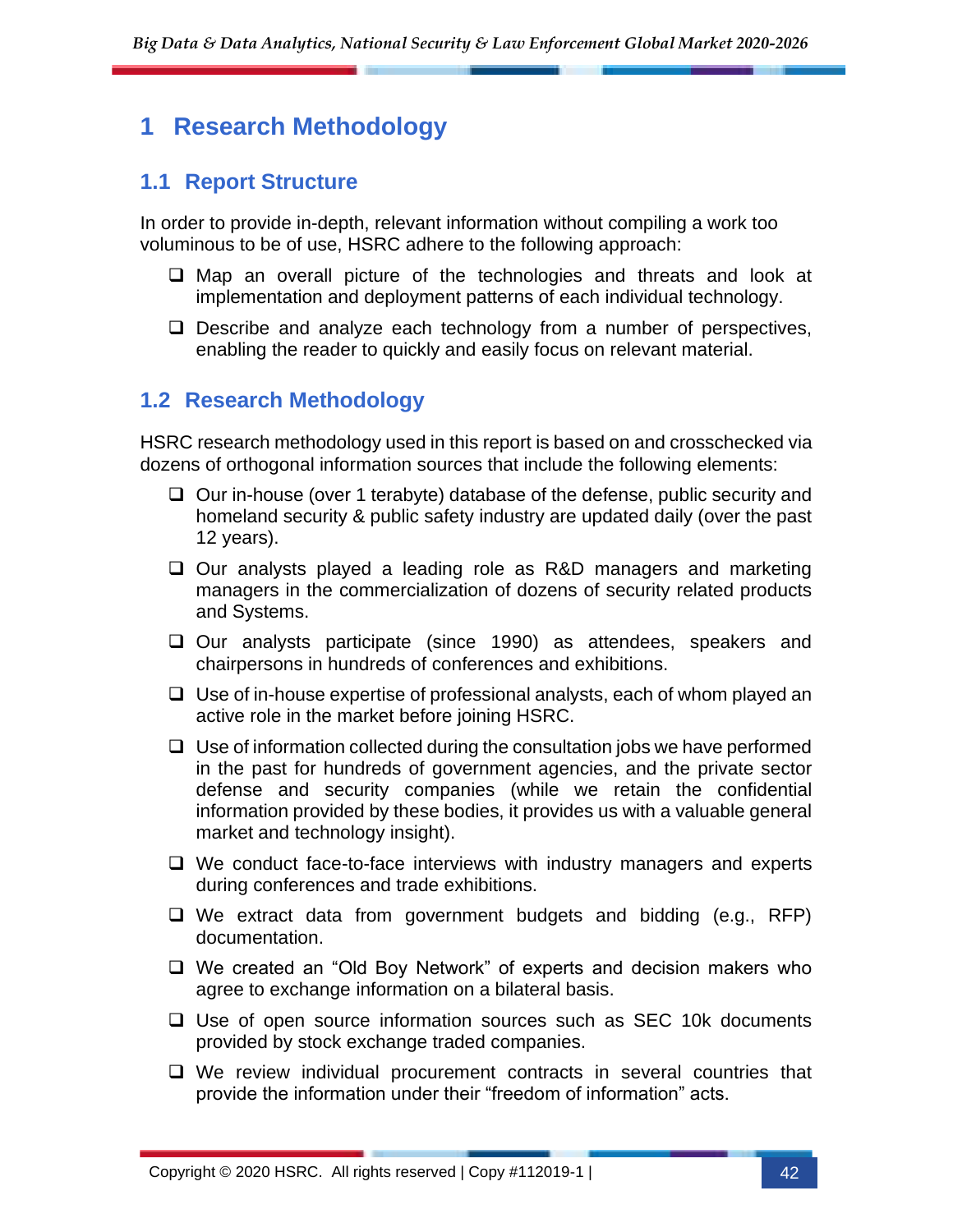- ❑ Since members of our analysts team have held executive positions in the industry (e.g., chairman, board member, VP R&D, VP marketing, market & technology analyst) we have the know-how to focus on the relevant information needed by industry managers to take their decisions.
- ❑ We often participate as members in dozens of government and other (e.g., NATO) defense and homeland security advisory committees which provides us with a unique insight into the decision-making process of the customers of homeland security & public safety products.

#### <span id="page-42-0"></span>**1.3 For Whom is This Report?**

The report is designed to the following user groups: Security planners, directors, CSOs, public and private sector executives who require a concise, clear assessment of the performance, economics and operational aspects of the available Systems (including detailed examples).